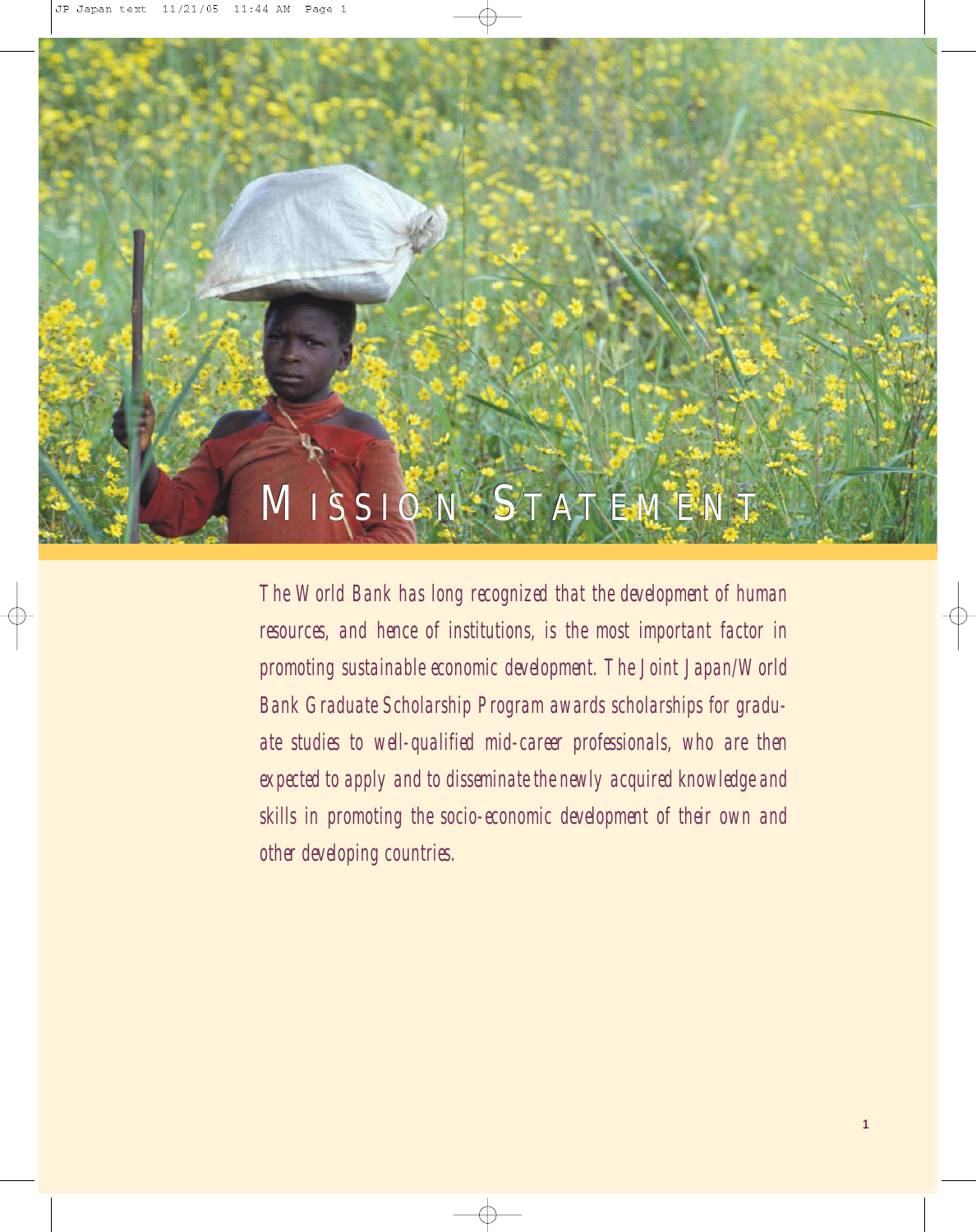#### MESSAGE FROM THE PRESIDENT



For nearly twenty years, the Joint Japan/World Bank Graduate Scholarship Program (JJ/WBGSP) has provided valuable learning opportunities to students from the developing world, so that they can contribute to development and progress in their own countries.

During my recent visit to Japan I had the opportunity to meet with the JJ/WBGSP scholars at Keio University. It was exciting to hear about their enthusiasm for the program and their eagerness to use the knowledge gained through the program to contribute to the development of their countries.

Today, some five hundred mid-career professionals and policymakers from over 100 countries are engaged in graduate studies in leading universities. With the knowledge and skills that they acquire, it is our hope that they will unleash their potential and go on to lead productive lives.

JJ/WBGSP has focused its assistance towards Africa, which faces among the most pressing development challenges today. Nearly 40 percent of all scholarships awarded to date have gone to African candidates. To help more Africans benefit from educational opportunities, I am pleased to report that JJ/WBGSP has partnered with four universities in Côte D'Ivoire, Cameroon, Ghana and Uganda so that they can administer similar programs.

These achievements would not have been possible without the generous support of the Government of Japan, which has provided full funding for this program with contributions totaling \$140 million.

On behalf of the World Bank Group, I wish to thank the Government and the people of Japan, not only for their outstanding contributions, but also for cultivating talent and skills that will bring hope and opportunity to developing countries.

Tane We found

Paul Wolfowitz President, The World Bank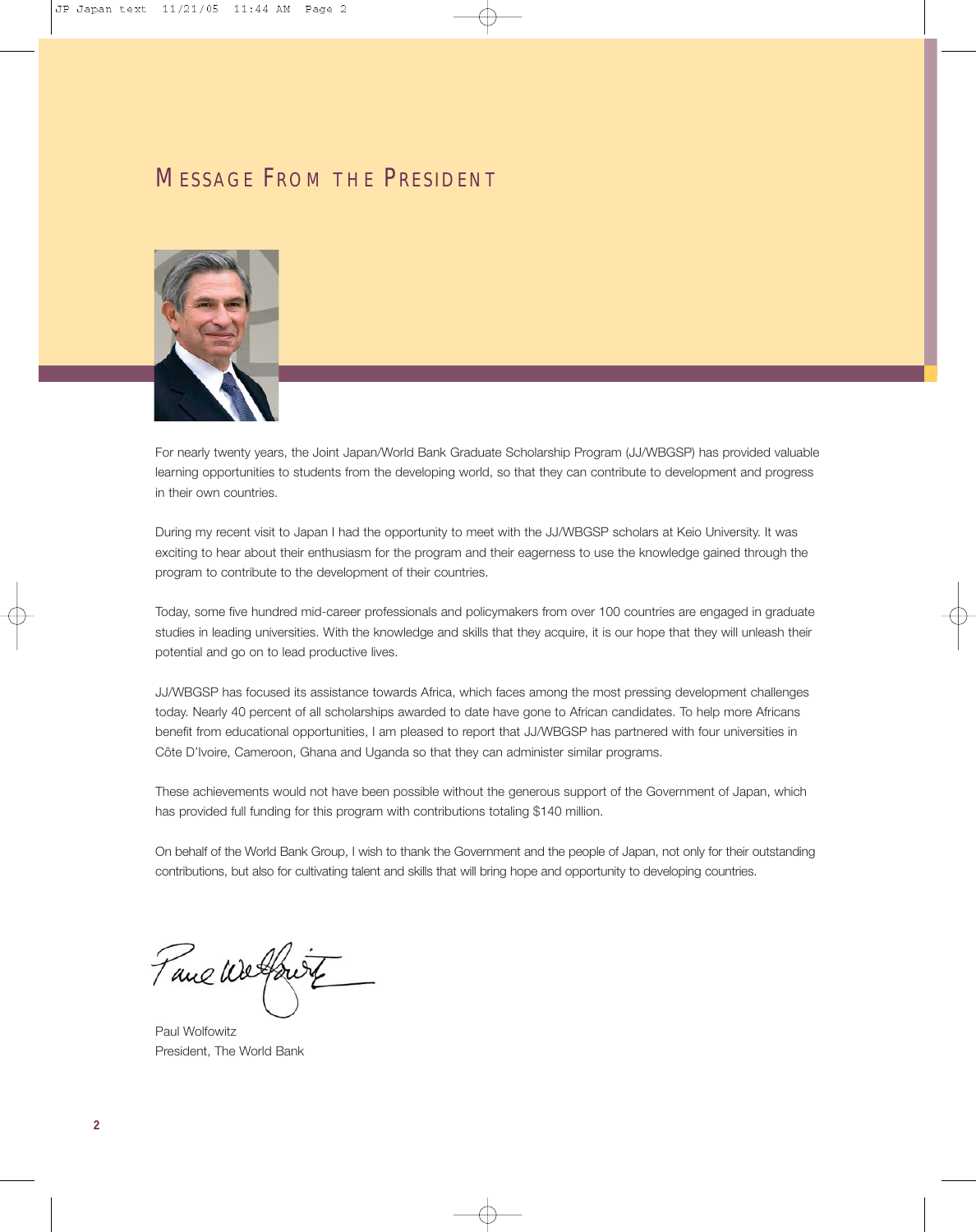### MESSAGE FROM THE VICE PRESIDENT, WORLD BANK INSTITUTE



The World Bank Institute's mission is to enable the Bank's clients to acquire, share, and apply global and local knowledge to solve problems, make informed choices, order priorities, and plan and implement policies, projects, and programs. The JJ/WBGSP supports WBI's mission by enabling scholars from developing countries to pursue studies in development-related fields and to apply and disseminate their knowledge and skills back home.

The program includes scholars from 103 countries; and fifty percent of the 210 scholars selected in 2005 come from some of the poorest countries in the world, with urgent needs to strengthen their human resources.

Since 1992, the JJ/WBGSP has forged successful partnerships with universities in Japan, the United States, Cameroon, Côte d'Ivoire, Ghana and Uganda, to award master's degrees in areas such as economics, public policy and management, infrastructure management, public finance and taxation policy, and public policy in international development. These partnerships help leverage resources and also develop local expertise in program management.

On behalf of the current and former scholars and the countries they represent, I would like to express my heartfelt gratitude to the Government of Japan for its most generous and sustained support of the JJ/WBGSP.

 $\prime$ 

Frannie A. Leautier Vice President, World Bank Institute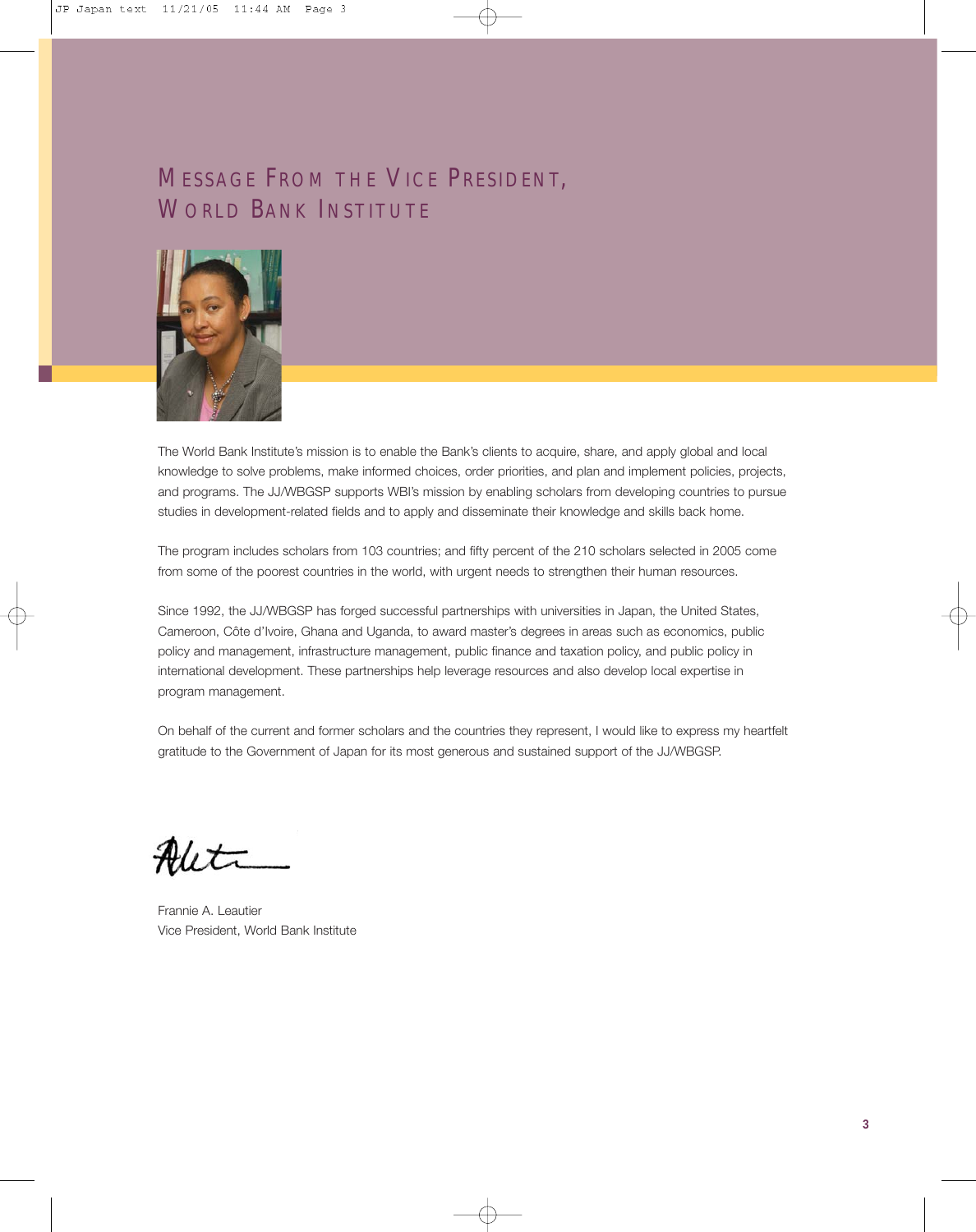*"I would like to congratulate Japan government and World Bank to help me, by this to continue my study in Local Development in France. For me this study builds my capacity to help my country and countries of Africa"*

**Romain Guéléo Ndouba –** Chad CIEDEL, Université Catholique de Lyon

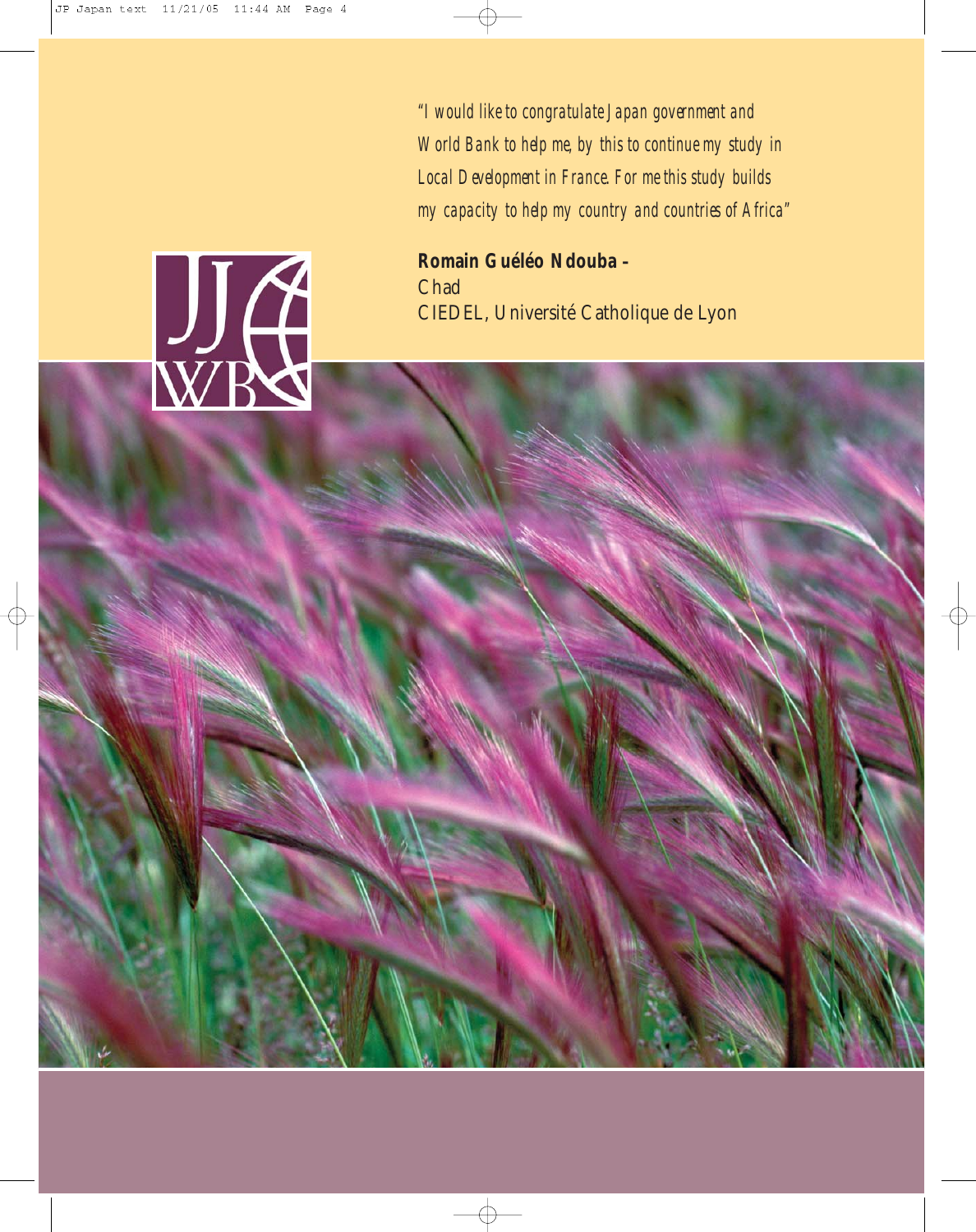### THE PROGRAM'S TIES TO JAPAN

The Joint Japan/World Bank Graduate Scholarship Program has its origins in Japan's meteoric economic growth, and its astonishing transformation from World Bank borrower to major World Bank lender.

When Japan joined the World Bank in 1952, the postwar nation was on the way to catch up with the developed countries. The next year, in 1953, Japan borrowed \$250 million from the International Monetary Fund to tide it over hard currency shortfalls. Between 1953 and 1966, Japan borrowed \$850 million from the World Bank to develop modern highways, the bullet train system and other projects. At one point, Japan was the Bank's second largest borrower.

"We have been striving to build modern Japan as it is, by implementing appropriate economic policies," the Honorable Ryutaro Hashimoto, then Minister of Finance and later Prime Minister of Japan, explained at the World Bank-IMF annual meeting in 1989. During its development process, Japan became "fully aware of the importance of human resources."

"Japan's loans from the Bank will be fully repaid in July, 1990," Mr. Hashimoto announced. And he added, "Hoping that the developing countries will find something meaningful in this Japanese experience, I am pleased to announce that Japan is now prepared to contribute a total of about \$300 million to the Bank over a three-year period."

The World Bank Graduate Scholarship Program which started in 1987 was expanded substantially by the Policy and Human Resources Development Fund (PHRD), a Japanese initiative to provide special assistance to strengthen human resources in developing countries.

Over the years, Japan has expanded its commitment to this endeavor. Meanwhile, it has contributed close to \$150 million to the World Bank Graduate Scholarship Program (renamed the Joint Japan/World Bank Graduate Scholarship Program in 1995 to reflect Japan's central role). These funds have covered tuition, subsistence, insurance and travel costs for scholars, as well as the costs of Program administration.

Five Partnership Programs were launched in four universities in Japan starting in 1995. One, at Yokohama National University, draws on Japan's special expertise in infrastructure development. Another, at the University of Tsukuba, focuses on policy management. Three others, at Keio University, Yokohama National University, and Saitama University/GRIPS, specialize in tax policy. These initiatives augment Japan's commitment to human resources development in the developing world.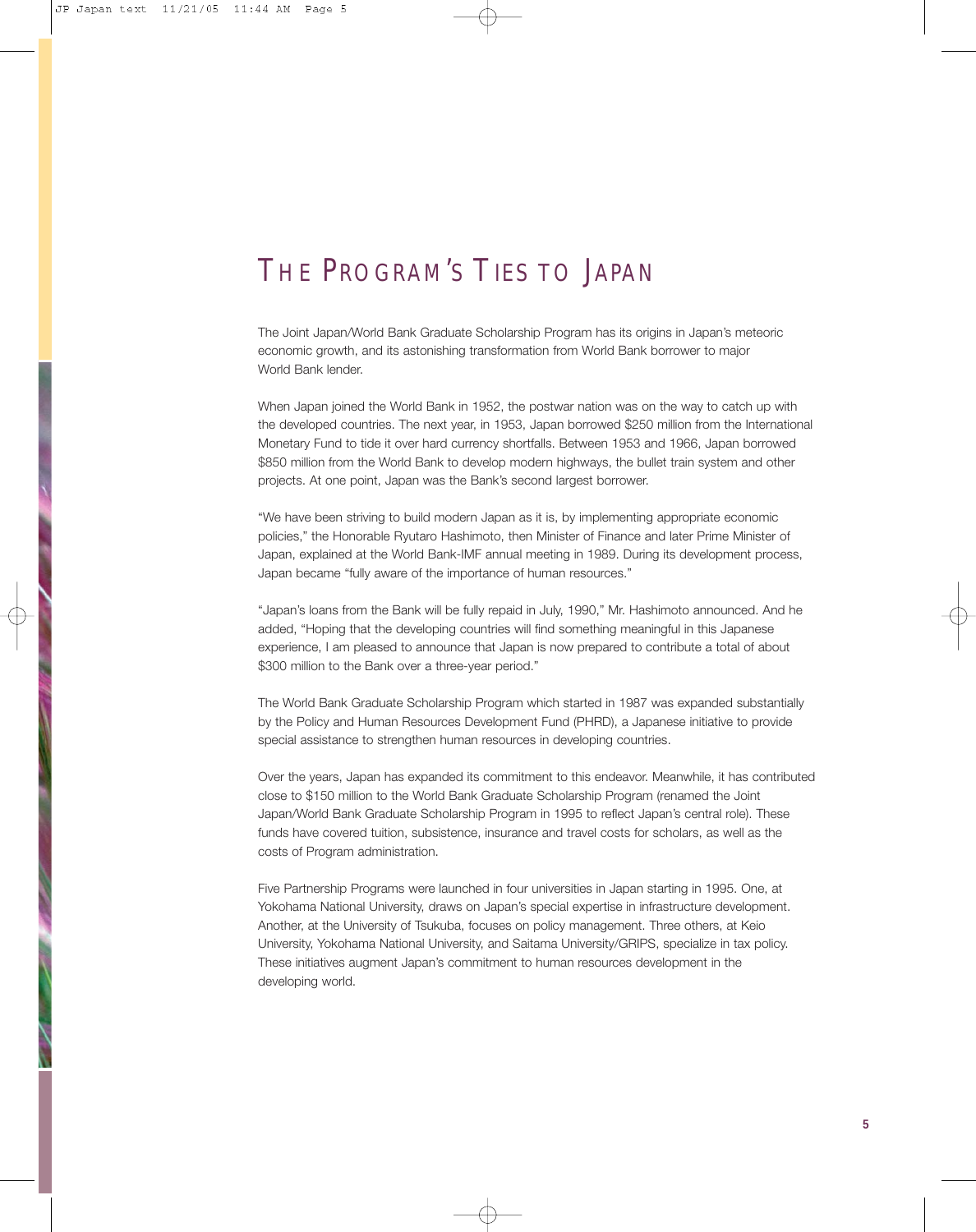

### PROGRAM HIGHLIGHTS AND **ACHIEVEMENTS**

- 3,427 scholarships were awarded to professionals in over 150 host universities in 32 countries during the past decade and a half, including 116 in 2005. Over 546 scholars are currently receiving financial support (Table 1).
- About two-thirds of the scholars are from humble and poor backgrounds.
- Over 75% of the scholars are experienced public servants; many have worked in high decision-making capacities.
- Scholars study in challenging socio-economic development themes, including:
	- o Economics;
	- o Environmental and Natural Resources;
	- o Public Policy/International Development;
	- o Public Health;
	- o Urban/Regional Planning;
	- o Education;
	- o Agriculture;
	- o Population; and
	- o Rural Development
- Further outreach and capacity building were achieved through Partnership Programs with 11 partner universities where 906 scholars have studied. Four partner universities in Africa received training and support in instituting and offering their graduate programs (Figure 1).
- 97% of award recipients have completed their degrees.
- 83% of alumni are either working in their home country (78%) or in another developing country (5%). The ratio increases to 87% if we include working in the international organizations.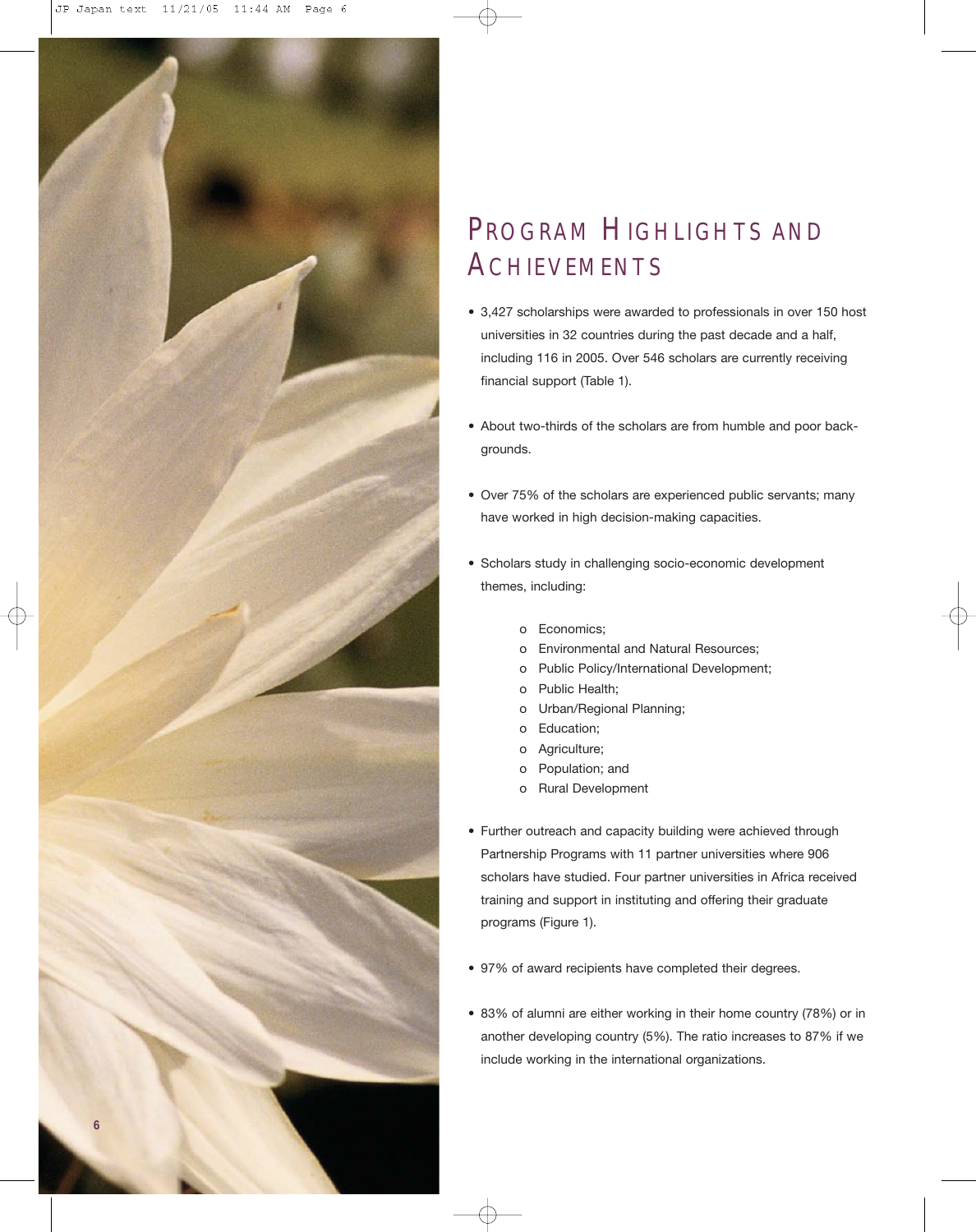### PROGRAM **DESCRIPTION**

The Joint Japan/World Bank Graduate Scholarship Program (JJ/WBGSP) was initiated 19 years by the Government of Japan to encourage and strengthen human resources development in less-developed countries. The program mandate is to provide mid-career professionals in developing countries exposure to the latest techniques and knowledge available through graduate studies. Upon completion of their studies, the scholars are expected to return to their home countries in order to apply and to disseminate their newly acquired knowledge and skills to enhance the socio-economic development of their countries. Scholars are not eligible for employment in the World Bank and the International Monetary Fund headquarters and field offices for three years after they finish their academic studies.

The JJ/WBGSP utilizes two schemes of operation to deliver its mandate: The "Regular Program" and the "Partnership Programs."

| <b>TABLE</b>                     |      | <b>JJ/WBGSP SCHOLARS IN</b><br>REGULAR AND PARTNERSHIP PROGRAMS, 1987-2005 |                          |                          |    |                          |    |                |    |                          |                                                                                                     |                          |                          |                          |                 |              |
|----------------------------------|------|----------------------------------------------------------------------------|--------------------------|--------------------------|----|--------------------------|----|----------------|----|--------------------------|-----------------------------------------------------------------------------------------------------|--------------------------|--------------------------|--------------------------|-----------------|--------------|
| <b>REGULAR</b><br><b>PROGRAM</b> |      |                                                                            |                          |                          |    | <b>PARTNERSHIP</b>       |    |                |    | P                        | ROGRAMS                                                                                             |                          |                          |                          |                 |              |
|                                  |      |                                                                            |                          |                          |    | <b>YNU-</b>              |    | YNU-           |    | Abidjan-                 |                                                                                                     |                          |                          |                          | <b>Subtotal</b> | Grand        |
| Years                            |      |                                                                            |                          |                          |    |                          |    |                |    |                          | Columbia McGill CERDI Tsukuba INFRA Keio TAX GRIPS Cocody Yaounde II Makerere Ghana Harvard by Year |                          |                          |                          |                 | <b>Total</b> |
| 1987                             | 31   |                                                                            |                          |                          |    |                          |    |                |    |                          |                                                                                                     |                          |                          |                          |                 | 31           |
| 1988                             | 59   | $\overline{\phantom{a}}$                                                   |                          |                          |    |                          |    |                |    |                          |                                                                                                     |                          |                          |                          |                 | 59           |
| 1989                             | 54   | $\overline{\phantom{a}}$                                                   |                          |                          |    |                          |    |                |    |                          |                                                                                                     |                          |                          |                          |                 | 54           |
| 1990                             | 90   | ٠                                                                          |                          |                          |    |                          |    |                |    |                          |                                                                                                     |                          |                          |                          |                 | 90           |
| 1991                             | 87   | $\overline{a}$                                                             |                          |                          |    |                          |    |                |    |                          |                                                                                                     |                          |                          |                          | $\blacksquare$  | 87           |
| 1992                             | 105  | 24                                                                         |                          |                          | ٠  |                          | -  |                |    |                          |                                                                                                     |                          |                          | -                        | 24              | 129          |
| 1993                             | 117  | 26                                                                         |                          |                          | ٠  |                          |    |                |    |                          |                                                                                                     |                          |                          |                          | 26              | 143          |
| 1994                             | 102  | 24                                                                         | 11                       | 11                       | ٠  |                          |    |                |    |                          |                                                                                                     |                          |                          |                          | 46              | 148          |
| 1995                             | 111  | 26                                                                         | 8                        | 8                        | 9  | 9                        | ٠  |                |    | $\overline{\phantom{0}}$ |                                                                                                     |                          |                          |                          | 60              | 171          |
| 1996                             | 116  | 25                                                                         |                          | 8                        | ٠  |                          | 5  | 10             |    |                          |                                                                                                     |                          |                          |                          | 48              | 164          |
| 1997                             | 122  | 24                                                                         | 8                        | $\overline{a}$           | 10 | 15                       | 5  | $\blacksquare$ | 5  | $\overline{\phantom{0}}$ | $\overline{a}$                                                                                      | $\overline{\phantom{0}}$ | $\overline{a}$           | $\overline{\phantom{a}}$ | 67              | 189          |
| 1998                             | 147  | 23                                                                         |                          | $\overline{\phantom{a}}$ | ٠  | $\overline{\phantom{0}}$ | 5  | 10             | 5  | 6                        | $\overline{7}$                                                                                      | $6\phantom{1}$           | 5                        | $\overline{\phantom{a}}$ | 67              | 214          |
| 1999                             | 180  | 22                                                                         | ٠                        | $\overline{\phantom{a}}$ | 10 | 15                       | 5  |                | 5  | $\overline{a}$           | ٠                                                                                                   | $\overline{7}$           | 6                        | 12                       | 82              | 262          |
| 2000                             | 277  | 14                                                                         |                          | $\overline{\phantom{a}}$ | ٠  |                          | 5  | 10             | 5  | $\overline{7}$           | $\overline{7}$                                                                                      | $\overline{7}$           | $\overline{7}$           | 14                       | 76              | 353          |
| 2001                             | 115  | 15                                                                         | $\overline{\phantom{a}}$ | ÷,                       | 10 | 15                       | 5  | $\blacksquare$ | 5  | $\overline{7}$           | $\overline{7}$                                                                                      | $\overline{7}$           | $\overline{7}$           | 15                       | 93              | 208          |
| 2002                             | 117  | 14                                                                         |                          | $\blacksquare$           | ٠  |                          | 5  | 5              | 5  | $\overline{7}$           | $\overline{7}$                                                                                      | $\overline{7}$           | $\overline{7}$           | 9                        | 66              | 183          |
| 2003                             | 272  | 13                                                                         | $\overline{\phantom{a}}$ | $\overline{a}$           | 10 | 14                       | 5  | 5              | 5  | $\overline{7}$           | $\overline{7}$                                                                                      | $\overline{7}$           | $\overline{\phantom{a}}$ | 14                       | 87              | 359          |
| 2004                             | 303  | 13                                                                         |                          |                          |    |                          | 5  | 5              | 5  | $\overline{7}$           | $\overline{7}$                                                                                      | 6                        | $\overline{7}$           | 15                       | 70              | 373          |
| 2005                             | 116  | 12                                                                         |                          |                          | 10 | 15                       | 5  | 5              | 5  | $\overline{7}$           | $\overline{7}$                                                                                      | 6                        | $\overline{7}$           | 15                       | 94              | 210          |
| <b>Totals</b>                    | 2521 | 275                                                                        | 27                       | 27                       | 49 | 68                       | 50 | 50             | 45 | 48                       | 35                                                                                                  | 41                       | 32                       | 94                       | 906             | 3427         |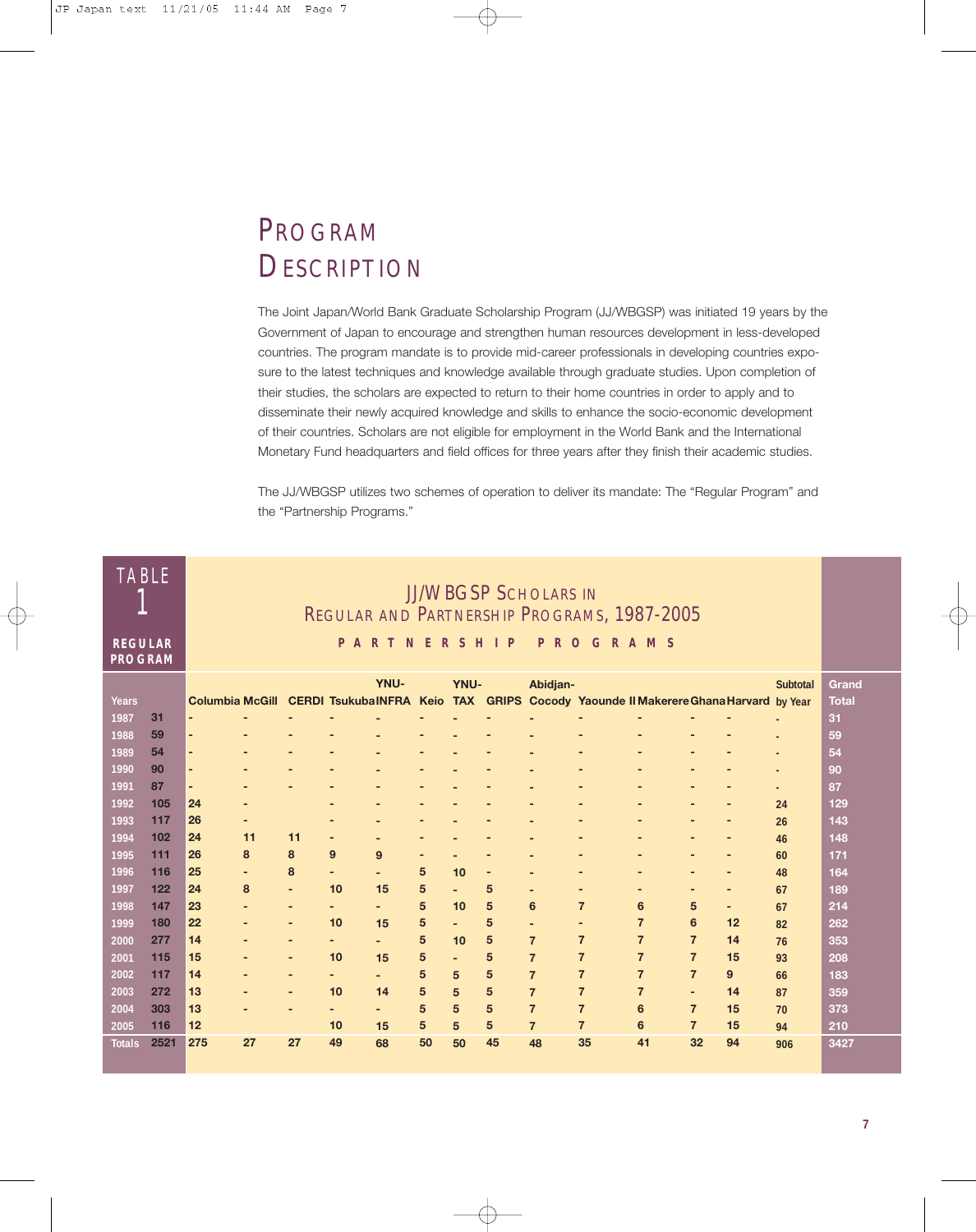

*" I know that I am a courageous woman who has faced important challenges in life, especially after the accident when I got a spinal cord injury that confined me to a wheelchair when I was just seventeen years old. I never gave up and decided to study at the Pontifical Catholic University of Peru and perform many other activities. However, this would have been impossible without the help of my family and its love and caring support.*

*This award from the World Bank has meant for me a dream made into reality and I know I have strength, courage and capability to make my dream possible and return to my country with a highest level of education that will contribute to work in a better way for minorities, especially other people with disabilities like me."*

**Ana Castillo** – Peru University of Maastrichts

### *The Regular Program*

This Program is very flexible and allows the scholars from the World Bank borrowing countries to study in any host university of World Bank member countries, except their home countries. Scholars may pursue a graduate study program in any socio-economic development field at the master's level. The study areas have mostly included economics, public policy and globalization, sustainable development, including natural resources and environmental management, agriculture and rural development, urban and regional planning, and infrastructure, and health, population, and education.

### *The Partnership Program*

These programs enable the scholars to receive specialized graduate training in selected universities around the globe. Scholars may pursue a master's degree in themes related to economics and public policy and management; infrastructure management; public finance and taxation policy; and public policy in international development (Table 2).

Since 1992, a number of Partnership Programs have been launched in universities in Canada, France, Japan and the United States. The Programs in Canada and France were transferred, in 1998, to four African universities located in Cameroon, Cote d'Ivoire, Ghana and Uganda. The Partnership Programs span the globe and address a variety of development concerns as the list below shows. These programs combine academic rigor with specialized training in practical aspects of development policymaking (Table 2).

The Partnership Programs in Japan, which started in 1995 in four universities, as already described in the "Program's Ties to Japan".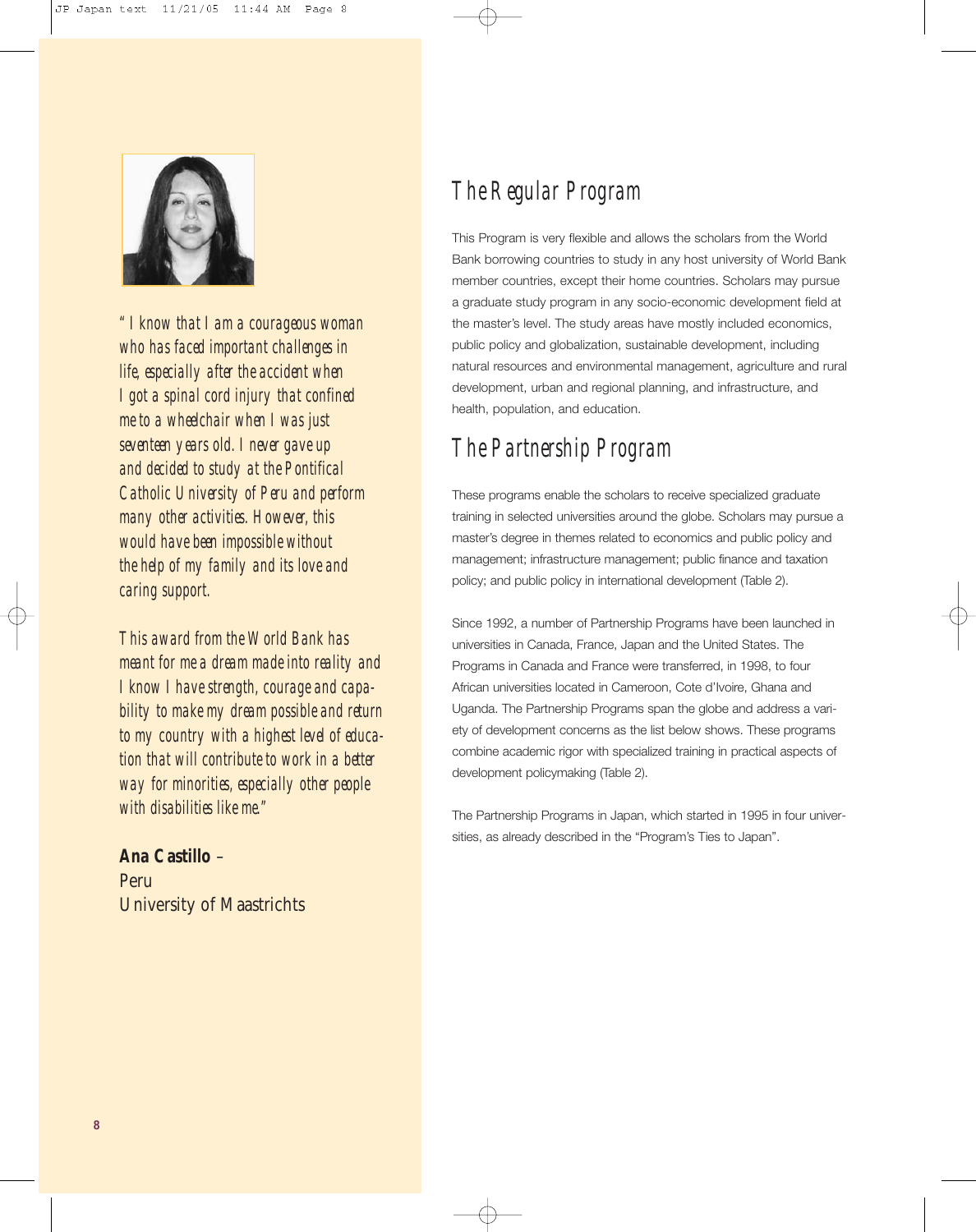| <b>TABLE</b> |                               |                                                                |                                         |                             |                                 |
|--------------|-------------------------------|----------------------------------------------------------------|-----------------------------------------|-----------------------------|---------------------------------|
| $\epsilon$   | <b>HOST</b><br><b>COUNTRY</b> | <b>UNIVERSITY</b>                                              | <b>PROGRAM SPECIALTY</b>                | <b>YEAR</b><br><b>BEGUN</b> | <b>YEAR</b><br><b>CONCLUDED</b> |
|              | <b>USA</b>                    | <b>Columbia University</b>                                     | <b>Economic Policy Management</b>       | 1992                        |                                 |
|              | Canada                        | <b>McGill University</b>                                       | Economic Policy Management <sup>1</sup> | 1993                        | 1998                            |
|              | France                        | Université d'Auvergne                                          | Economic Policy Management <sup>2</sup> | 1993                        | 1998                            |
|              | Japan                         | <b>University of Tsukuba</b>                                   | <b>Policy Management</b>                | 1995                        |                                 |
|              | Japan                         | <b>Yokohama National University</b>                            | <b>Infrastructure Management</b>        | 1995                        |                                 |
|              | Japan                         | <b>Keio University</b>                                         | <b>Tax Policy and Management</b>        | 1996                        |                                 |
|              | Japan                         | <b>Yokohama National University</b>                            | <b>Public Policy and Taxation</b>       | 1996                        |                                 |
|              | Japan                         | Saitama University/National                                    | <b>Public Finance</b>                   | 1997                        |                                 |
|              |                               | <b>Graduate Institute for Policy</b><br><b>Studies (GRIPS)</b> |                                         |                             |                                 |
|              | Cameroon                      | University of Yaoundé II                                       | <b>Economic Policy Management</b>       | 1998                        |                                 |
|              | Côte d'Ivoire                 | <b>University of Cocody</b>                                    | <b>Economic Policy Management</b>       | 1998                        |                                 |
|              | Ghana                         | <b>University of Ghana</b>                                     | <b>Economic Policy Management</b>       | 1998                        |                                 |
|              | <b>Uganda</b>                 | <b>Makerere University</b>                                     | <b>Economic Policy Management</b>       | 1998                        |                                 |
|              | <b>USA</b>                    | <b>Harvard University</b>                                      | Public Administration in Int'l. Devt.   | 1999                        |                                 |
|              |                               |                                                                |                                         |                             |                                 |





*Source: JJ/WBSP Scholar Database*

*1 The program at McGill was co-sponsored with the African Capacity Building Foundation(ACBF). It was taught in English, and focused on Anglophone Africa. The Program was later transferred to the University of Ghana at Legon and Makerere University in Uganda in 1998.*

*2 The program at the Université of d'Auvergne, Centre d'Etudes et Recherches sur Le Développement International (CERDI) was also co-sponsored with the African Capacity Building Foundation. It was taught in French, and focused on Francophone Africa. The program was later transferred to the University of Yaoundé II in Cameroon and the University of Cocody in Côte d'Ivoire in 1998.*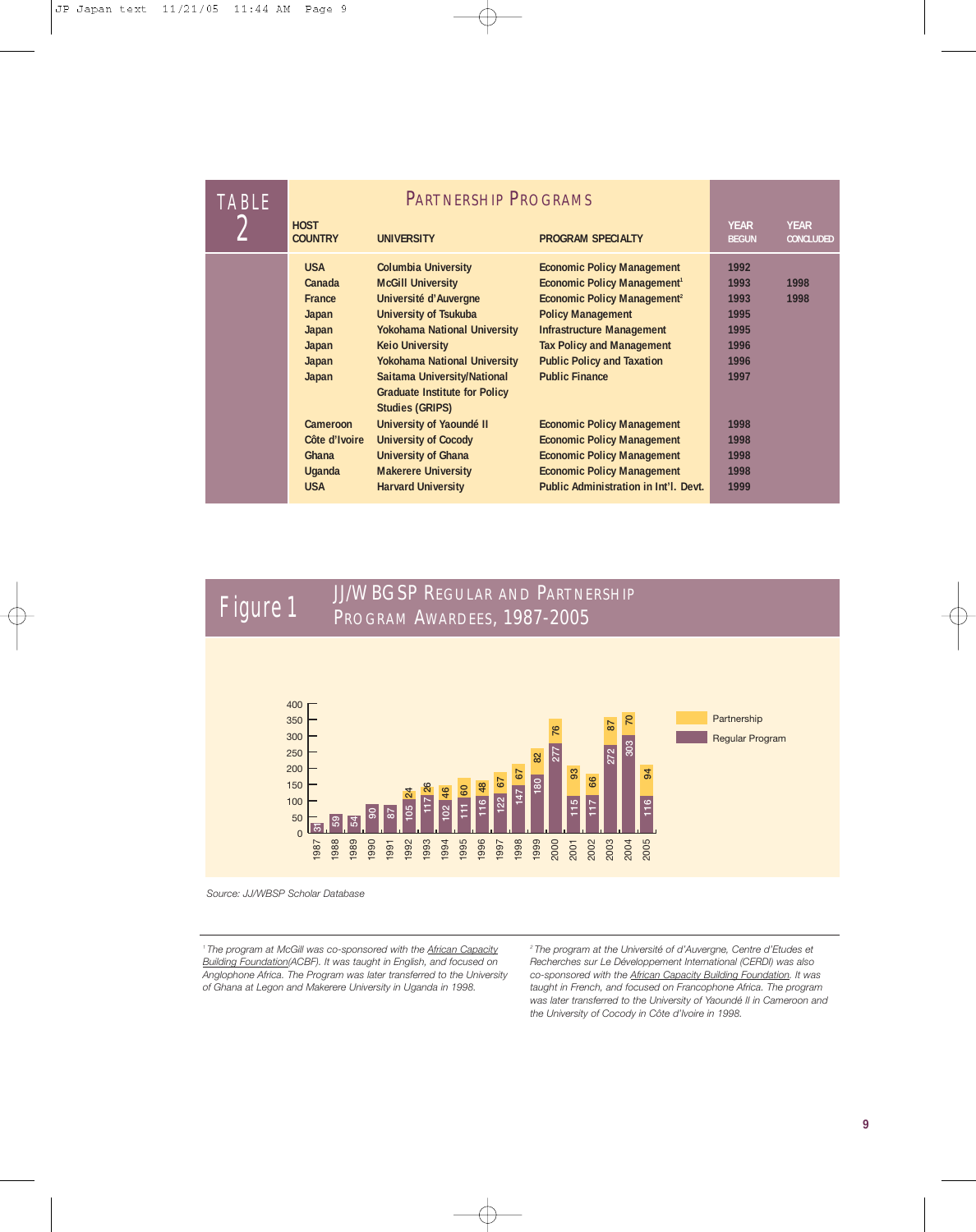### PROGRAM PERFORMANCE IN 1987-2004

During 1987-2004, the JJ/WBGSP awarded a total of 3,217 scholarships for studying in 150 universities in 32 World Bank member countries, of which 2,405 were in its Regular Program and 812 in its Partnership Programs.

### *Performance in the Regular Program, 1987-2004*

The annual scholarship awards under the Regular Program grew from 31 in 1987 to 303 in 2004 (Table 1).

#### *Development Themes*

The JJ/WBGSP has strived to support human resources development in the developing countries by approving awards in critical areas that contribute to addressing the social, institutional, and economic dimension of poverty alleviation. While at the outset of the Program, the themes emphasized the economic, finance, planning and management aspects of development; the scope of the Program has extended in recent years to include studies in areas of sustaining environmental and social development; supporting infrastructure development; building strong and modern information systems. Moreover, to further support the investment in people, studies related to health and population, as well as education are included in the scope of the Program.

*DEVELOPMENT THEMES AND POVERTY.* Over 60 % of the scholars in the Regular Program came from humble and poor backgrounds, where the parents had education levels of high school or lower. The majority of scholars (49 %) studied economics, development studies, public policy, and management areas; followed by environment (21.5 %); and health/childcare and gender studies (12.3 %) (Table 3). In many cases scholars are pursuing degrees in fields directly related to poverty reduction.

| <b>TABLE</b> | <b>DEVELOPMENT THEMES 2004</b>                             |                                  |
|--------------|------------------------------------------------------------|----------------------------------|
|              | <b>DEVELOPMENT THEMES</b>                                  | NUMBER OF SCHOLARSHIPS, 2004 (%) |
|              |                                                            |                                  |
|              | DEVELOPMENT STUDIES, ECONOMICS                             | 83 (25.5%)                       |
|              | PUBLIC POLICY, PUBLIC ADMINISTRATION,<br><b>MANAGEMENT</b> | 78 (23.9%)                       |
|              | <b>ENVIRONMENT</b>                                         | 70 (21.5%)                       |
|              | <b>HEALTH, CHILDCARE, GENDER STUDIES</b>                   | 40 (12.3%)                       |
|              | <b>AGRICULTURE</b>                                         | $14(4.2\%)$                      |
|              | <b>INFRASTRUCTURE MANAGEMENT</b>                           | 13 (4.0%)                        |
|              | INFORMATION SYSTEMS AND TECHNOLOGY                         | $7(2.1\%)$                       |
|              | OTHER (POVERTY REDUCTION, MEDIA, ETC)                      | (6.5%)<br>21                     |
|              | <b>TOTAL</b>                                               | 326 (100%)                       |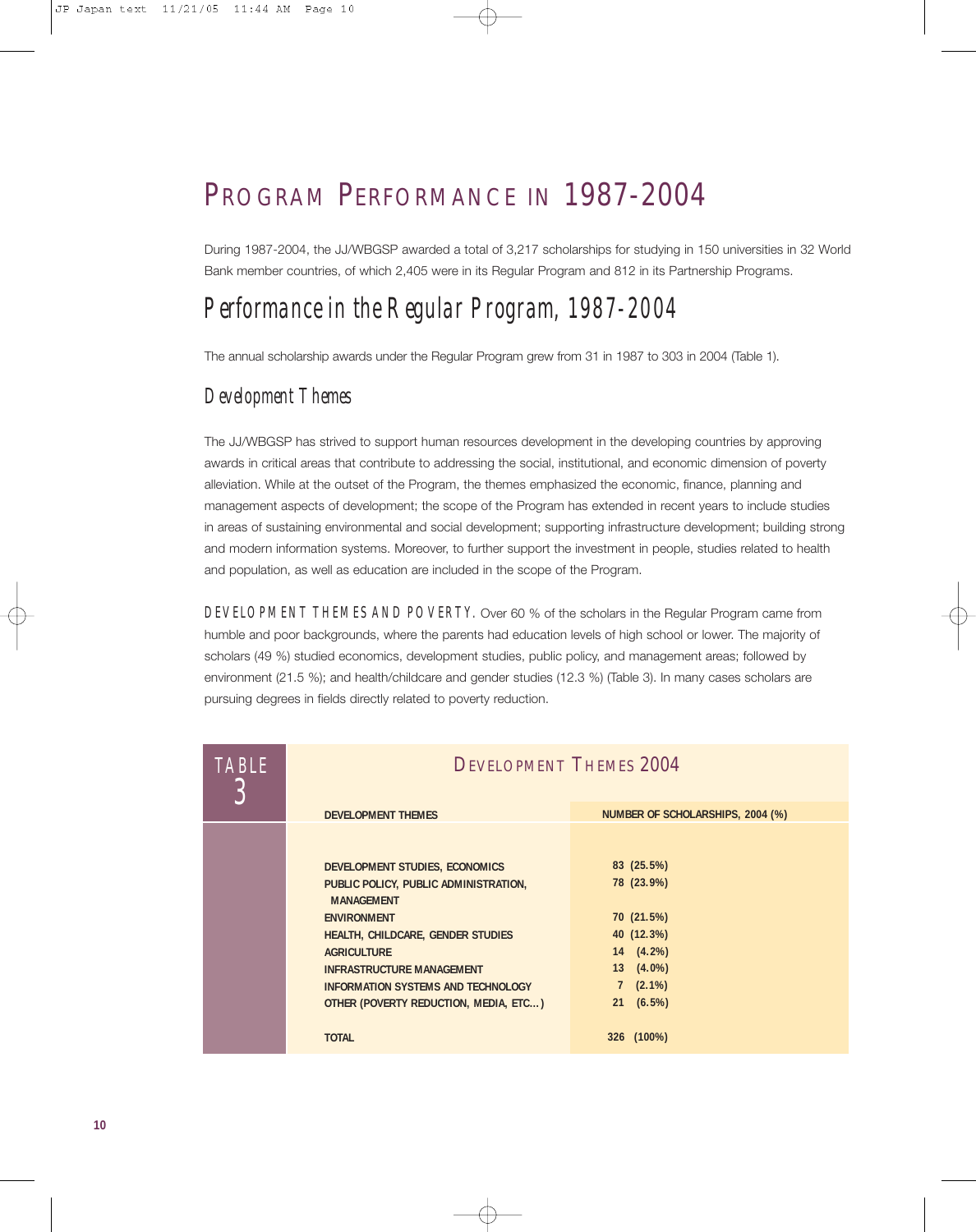### *Profile of Scholars 1987-2004 Regional Distribution and Gender*

Most scholars have come from the Africa region (a total of 1123 or 35%), East Asia (610 scholars or 19%) and South Asia (413 or 13%), where the majority of the world's poor population lives and the poverty alleviation needs are most acute. East Asian countries received a higher number of awards during 1998-2000 in recognition of their financial crisis and in response to the urgent need for highly trained policy making personnel in this region at that time (Figure 2).

Female scholars are historically outnumbered by their male counterpart (1150 or 33% during1987-04), but the gap has narrowed over the years (Figure 3). This improvement has been due to special efforts on behalf of the Program to look for qualified female candidates. Moreover, the scholars were mostly in their mid-thirties, a further reflection of the Program's emphasis in selecting mid-career professionals (Figure 4).

About 36% of the scholars attended host universities in Europe, especially in the United Kingdom, while a little under a half studied in North America, especially in the United States. A small but growing number of scholars chose to attend host universities in Australia and New Zealand as well as in developing countries. (Figure 5).



*Source: JJ/WBSP Scholar Database*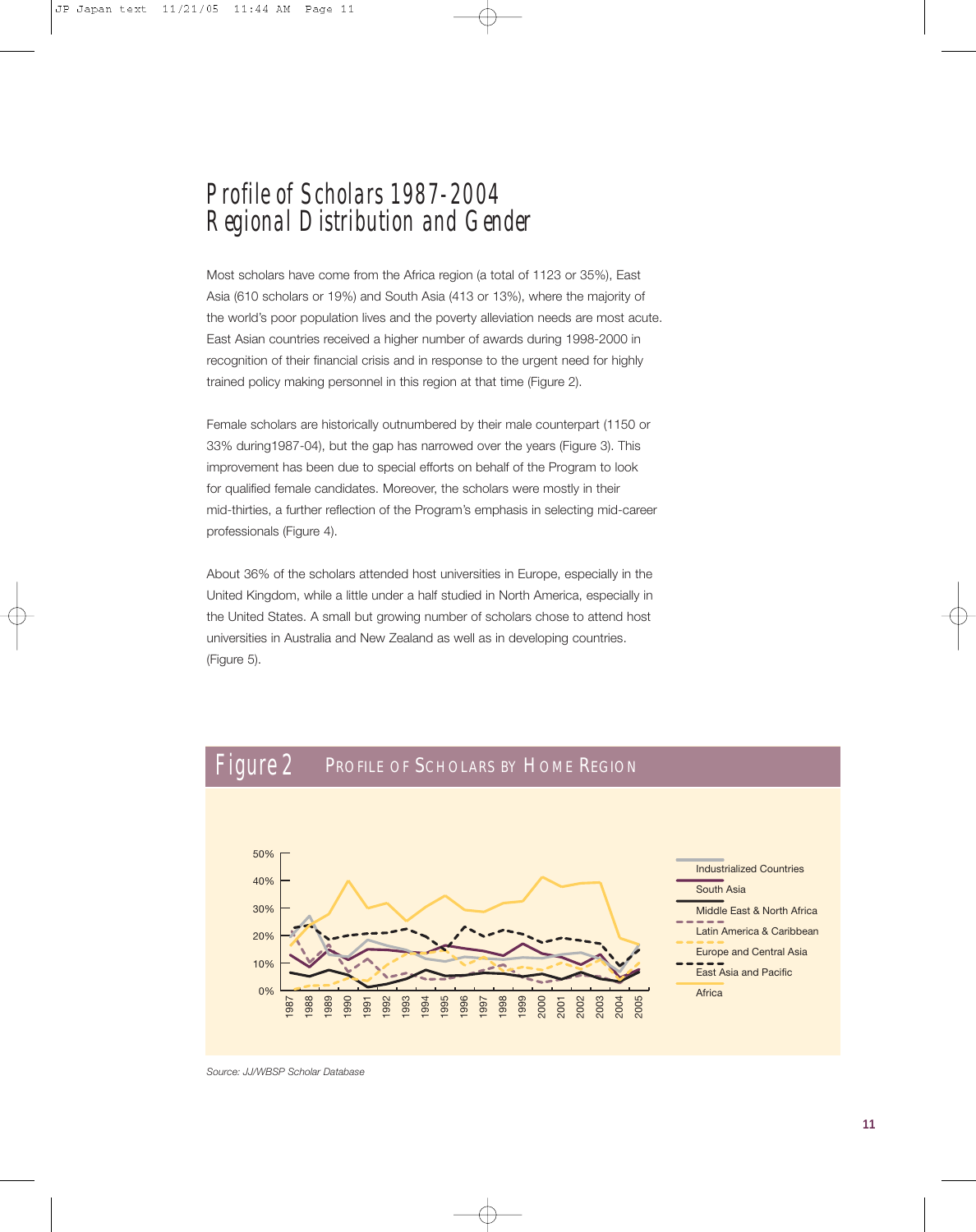



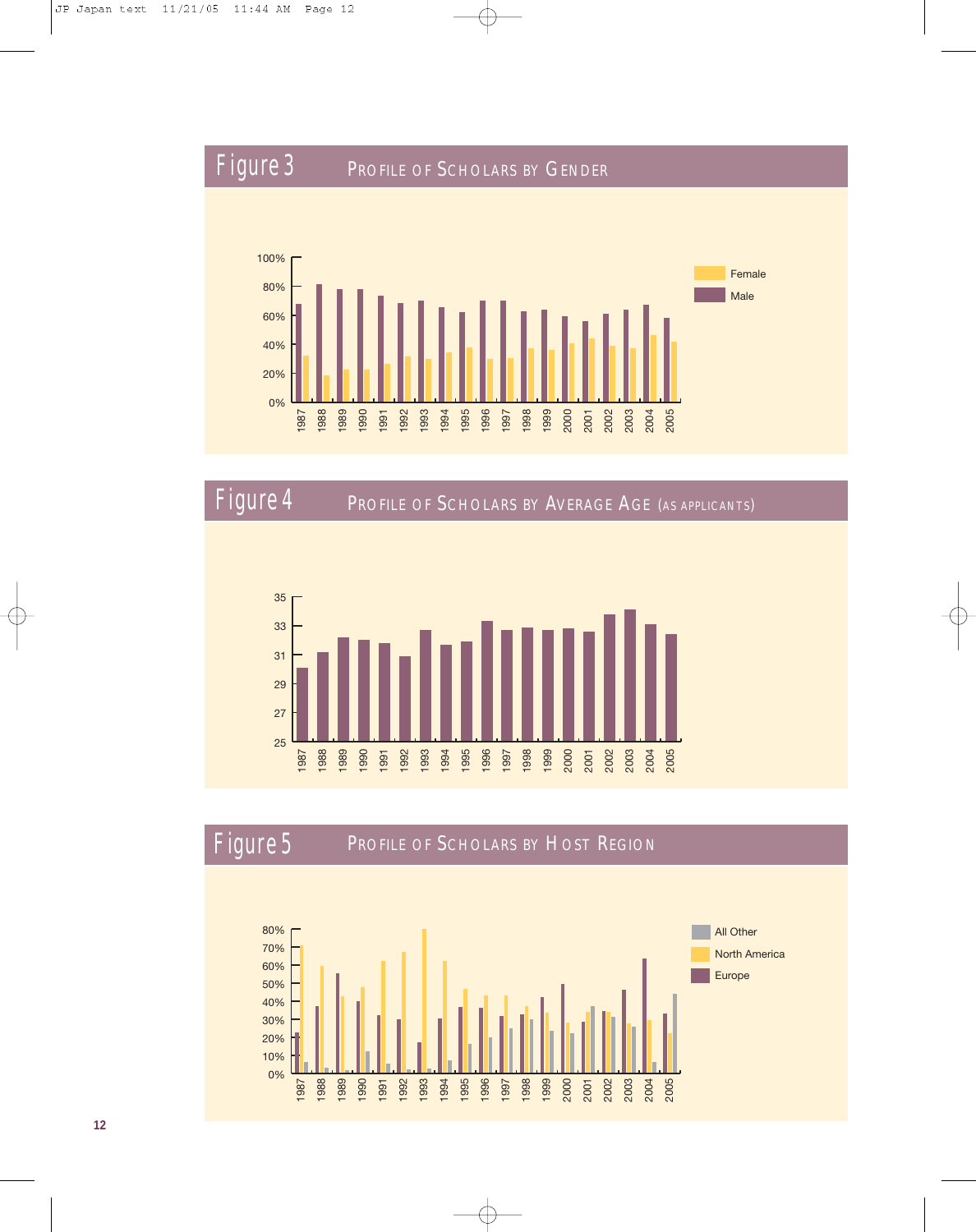### *Program Effectiveness and Impact 1987-1998*

Studies tracing Program effectiveness and impact have been conducted since 1994. Tracer Study VI (2004), which covers the 1987-98 cohorts, investigated the impact of the Program in enhancing the capacity and effectiveness of beneficiary scholars, as well as improving the socio-economic development of home countries.

More specifically, the studies investigated whether a significant number of scholars funded through the JJ/WBGSP:

- successfully completed their study programs and returned to their home countries or other developing countries;
- were engaged in positions that disseminated the newly acquired knowledge and skills, and contributed to overall socio-economic development of their own or other developing countries.

*In addition*, the Tracer Study VI discusses the salient cost considerations associated with the overall implementation and delivery of the JJ/WBGSP.

#### *Impact on Capacity Enhancement*

Impact on the capacity enhancement is considered in its multiple dimensions. **First**, the *impact on individual awardees'* skills and knowledge, as measured by degree attainment rates, shows that 97% of the analyzed scholars attained their degrees (a total of 1074 scholars during 1987-98). There were no significant differences by gender, and only marginal variations across individual regions in degree attainment. **Second,** the i*mpact on development environment,* as measured by return rates to home or other developing countries, shows that 83% of respondents do returned home or to other developing countries. The results improve to 87% if we include working in the multilateral organization as additional positive impact on development.

Moreover, the *impact on development environment*, as measured by the type of employment institution shows that over a half of scholars returned to work in the public sector; while one-third of scholars returned to work at universities and private sector.

**Third**, *the impacts on career progression and on job effectiveness*, as measured by beneficiary scholars' perceptions, show that scholars ranked the Program highly useful in terms of relevance to their jobs and to their countries' development needs. The results were less encouraging in terms of promotion and higher income. Since most scholars returned to public sector after their studies, they were subject to public sector rules and regulations for promotion and salary increase in their countries. These rules are rather inflexible compared to the private sector.



*"I am so thankful for the opportunity you gave me to study at Williams College. I now make fiscal policy*

*in the Ministry of Finance as we struggle against poverty and toward the Millennium Development Goals. My work helped my office in the recent fiscal reform. These things would not have been possible if I had not had the opportunity to study at Williams. The program allowed me to integrate academic knowledge with community life, customs and culture."* 

**Rosa María Mendoza de Serrano** – El Salvador Williams College



*Permettez moi de présenter mes sincères remerciements au Gouvernement du Japon qui a bien*

*voulu financer ce programme.*

*Cette formation, grâce au programme, me permettra de se doter des outils me permettant de participer pleinement au développement de mon pays et de ma sous-région.*

**Sadibou Sow** – Senegal **CERDI**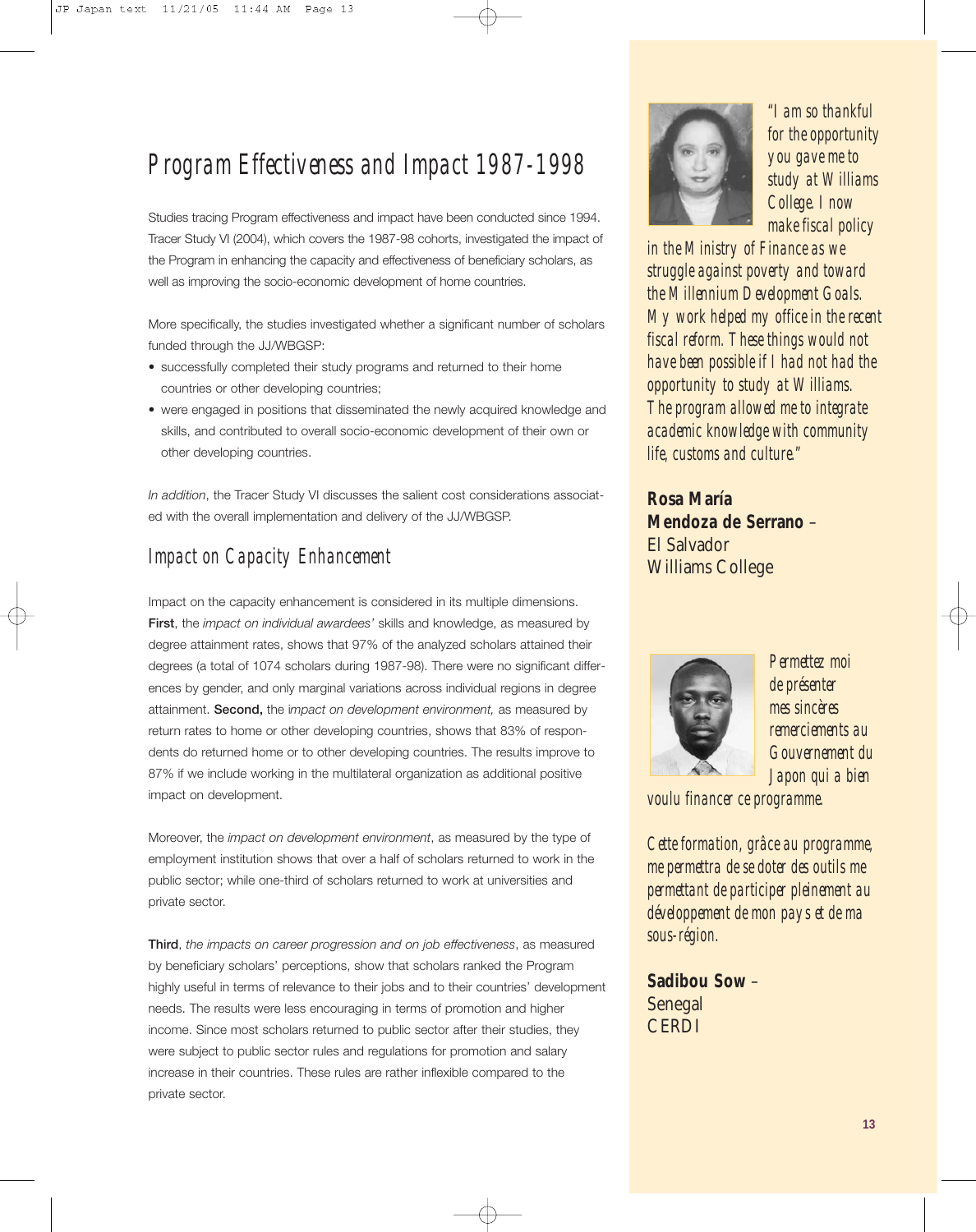

*"Please accept my sincere thanks for giving me an opportunity to acquire the latest knowledge from the School of*

*Environment, Resources and Development (SERD) at AIT. I thank the Japanese Government for joint funding for my scholarship. I am positively contributing to proving safe potable water to the people of Sri Lanka with the help of knowledge I gathered during my study at AIT."*

**Sumitha Sumanaweera** – Sri Lanka AIT, Asian Insitute of **Technology** 



*"I would like to thank all members of the scholarship program for excellent work. I remain enormously grateful to the Government* 

*of Japan and World Bank for providing me with this opportunity to study in the leading university of Europe. The knowledge and skills that I gained over this year will be well utilized in the development process of my country."*

**Davron Madirimov** – Uzbekistan Imperial College London **Fourth**, *the impacts on the Partnership Programs and on Institutional Capacity Enhancement* varied. It is too early yet to evaluate the full impact of the Program on capacity enhancement of the Partnership Programs. Host universities, on the other hand, have in general benefited from the Program in various ways. For the majority, the presence of the scholars enriched the inter-disciplinary and multi-cultural character of institutions.

#### *Impact on Socio-Economic Development*

Impact on socio-economic development – *as measured by contributions to policy and project management* – illustrates that the majority of respondent scholars were working in positions that could influence the development policy of their countries as intended by the objectives of the JJ/WBGSP. Moreover, the respondent scholars found their newly acquired skills highly relevant to their countries' needs.

Impact on socio-economic development, *as measured by new and innovative approaches and initiatives pursued by scholars*, shows that the majority of respondent scholars not only improved their skills and knowledge but also gained new perspectives and insight they needed to assist in their countries' development. They increased their academic and professional partnerships, and developed useful contacts during their study period, which could be used as conduit for exchange and dissemination of new information and innovation. Moreover, they often took advantage of being part of alumni community of both host universities and the JJ/WBGSP, including taking part in educational and other activities that are facilitated through internet.

#### *Costs of the Program*

The total cost of the Program has varied over years depending on: the size of new scholar intake and renewals of second-year scholars; increased costs at the host universities, as well as other service providers, for instance travel; inflation and exchange rate variations; and the availability of financing. The average expense per scholar was about US\$30,000. These expenses do not reflect tuition waivers and discounts, ranging from 10% to 25%, obtained from various universities, thanks to persistent leveraging efforts of the Secretariat. Additional leveraging efforts, in terms of matching funds and partial funding, increase the impact of the program, in terms of number of scholars financed, by many fold.

The costs of the scholars also vary depending on the university selected and whether it is privately-run or public. Universities in the United States, Japan and United Kingdom are the most costly. At present there is no restriction on the part of scholars on the choice of the university, just so long as they have admissions.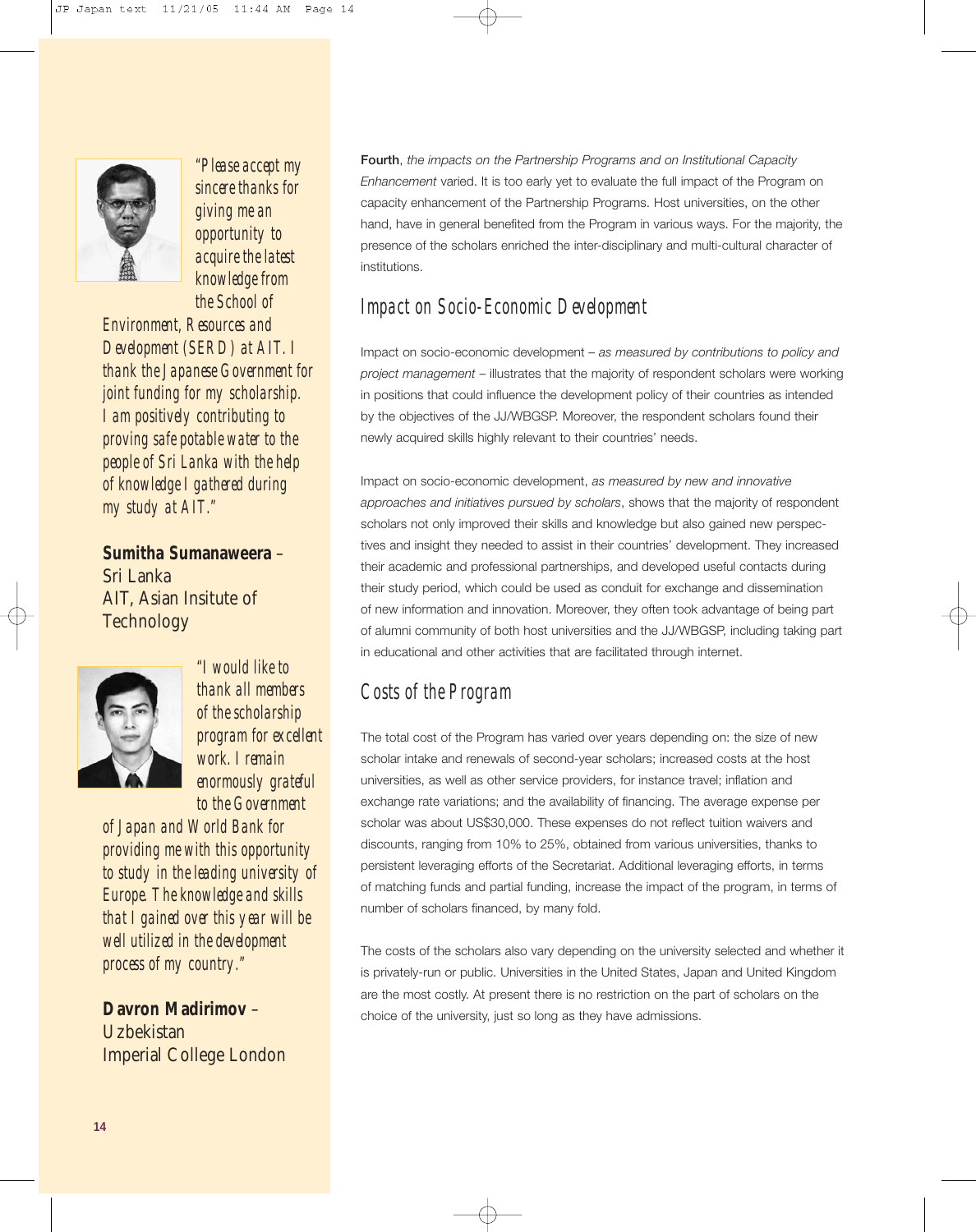#### *Conclusions and Recommendations of the Tracer Study VI*

Thus, in conclusion, the overall results of the analysis were highly favorable,

The Tracer Study VI reiterated that JJ/WBGSP is one of the few development-focused scholarship programs that are provided to mid-career professionals from the developing countries. Rigorous selection policy and the management of process ensure quality at entry; and the two-year scholarship duration limitation, recent employment restriction at the World Bank and the IMF and specific visa requirement, ensure that the scholars return home after completing their studies.

There were some *lessons learned from the process and recommendations.*

**First**, extensive efforts went into tracking and contacting the individual scholar. There should be a mechanism instituted to oblige and gauge the scholars to maintain contact with the Secretariat. This mechanism may range from formal obligation at the time the scholarship is offered, to stepping up the process of providing regular opportunities for alumni to register and attend short courses and forum, either via electronically through web or in person. Towards the end, the new scaling up activities would address the issue.

**Second**, continuous effort should be made to collect "before" as well as "after" graduation data, to improve the analysis of the future tracer studies. Data can be collected for the type of institutions, nature of work, and ranks of the scholars.

**Third**, it is imperative to document the data and the operational modality of the databases to ensure continuity and integrity of information, and to ease the preparation of the follow-up tracer studies.

**Fourth**, individual and group tracer studies at conclusion of the African Partnership Program would provide invaluable lessons and may be publicized for the developing countries who intend to follow "twinning" routes. They will also provide the information and mechanism to improve the performance of existing programs.

### OTHER INNOVATIONS AND OUTREACH MODALITIES

#### *Website and Electronic Applications*

To further enhance its outreach efforts, the JJ/WBGSP launched its website in 2001. In addition to providing information on the nature of the scholarships through Regular and Partnerships Programs, applications can now be downloaded direct-

ly from the website<sup>3</sup>. The website has been popular. The JJ/WBGSP website was consistently ranked among the top three most visited sites within the World Bank Institute.

To increase the audience and to provide information on JJ/WBGSP activities the Secretariat now periodically issues Newsletters. Participants

can sign up for the Newsletter on-line or send an email to the Secretariat. Another step taken to increase participation over the internet was the creation of a web-based Discussion Forum. The forum was initiated as a platform to engage participants in discussions ranging from development issues to their personal experiences with their programs of study. Discussion topics that the JJ/WBGSP has hosted include: community building, capacity building, and program outreach. The Discussion Forum has provided an interactive space for participants to initiate debates on the current and emerging development issues, explore opportunities of sharing knowledge, and volunteer to provide assistance for colleagues from other regions. A summary of the recent Discussion Forum dialogue is provided in the Newsletter.

In recognition of the achievements of the JJ/WBGSP alumni and their contribution to the capacity building of developing countries, the Program publishes profiles and CVs of alumni on the website.

*3 JJ/WBGSP publications can also be accessed electronically, by logging onto www.jolis.worldbankimflib.org and clicking on the link Jolis Library Catalogue. In the search section, type Joint Japan/World Bank Graduate Scholarship Program, which brings up all of the JJ/WBGSP's publications.*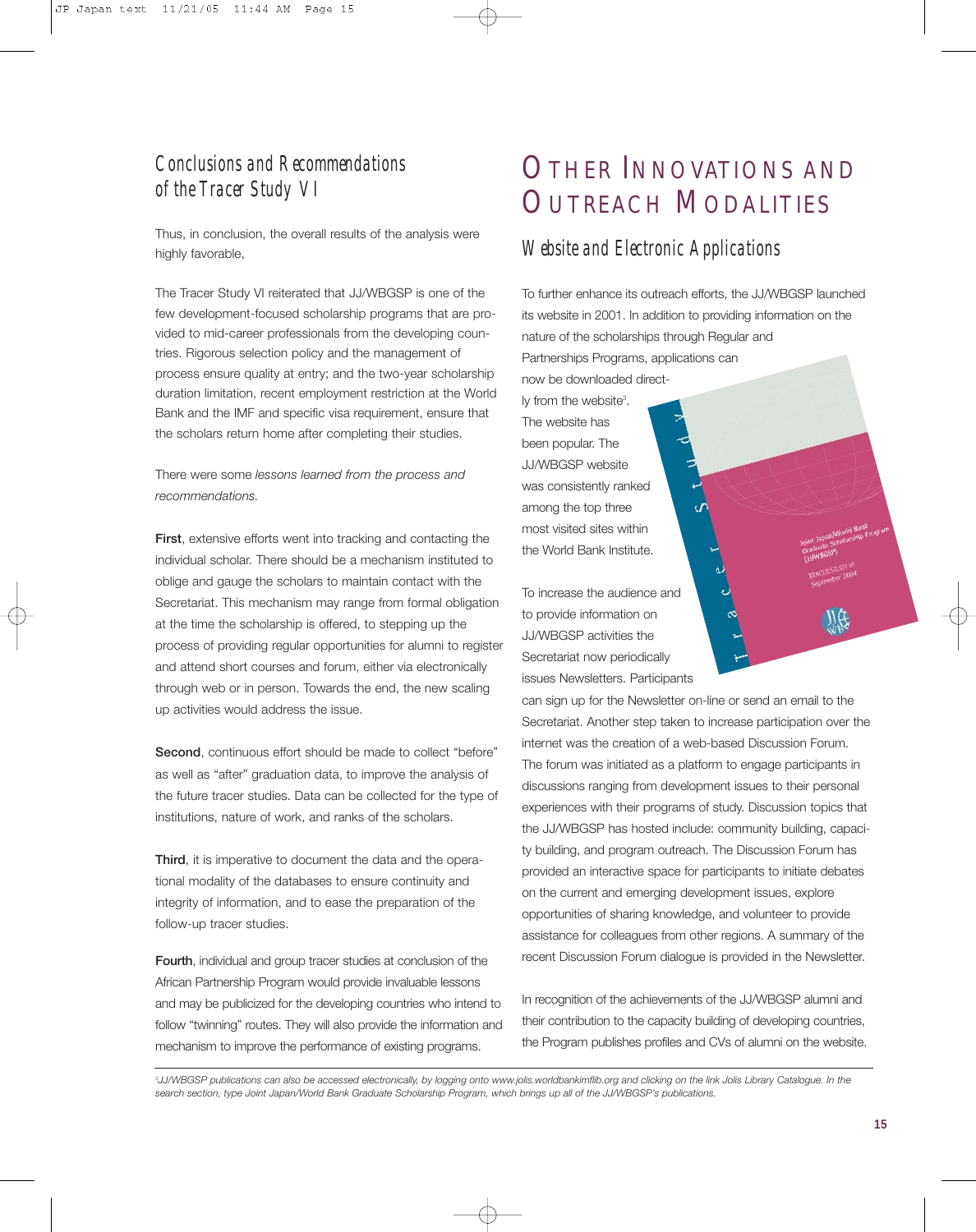

These documents are a means to promote the results of the Program, create an alumni community, let members be better informed about each other by drawing attention to their contributions to the development process in their countries, and to provide an opportunity for people interested in the Program to learn directly from the former scholars.

#### *Videoconferences and Seminars*

Taking advantage of technology to spread knowledge, the JJ/WBGSP arranged interactive tele-seminars on various topics. These included, a seminar on "State Timber Corporation of Sri Lanka" for scholars at University of Ghana and Makerere University; a seminar on "Policy-Based Finance—The Experience of Postwar Japan," and on "Japanese National Railways Privatization Study – the

Experience of Japan and Lessons for Developing Countries" for scholars of all African Partnership Programs; two seminars on "Tax Evasion and Corruption" and "The Economics of Tax Evasion" for scholars of the four Partnership Programs in Africa and the five Partnership Programs in Japan.

The JJ/WBGSP, in cooperation with a unit within WBI, offered a special training on Corporate Social Responsibility and Sustainable Competitiveness. A total of 331 received a certificate of completion from WBI. In the course survey that followed, 86% found the course training useful and relevant to their work.

Additional participation by the alumni of the JJ/WBGSP was also arranged in UN Global e-Conference on "Implementing the Monterrey Consensus: Governance Roles of Public, Private and Advocacy Stakeholders" in 2004. The conference attracted 550 practitioner participants from 88 countries.

### PROGRAM PERFORMANCE IN 2005

In 2005, a total of 210 candidates were awarded scholarships, of which 116 were in the Regular Program and 94 were in Partnership Programs (See Table 1).

### *Performance in the Regular Program in 2005 Profile of Applicants in 2005*

In 2005, the JJ/WBGSP received 3,386 applications. Higher applications came from Africa, Latin America and Middle East and North Africa, while there was a decline in the number of applicants from South Asia. The total female applicants (27%) was about the same as the previous year.

#### *Reasons for rejection of applicants and the lessons to be learned by prospective applicants*

A total of 1,526 applicants (45%) were initially found ineligible in 2005; of which 443 sent incomplete applications; 270 had insufficient work experience; 416 applied for field of studies, that are not supported by the JJ/WBGSP;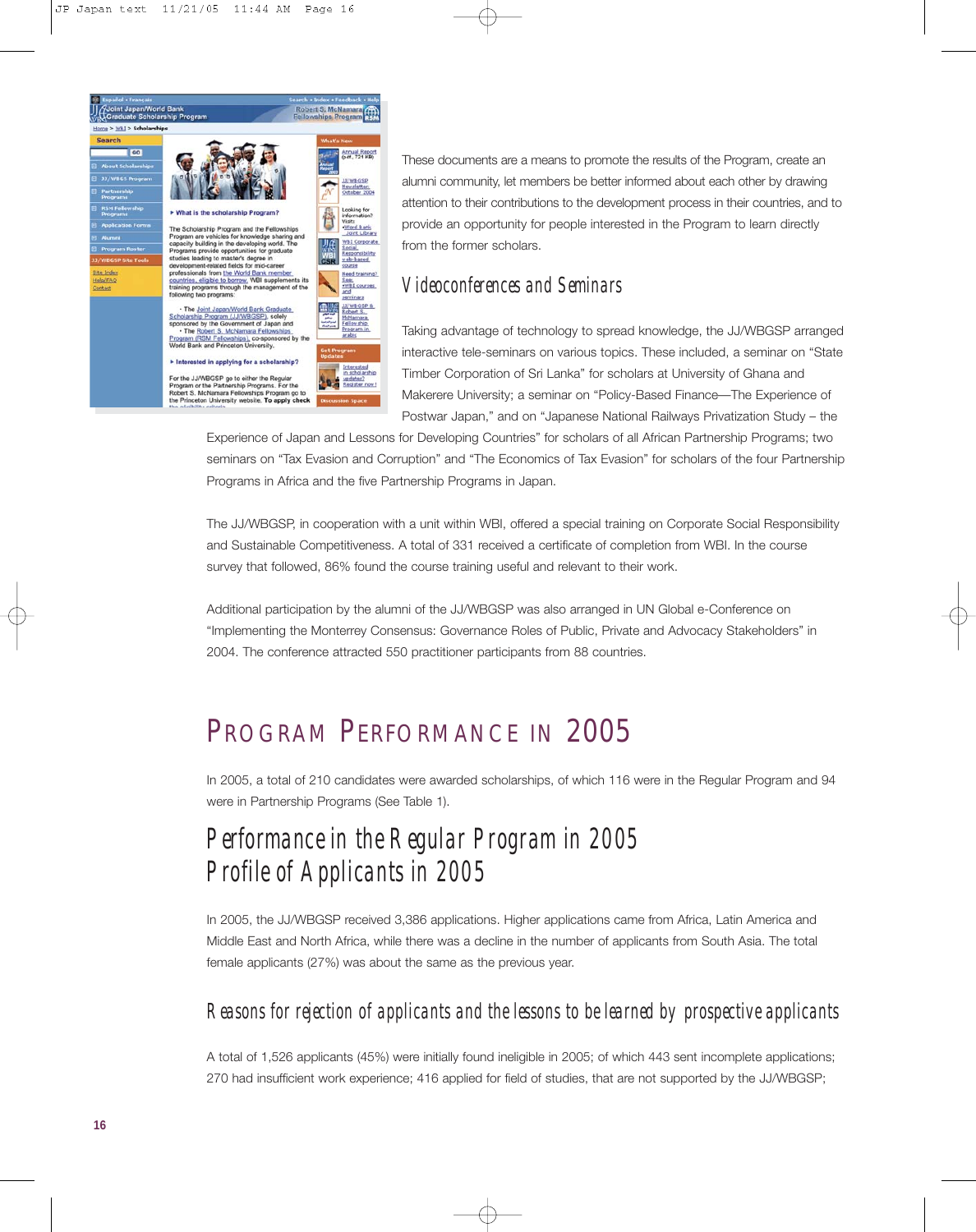while 123 were too young (Figure 7). There is a lesson to be learned by the prospective applicants to carefully examine their applications for completeness; to make sure that they have at least the requisite two years full time work experience; to verify that their field of studies are supported by JJ/WBGSP; and that they are of the right age.

### *Profile of Scholars in 2005*

*DEVELOPMENT THEMES AND POVERTY.* The Program has increasingly drawn candidate from humble backgrounds. Over 60% of the scholars in the Regular Program came from humble and poor backgrounds, where the parents had education levels of high school or lower (Figure 8). The majority of scholars (60%) studied economics, international development and public policy; followed by environment and natural resources (24.2%); public health (13.7 %); agriculture (4.2%), and population and rural development (3.2%), (Table 4). In many cases scholars are pursuing degrees in fields directly related to poverty reduction (Figure 9).

*GEOGRAPHIC DISTRIBUTION, AFFILIATION AND GENDER.* The regional distribution is: Africa (36%), East Asia (15%), Eastern Europe –ECA (10%), Latin America and Caribbean –LCR (16%), Middle East and North Africa –MNA (7%), South Asia (8%), and Part I (8%) (Figure 10).

Looking at where the scholars were applying, 73.7% were admitted to European universities, 21% to North American Institutions, 1% to Asian Institutions, 3.2% to African, Latin American and Middle East institutions, and 1.1% to Oceania. 5% of the total number of scholars are admitted to institutions in the developing world. The distribution of the scholars among different types of employers was as follows: public sector (76%), private sector (9.5%), NGOs (3%), and regional and international organization (11.5%) (Figure 11). About 40% of the scholars in the Regular Program were women, even though only 27% of the applicants were women for 2005 showing our priority to choose women (Figure 12).



*Source: JJ/WBSP Scholar Database*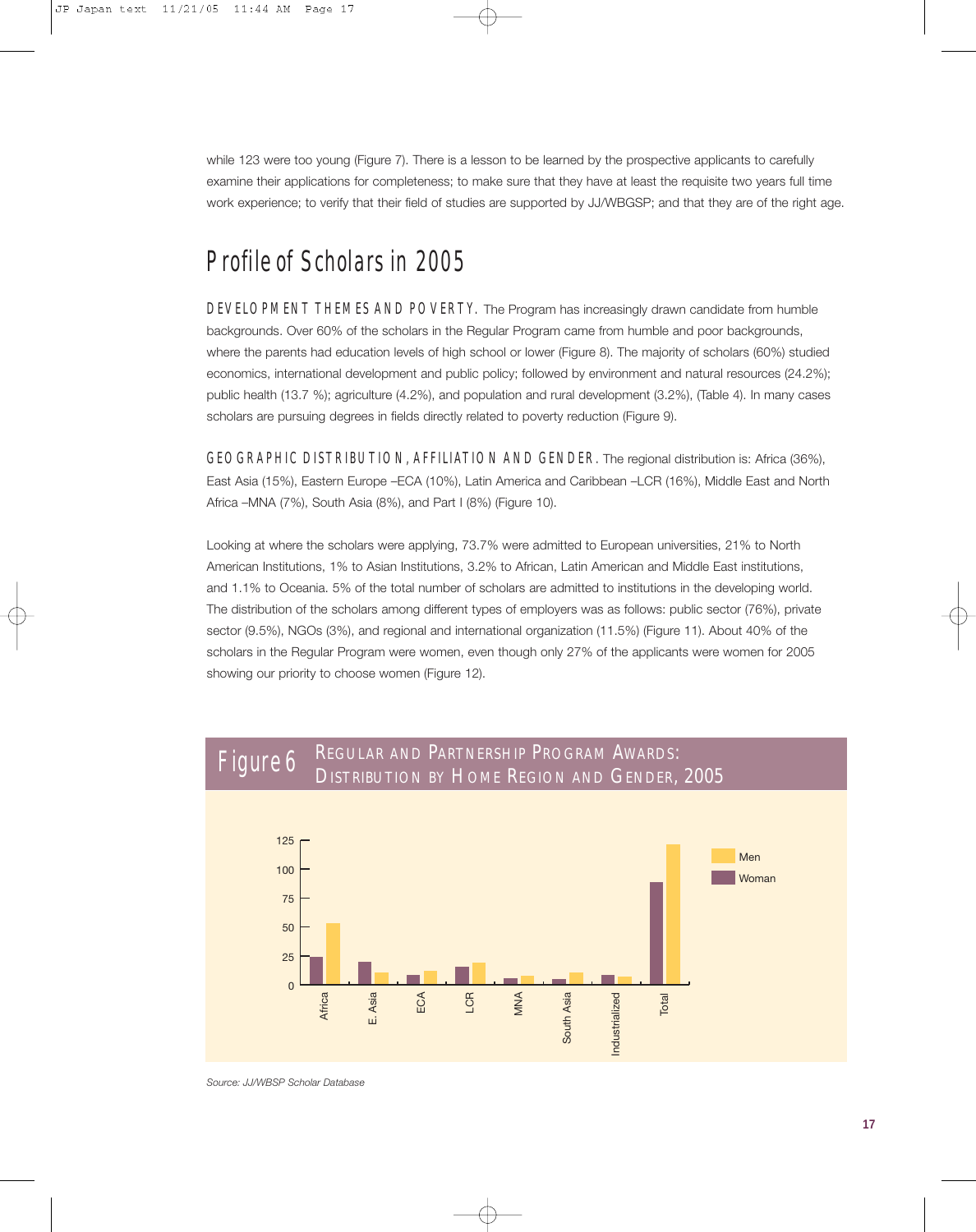

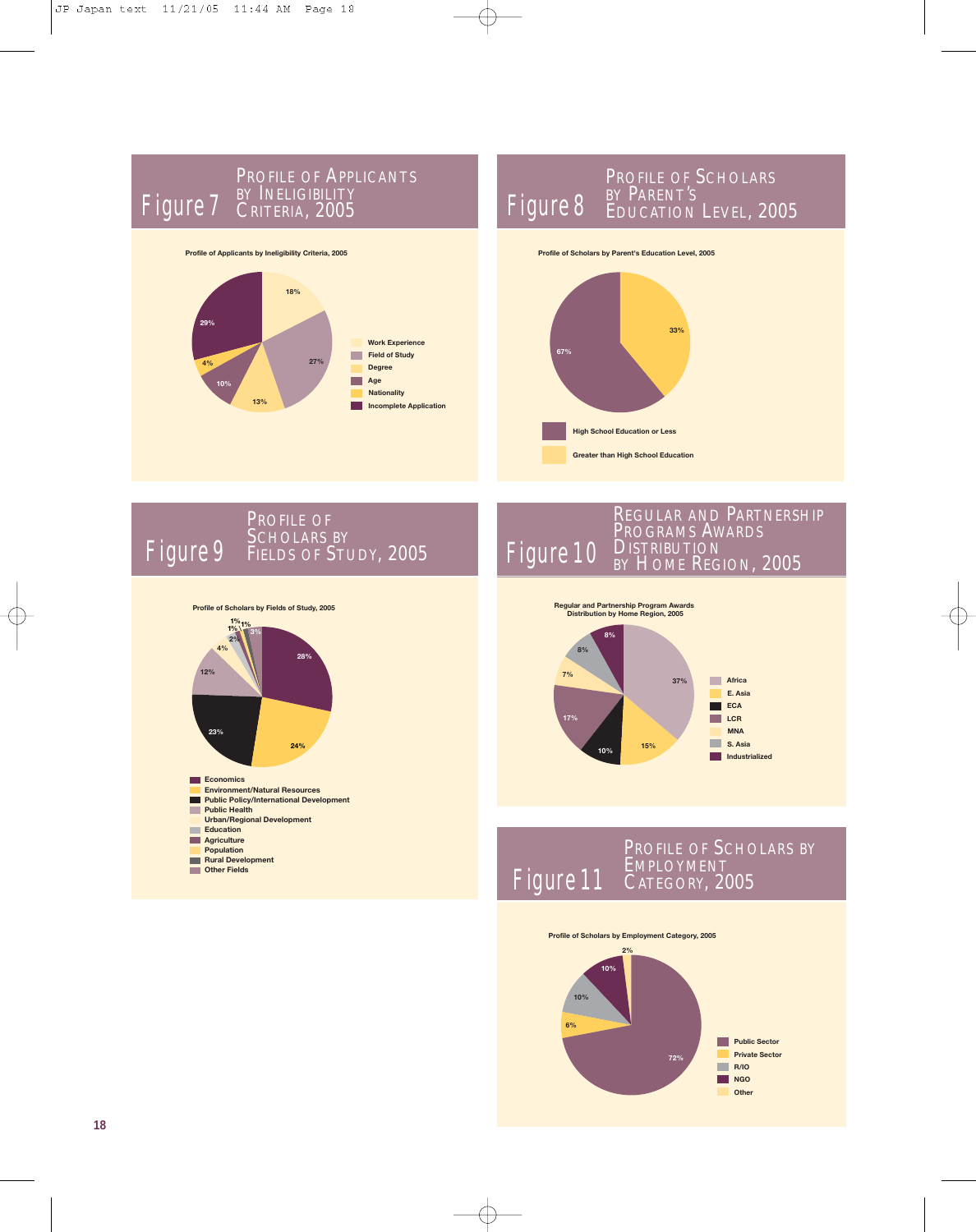### NEW DEVELOPMENTS IN 2005

During Spring 2005, a mission went to Europe to visit a wide range of universities where a high number of scholars are studying each year: in France, CERDI (Centre d'études et de recherche sur le développement international), CREUFOP (Centre régional universitaire de formation permanente), CNEARC (Centre national d'études agronomiques de régions chaudes), ENGREF (Ecole nationale du génie rural, des eaux et forets), CIEDEL (Centre international d'études pour le développement local) at Université Catholique de Lyon; in Switzerland, IUED (Institut universitaire d'études du développement); in the United Kingdom, the London School of Hygiene and Tropical Medicine, the London School of Economics, the University of Reading, the University of East Anglia; and in the Netherlands, UNESCO-IHE (Institute for Water Education), IHS (Institute of Housing and Urban Development Studies). These European universities are all involved in different development areas and research fields ranging from development economics, agriculture, forestry, aquaculture, rural development, public health, urban planning to water and environmental resource management. Besides the theoretical knowledge that they receive, scholars are also given opportunities to work with their professors on development projects research in their countries or other developing countries.

In Japan, the mission visited the Partnership Programs at the Yokohama National University (YNU), GRIPS, Keio, and Tsukuba. The mission found a confirmation of Program's contribution to capacity enhancement and human resources development. Scholars studying in these universities presented their thesis on subjects directly related to the development issues of their home countries.

Both graduates and student scholars expressed their deep appreciations for the knowledge, training and internship they received, thanks to JJ/WBGSP sponsorships

| <b>TABLE</b> | <b>DEVELOPMENT THEMES 2005</b>                                                                                                                                                                                                                                                                                 |                                                                                                                                                            |
|--------------|----------------------------------------------------------------------------------------------------------------------------------------------------------------------------------------------------------------------------------------------------------------------------------------------------------------|------------------------------------------------------------------------------------------------------------------------------------------------------------|
|              | <b>DEVELOPMENT THEMES</b>                                                                                                                                                                                                                                                                                      | NUMBER OF SCHOLARSHIPS, 2005 (%)                                                                                                                           |
|              | <b>ECONOMICS</b><br><b>ENVIRONMENT/NATURAL RESOURCES</b><br>PUBLIC POLICY, INTERNATIONAL DEVELOPMENT<br><b>PUBLIC HEALTH</b><br>URBAN/REGIONAL PLANNING<br><b>EDUCATION</b><br><b>AGRICULTURE</b><br><b>POPULATION</b><br><b>RURAL DEVELOPMENT</b><br>OTHER (POVERTY REDUCTION, MEDIA, IT ETC)<br><b>TOTAL</b> | 31 (32.63%)<br>23 (24.21%)<br>26 (27.37%)<br>13 (13.68%)<br>6(6.32%)<br>6(6.32%)<br>$4(4.21\%)$<br>$2(2.11\%)$<br>$1(1.05\%)$<br>$4(4.21\%)$<br>116 (100%) |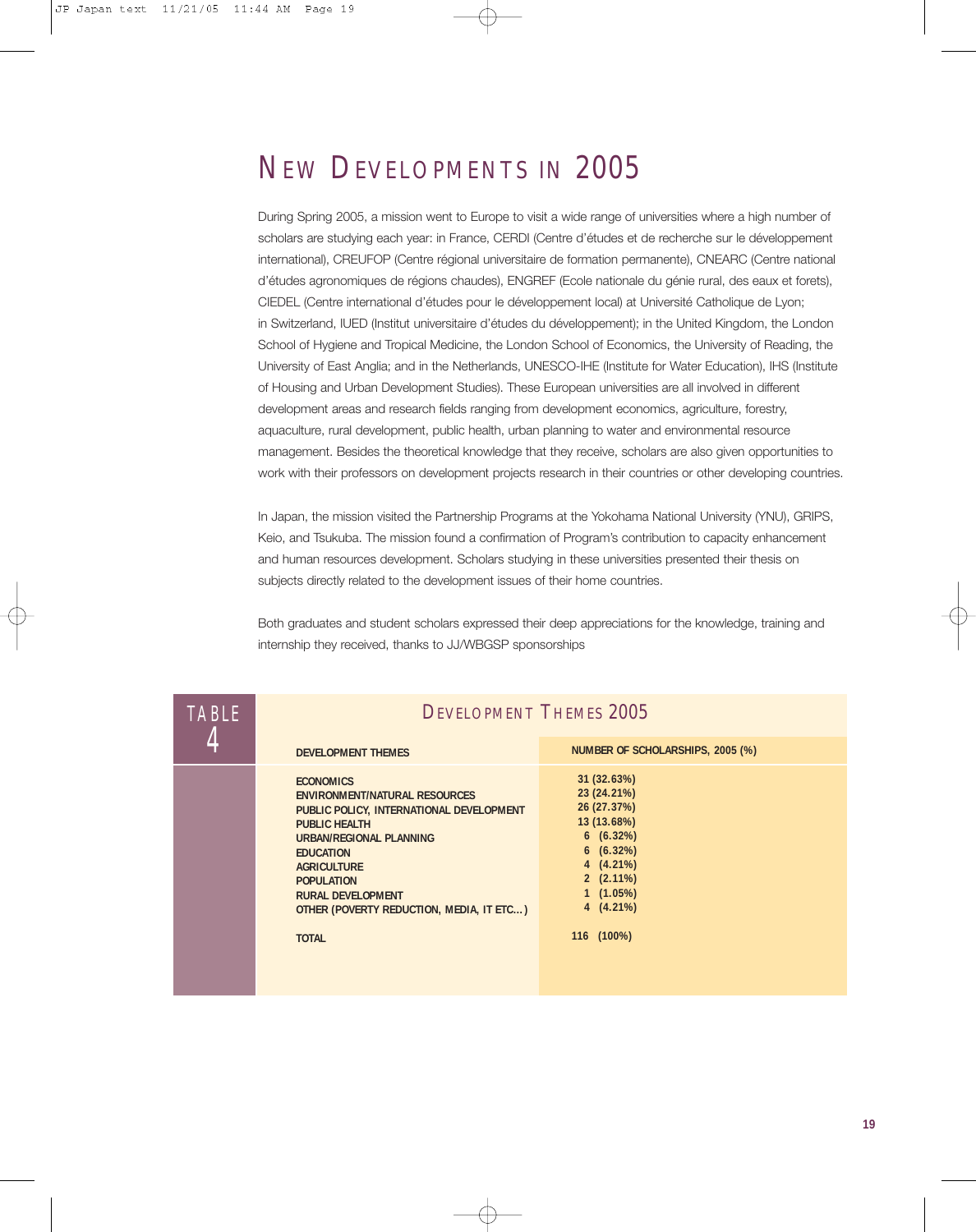#### JJ/WBGSP REGULAR PROGRAM FEMALE AWARDEES: Figure 12 DISTRIBUTION BY HOME REGION, 1987 - 2005



### SCALING-UP TO STRENGTHEN KNOWLEDGE SHARING AND NURTURE CAPACITY BUILDING

#### *Overview*

JJ/WBGSP has been providing opportunities for scholars to generate new knowledge for development. The Bank recognizes that there is a great opportunity to tap into this knowledge that would benefit not only the scholars but also the development community. In 2005, the Bank has launched the Scaling-Up Program to take on this opportunity by better leveraging the knowledge and fostering a network of scholars and beyond.

### *Advantages of Scaling-Up*

Most scholars have a unique perspective on combining new knowledge acquired through their graduate studies and public policy experience gained on the job as they all come from mid-career rank, based on which they will contribute to the development process in their countries. The new program will nurture their ability to leverage knowledge and skills acquired under the scholarships. By creating an active network, scholars will be able to draw upon experiences of others and make more effective contributions upon returning to their home countries. The Scaling-Up Program will also enable continuation of learning and knowledge sharing among current scholars and alumni.

### *Objectives of Scaling-Up / Scaling-Up Activities*

The Scaling-Up Program aims to strengthen knowledge sharing, nurture capacity building and create viable dialogue between policy makers and alumni. To achieve these objectives, the Program currently plans to carry the following activities under the three segments: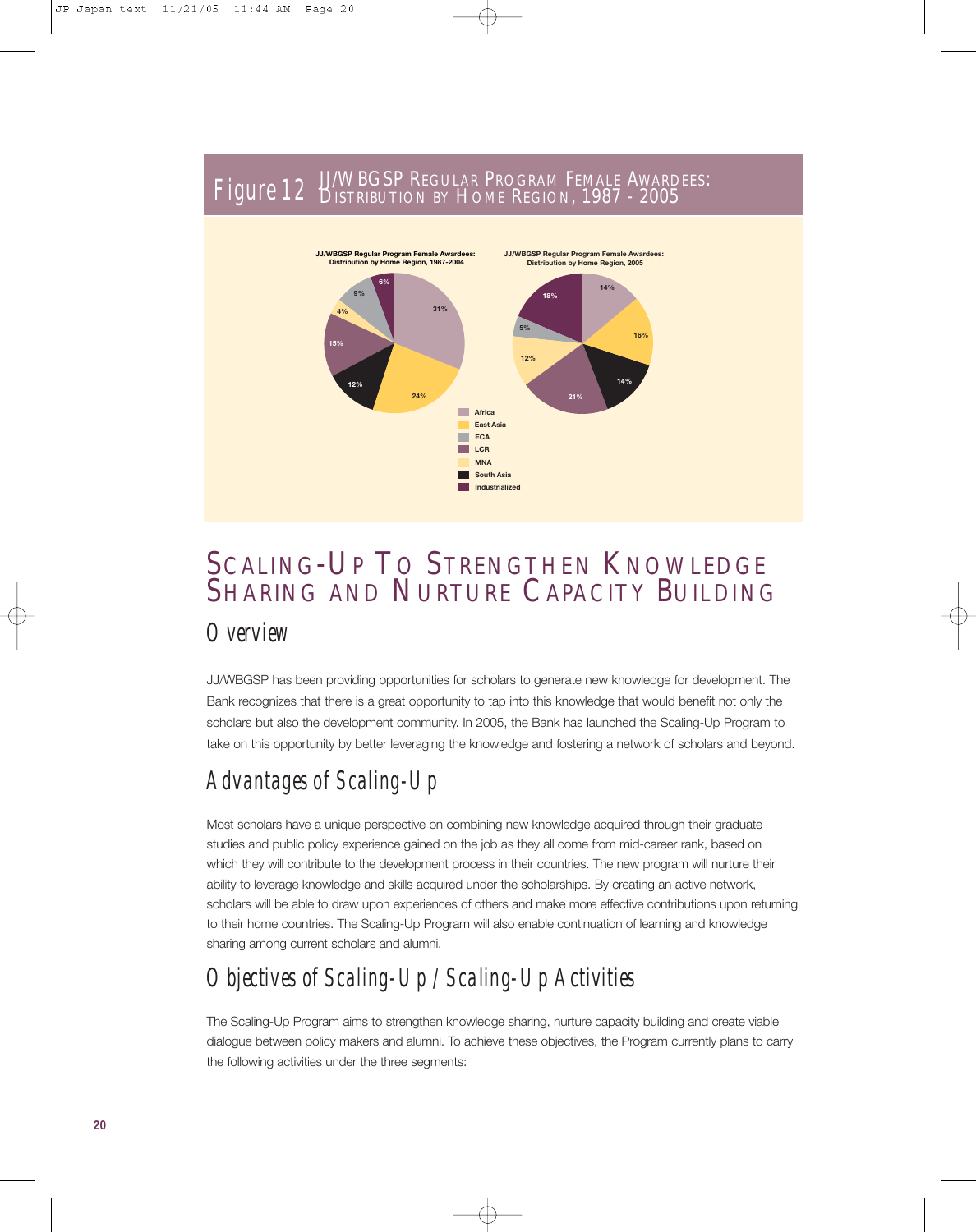*1*. *Capturing knowledge: Capturing new knowledge and insights developed by scholars through their graduate studies and development experience.*

- The partnership universities are requested to submit their best research papers by the recent scholars.
- Selected papers that meet high quality will be internally published.

*2. Promoting knowledge: Providing opportunities for scholars to share new knowledge and insights developed both during graduate work and afterwards.*

- The scholars whose research papers are selected will be invited to the regional conferences, to present their research work and get feedback from the professionals including the World Bank staff, the Japanese government officials, and alumni of JJ/WBGSP. In FY06, regional conferences are planned to take place in Africa and East Asia. The conferences also would provide new knowledge on development by the bank staff and others.
- Workshops and brown bag lunches are organized at the Bank's head quarters, where JJ/WBGSP interns at the World Bank and IMF interact with other professionals.

*3. Building an active network: Creating opportunities for scholars and alumni to interact with each other to facilitate life-long knowledge exchange and relationship-building with development practitioners*.

- Face-to-face interaction at the regional conferences will foster a network among alumni, and beyond.
- JJ/WBGSP has been facilitating to build a network via its Discussion Forum and Program Roster. The Scaling-Up Program will further strengthen these already active schemes by complementing them with other scale-up activities mentioned above. Some papers would be posted on the Discussion Forum.

### PROGRAM FINANCIAL PERFORMANCE

#### *Source of Funds*

The JJ/WBGSP is funded entirely by the Government of Japan and administered by the World Bank Institute (see Table 5).

As shown in Table 5, the increase in funding has varied widely, ranging from no increase (between FY89 and FY90) to nearly 65 % (between FY90 and FY91). In general, there has been an increase each year, except in FY01, FY02 and FY05.

Each year, part of the increase is used to offset inflationary trends that result in higher education costs. The Program, however, has been successful in limiting the increases in the annual average cost per scholar to well below the rate of inflation for higher education in the principal host countries – the United States and the United Kingdom. In the years before FY92 – when only the Regular Program was in operation – a major program goal was to increase the number of new scholars within the resources provided by the Government of Japan. The significant increase in the number of new scholars in those years is an example of this policy.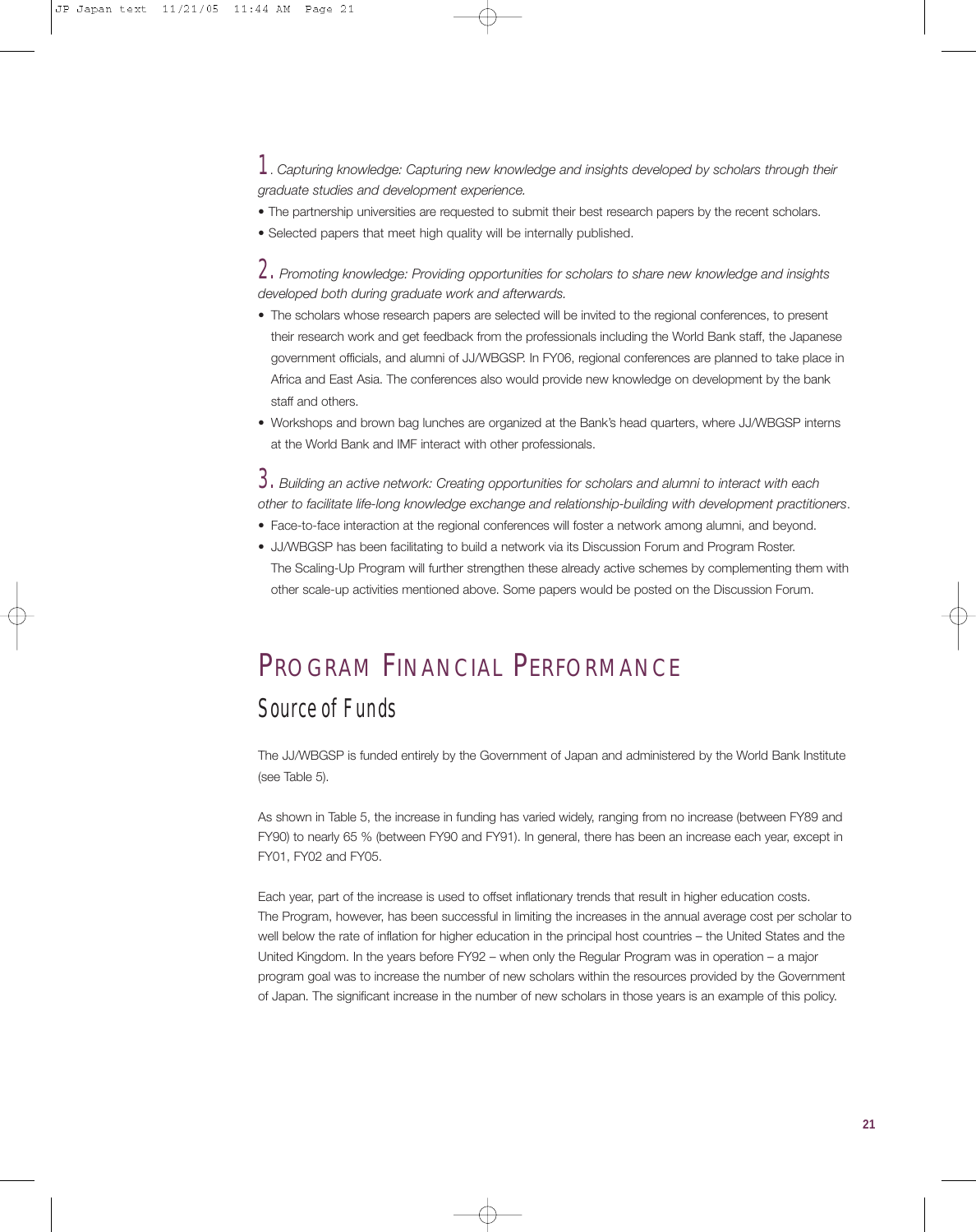| <b>TABLE</b> |                                                                      | <b>JAPAN'S ALLOCATION TO JJ/WBGSP</b><br>FY88-FY05 (IN US DOLLARS)                                                                                          |
|--------------|----------------------------------------------------------------------|-------------------------------------------------------------------------------------------------------------------------------------------------------------|
|              | <b>FY</b>                                                            | <b>AMOUNT U.S. DOLLARS</b>                                                                                                                                  |
|              | 88<br>89<br>90<br>91<br>92<br>93<br>94<br>95<br>96<br>97<br>98<br>99 | 1,000,000<br>1,887,000<br>1,887,000<br>3,109,000<br>4,349,000<br>5,349,000<br>6,049,000<br>7,647,500<br>8,966,000<br>11,210,700<br>11,870,265<br>12,148,900 |
|              | 00<br>01<br>02                                                       | 13,476,541<br>10,539,909<br>10,159,937                                                                                                                      |
|              | 03<br>04<br>05                                                       | 12,523,148<br>13,978,917<br>12,860,956                                                                                                                      |

The launching of the Partnership Programs, starting in 1992, has been a major factor in determining the number of new Regular Program scholarships that can be awarded. JJ/WBGSP was fortunate to receive enough financial support to permit it to establish eleven Partnership Programs and increase the number of scholarships in the Regular Program each year from 1992. In 2000, the selection of 277 scholars in the Regular Program created a 50 % increase from the previous year. In 2004, by selecting 423 scholars to receive scholarships, the Program has more than double the number of recipients from 2002, and about 18% since 2003. This relatively large increase was only possible due to the Government of Japan's commitment to the Program.

### *Use of Funds*

The amounts allocated each year have made it possible for the Program to support 3,427 scholars between 1987 and 2005 at the annual levels shown in Table 5.

By far the largest of the Partnership Programs in terms of financial outlays are the Columbia and Harvard Universities programs, which have had about 15 scholars per year in each cohort. Although each of the five Partnership Programs in Japan has a high per scholar cost, the overall impact on the budget is somewhat lessened by the low number of scholars.

### *Cost Per Scholar*

The estimated average annual cost per scholar in the various JJ/WBGSP programs varies from a low of about \$18,000 to more than \$57,000 in the Regular Program.

### *Length of Awards and the Effects on Program Financing*

Initial awards are for the first year of study only. Near the end of the first year, the scholars' academic performance is evaluated and a decision is made as to whether to continue a second year of support if the academic program so requires. More than 50 % of all scholars are admitted to programs that require two years of study, and the performance of nearly all scholars merit renewal for the second year.

Many scholars try to increase the duration of JJ/WBGSP financial support by making requests for additional degrees or other forms of support. In order to maximize the number of new scholars that the Program is able to finance each year, the Secretariat finds it necessary to deny all these requests.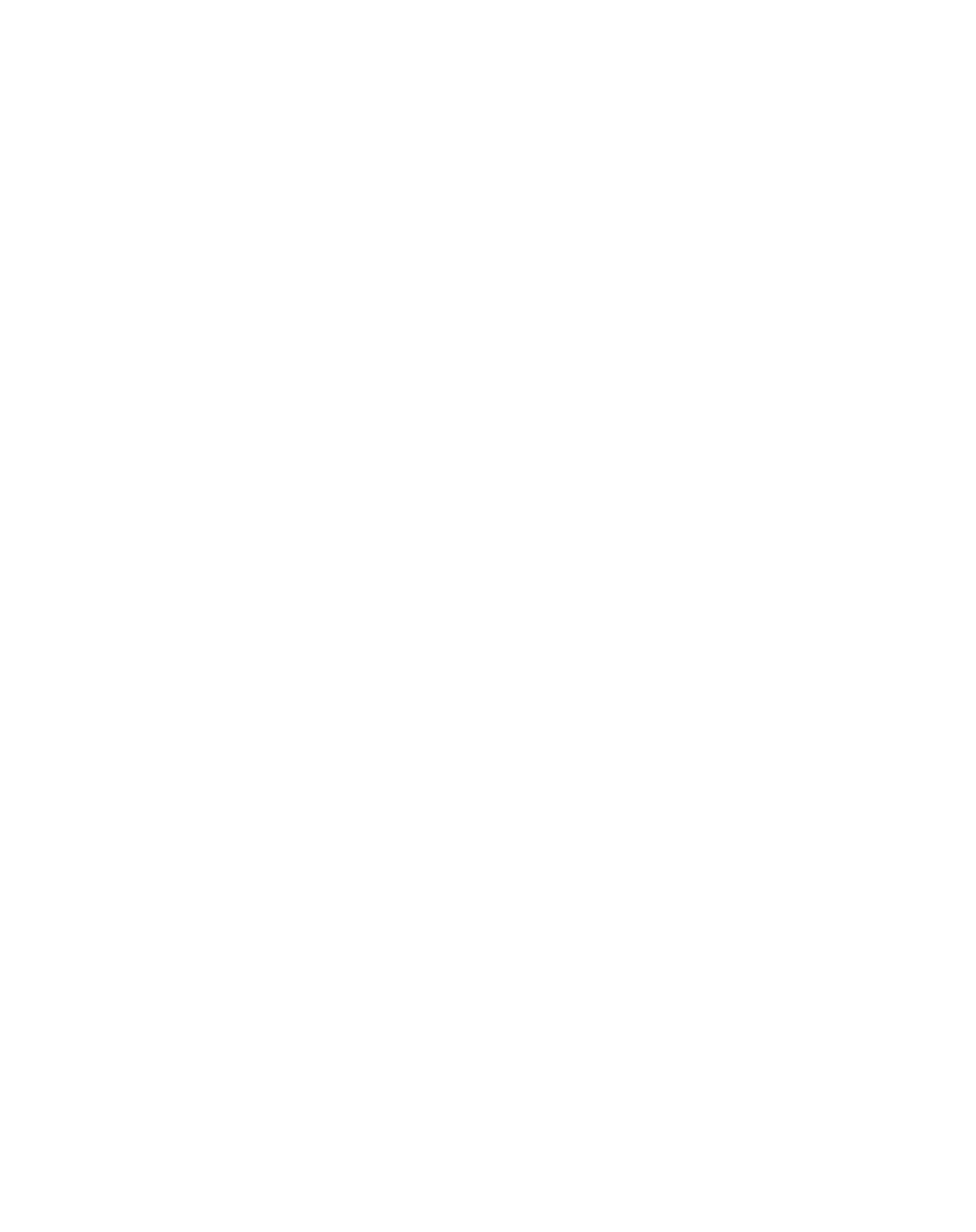### DETAILED DESCRIPTION OF THE REGULAR PROGRAM

#### DURATION OF THE **SCHOLARSHIPS**

Most scholarships are granted to complete a master's degree or its equivalent. Awards are given for one year at a time and may be extended to a second consecutive year if the scholar has maintained satisfactory academic performance and the academic program so requires.

#### THE AMOUNT OF THE AWARD

The average annual scholarship award is about \$30,000. However, award amounts vary by host country and university.

#### **EXPENSES** COVERED

Specifically, awards cover:

- Tuition and required medical insurance for the scholar only, payable directly to the university;
- Subsistence allowance covering living expenses; and
- Two economy-class one-way tickets between the home country and the host university, in addition to an allowance to cover expenses incurred while traveling.

#### **EXPENSES** NOT COVERED

- Expenses for the scholar's family;
- Additional travel, including field trips during the study program;
- Educational equipment, such as computers;
- Expenses related to research, supplementary educational materials, or participation in workshops or seminars while at the university.

#### BASIC ELIGIBILITY CRITERIA

#### *All Applicants*

To apply for any JJ/WBGSP scholarship, the applicant must:

- Be a national of a World Bank member country eligible to borrow.
- Be under 45 years of age, preferably under the age of 35 and normally 25 years and above.
- Hold a bachelor's degree or its equivalent in a development-related field; have a superior record in previous academic work.
- Have at least 2 (preferably 4 to 5) years of recent, fulltime professional experience in the applicant's home country or in another developing country, and preferably in public service.
- Secure an admission to a master's degree program.

#### *Applicants to the Regular Program*  must also:

- Submit evidence of current unconditional admission (copies of formal acceptance letters) to at least one university and proof of application to another university located in any World Bank member country except the applicant's country; and
- Propose a program of study related to development. Usually this will be in a field such as economics, business, management, environment, urban/rural planning or a related area. The Program has also made awards in such development-related fields as health, education, population, agriculture, engineering, information systems and aquatic resources provided that the focus of the study is on public policy aspects of these fields.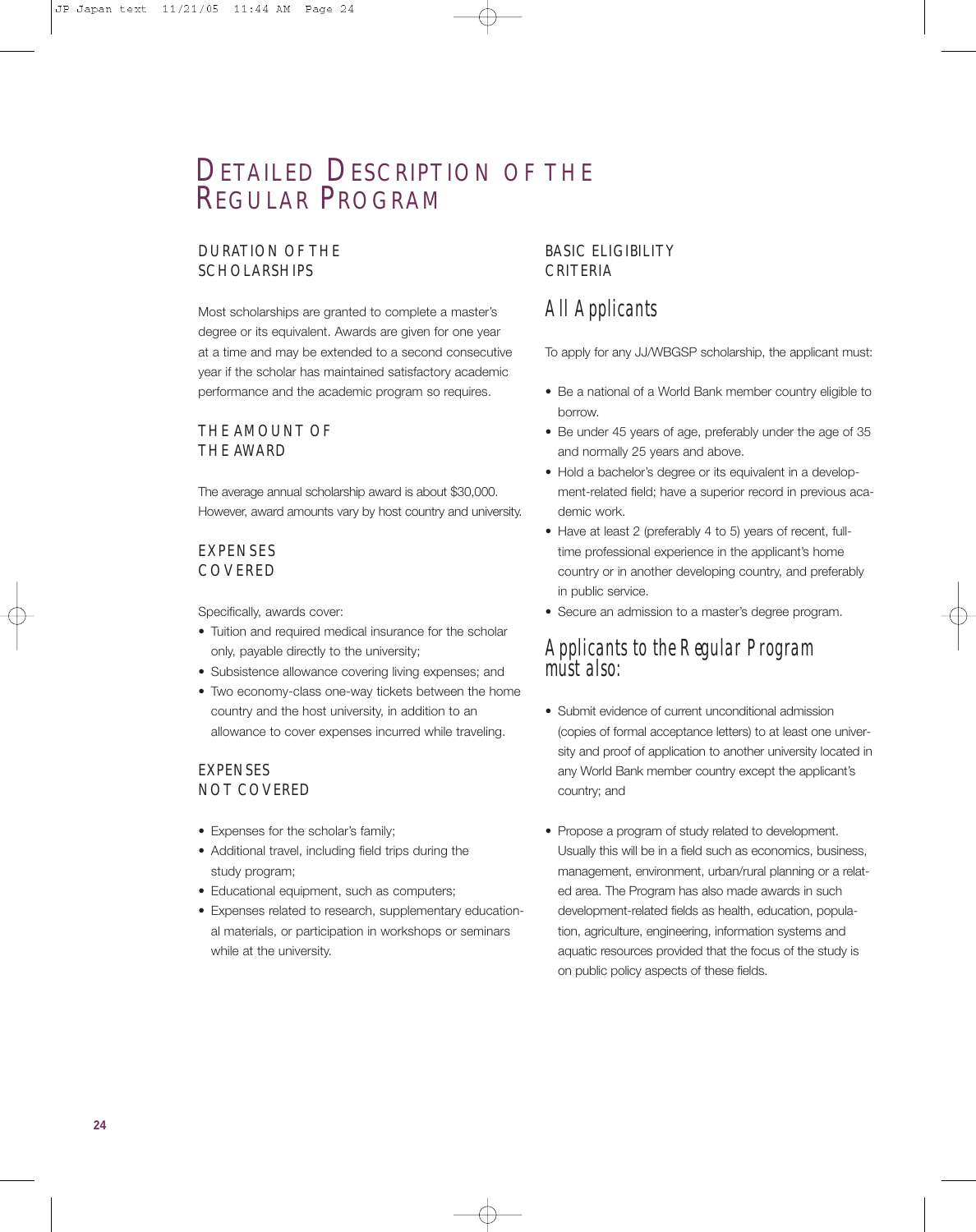#### OTHER SELECTION CRITERIA

The Regular and Partnership Programs give priority to:

- Applicants from low-income countries.
- Women.
- Applicants with few other resources and from lower income groups.
- Applicants who have had no previous opportunities for graduate study outside their home country.

In addition, the selection process seeks to maintain a geographical balance among regions of the world, and World Bank member countries.

#### *The Program does not support:*

- Applicants who already hold a graduate degree from an industrialized country and from institutions such as the Asian Institute of Technology (AIT) in Thailand or the Indian Institute of Technology (IIT), in India.
- Applicants who are residing, working, or already studying for a graduate degree in an industrialized country.
- Permanent residents or nationals of an industrialized country.
- Applicants who are refugees or have a political asylum status.
- Applicants for MBA degrees.
- Applicants for Ph.D. and M.Phil. degrees.
- Applicants for J.D., L.L.M. or S.J.D. degrees unless related to human rights or environment.

Executive Directors, their alternates, staff of the World Bank Group (the World Bank, International Finance Corporation, International Development Association, Multilateral Investment Guarantee Agency, and International Center for Settlement of Investment

Disputes), consultants, and relatives of the aforementioned are excluded from consideration. In accepting the scholarships, the awardees consent to the employment restriction policy of the JJ/WBGSP and recognize that they will not be able to work at the World Bank or IMF Headquarters and field offices for three years after completion of their academic programs.



*La poursuite de cette formation hautement appréciée ne serait possible sans l'appui de votre programme qui m'a octroyé pendant deux* 

*années scolaires une bourse d'étude.*

*A cet effet, je voudrais par cette présente vous exprimer toute ma gratitude pour le soutien que vous m'avez apporté pour la réalisation de ce projet.*

*Je me joins à vous également pour transmettre mes sincères remerciements au gouvernement du Japon et les encourager à poursuivre dans cette voie qui participe de manière effective au progrès des pays en développement.*

**Amara Seydi** – Sénégal Institut Universitaire d'Etudes du Développement (IUED) de l'Université de Genève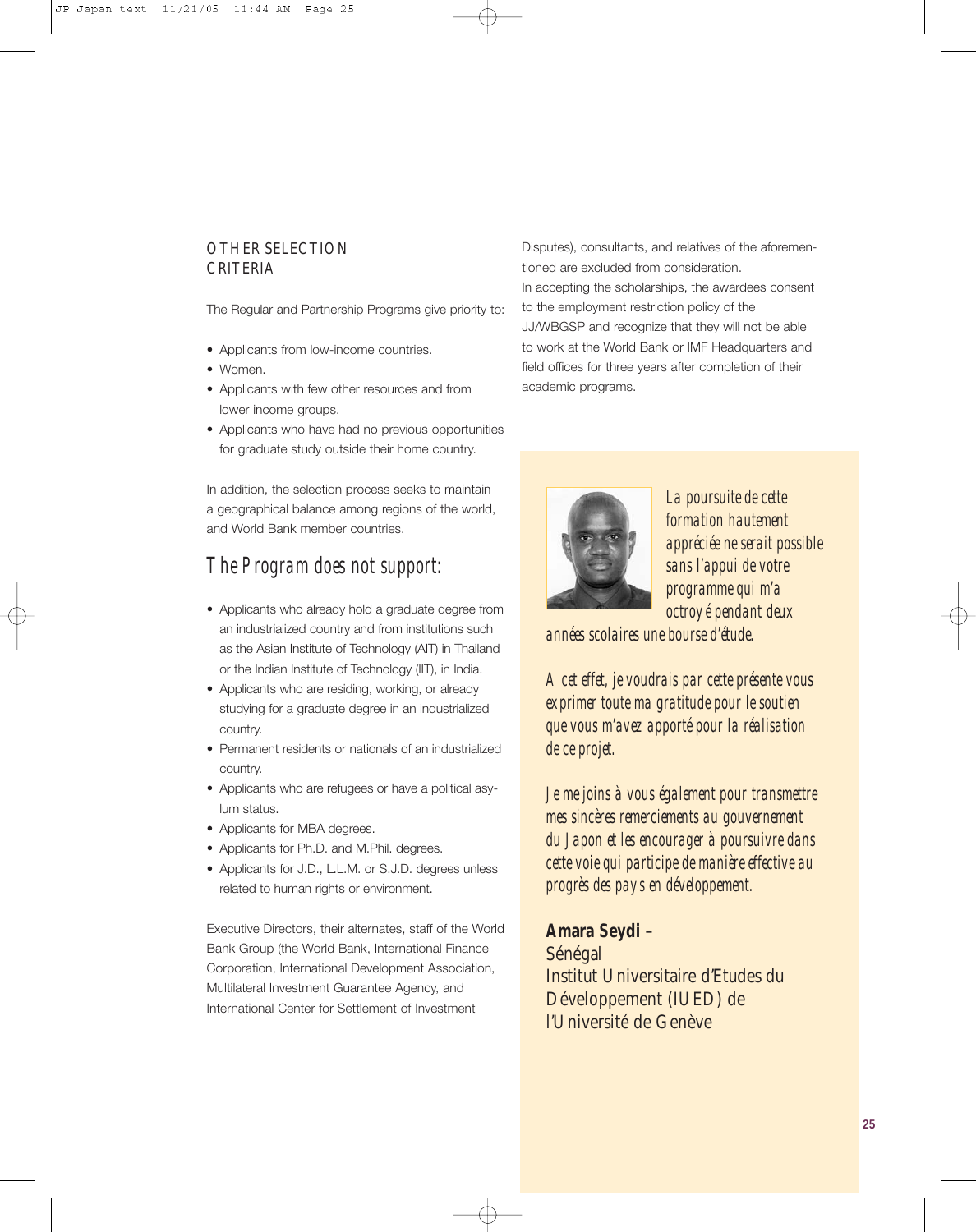### DETAILED DESCRIPTION OF THE PARTNERSHIP PROGRAMS

#### **PROGRAMS IN USA**



#### **COLUMBIA UNIVERSITY** *Program in Economic Policy Management*

CONTENT: Eleven courses, not previously offered, form the nucleus of the one-year academic segment of this program, followed by a three-month internship in a multilateral aid organization. The internship is a requirement for graduation. Upon successful completion of the program, scholars receive a master's degree in Public Administration from Columbia University.

The one-year academic program starts with a required introductory summer preparatory session that emphasizes language and mathematical skills, computing, accounting, and statistics.

The regular academic program includes three core courses that span two semesters: microeconomics policy management, macroeconomics policy management, and management skills for policymakers. The courses are based on an analysis of case studies and real-world economic policy issues. Additional perspective courses provide a broad understanding of the nature of development in a global economy. Staff from the World Bank deliver lectures, present seminars, and discuss case studies.

ELIGIBILITY CRITERIA: The basic eligibility criteria are the same as those for the Regular JJ/WGBSP. In addition, applicants must meet Columbia University's admission requirements, such as successful achievement on the Test of English as a Foreign Language (TOEFL) and the Graduate Record Examination (GRE).

APPLICATION PROCESS: Each year, Columbia receives many applications for the program. Columbia faculty screens the applications and nominates about 30 candidates for consideration by the JJ/WBGSP Steering Committee, of which 12 candidates are selected for financial support.



#### **HARVARD UNIVERSITY** *Program in Public Administration in International Development*

CONTENT: The Partnership Program with Harvard University started in the fall of 1999. The program of study leads to a Master of Public Administration in International Development (MPA/ID). The MPA/ID program is a rigorous economics-centered program designed to prepare development practitioners.

The duration of the program is 21 months including a three-month internship. The JJ/WBGSP sponsors a maximum of 15 new scholars each year.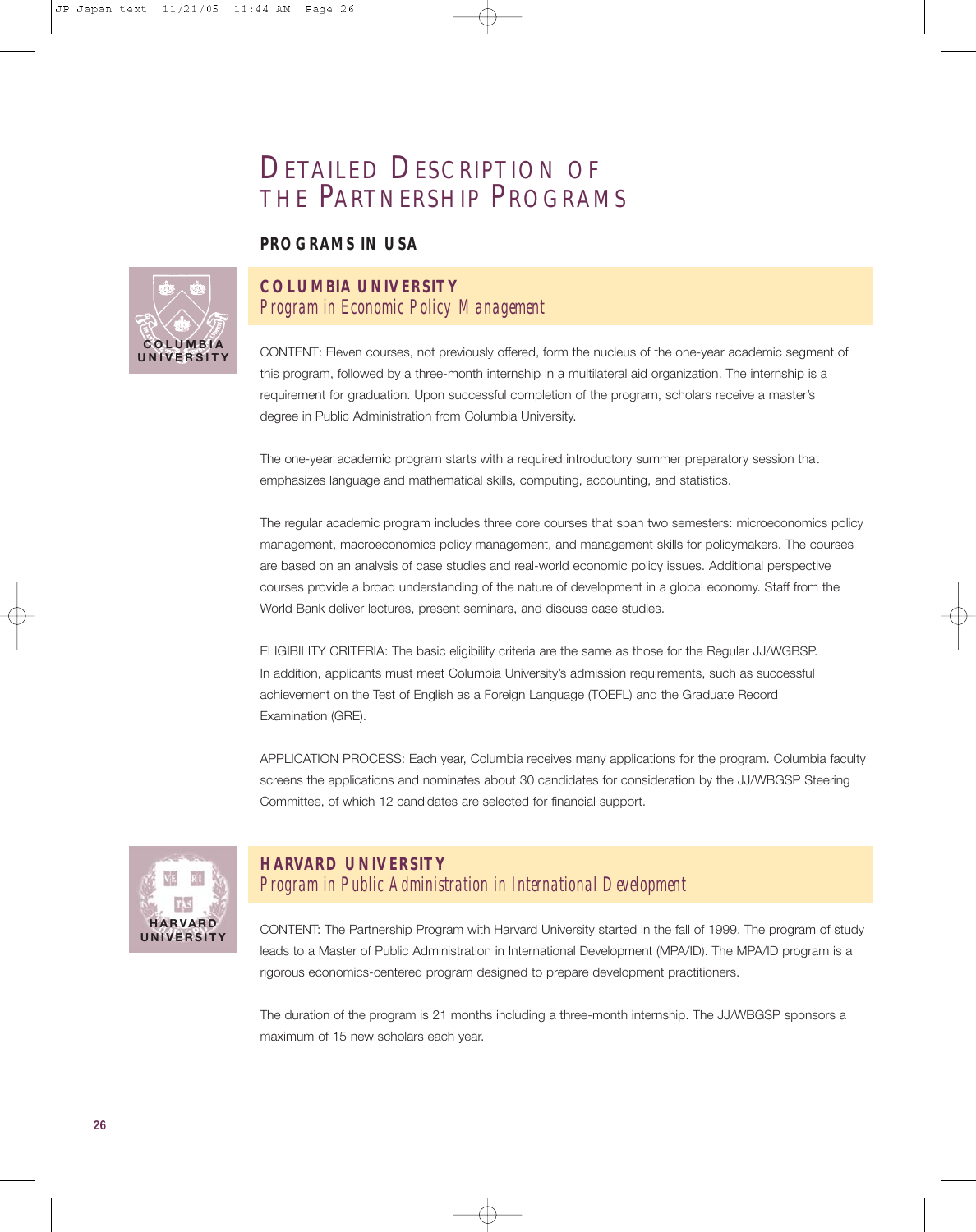#### **PROGRAMS IN AFRICA**

#### **THE UNIVERSITY OF GHANA, IN GHANA, MAKERERE UNIVERSITY, IN UGANDA, THE UNIVERSITY OF COCODY, IN CÔTE D'IVOIRE, AND THE UNIVERSITY OF YAOUNDÉ II, IN CAMEROON**

The JJ/WBGSP and ACBF jointly sponsor 30 scholars in each program since 1998 to study for their master's degree in Economic Policy Management (EPM). The duration of the anglophone programs at Makerere University, in Uganda, and the University of Ghana at Legon, in Ghana, is 18 months, including a three-month internship. The duration of the francophone programs at Cocody University, in Côte d'Ivoire, and Yaoundé II University, in Cameroon, is 15 months, including a three-month internship. These programs were transferred for both CERDI and McGill University to the four African Universities through regional competition.

#### **PROGRAMS IN JAPAN**

ELIGIBILITY: The five Partnership Programs in Japan are open to applicants from all World Bank member countries that are currently eligible to borrow. However, the programs differ from the other JJ/WBGSP Partnership Programs in one important respect: they are open only to scholars who are selected and supported by JJ/WBGSP. Details regarding the JJ/WBGSP Partnership Programs in Japan are provided in the sections that follow.

#### **UNIVERSITY OF TSUKUBA** *Program in Policy Management*

This two-year master's degree program is designed to admit cohorts of 10 scholars in odd alternate years. The Graduate School of International Political Economy (GSIPE) manages the program within the university, although scholars may study in many parts of the institution. The university nominates 20 applicants for each cohort and JJ/WBGSP selects 10 nominees for sponsorship.

#### **YOKOHAMA NATIONAL UNIVERSITY** *Program in Infrastructure Management*

Yokohama National University's (YNU) program in infrastructure management aims to help mid-career professionals gain expertise in the economic and engineering aspects of managing all forms of infrastructure. Within the university, the School of International and Business Law administers the program, although scholars may study in many parts of the institution. The JJ/WBGSP scholars in this program gain valuable practical experience with the assistance of the Japan International Cooperation Agency (JICA). New cohorts in this two-year program start in April of odd alternate years. The number of scholars increased from nine in the first cohort to 15 in the following cohorts.

#### *Program in Public Policy and Taxation*

The Graduate School of Economics of YNU manages the program in Public Policy and Taxation, drawing on coursework from many other parts of the institution. This program is entirely separate from the infrastructure management program also located on the YNU campus. However, some faculty members teach in both programs.







**OF COCODY**





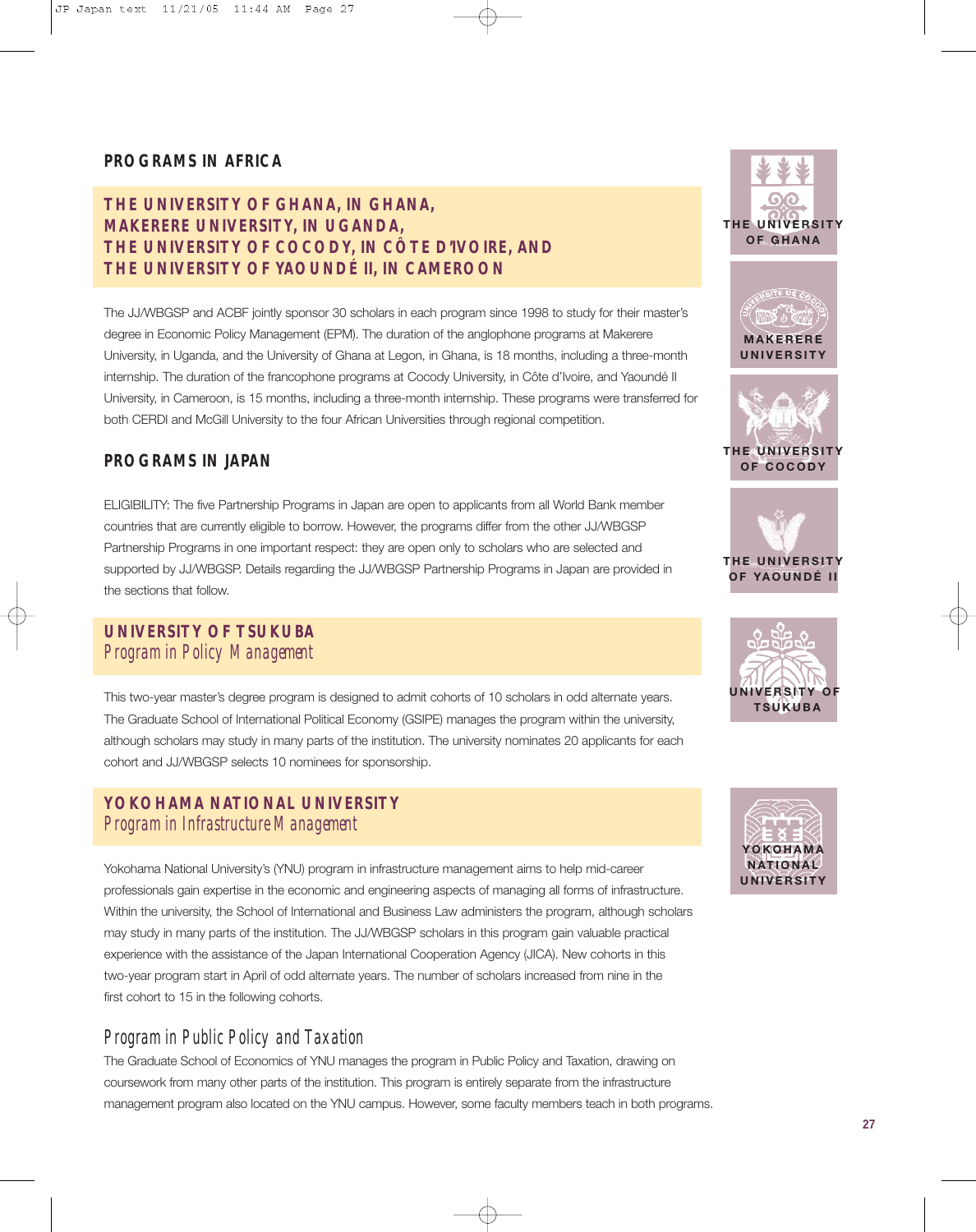

#### **KEIO UNIVERSITY** *Program in Tax Policy and Management*

Keio University is well known internationally as one of Japan's leading private universities. It holds the distinction of being the first Japanese university to admit foreign students, a tradition which began in the 19th Century. Scholars have opportunities to study in many parts of the university under the overall management of the Graduate School of Business and Commerce. The first cohort began studies in April 1996. New cohorts begin their studies in April each year.

#### **NATIONAL GRADUATE INSTITUTE FOR POLICY STUDIES (GRIPS)** *Master's Degree Program in Public Finance*

The major aim of the Program is to train future fiscal leaders in taxation. Particular emphasis is placed on the education and training of government officials from developing countries worldwide who work in tax administration or equivalent departments. Administrative aspects of taxation are taught in the context of developing countries' economic and social development. An internship at the national Tax Administration (NTA) contributes to the students' experience of real problems faced during daily operation of tax administration. The master's degree one-year program in Public Finance is taught in English

### APPLICATION PROCEDURES

#### **THE REGULAR PROGRAM**

Application forms for the Regular Program are available from the end of September through January 31st of each year. Forms are available in English, French, Spanish, and Portuguese. Candidates may download the forms or apply online at the program web site: http://www.worldbank.org/wbi/scholarships

Requests for application forms by mail should be sent to: The World Bank The JJ/WBGSP Secretariat 1818 H Street NW Washington, DC 20433 USA FAX: (202) 522-4036

#### **THE PARTNERSHIP PROGRAMS**

Application forms for the Partnership Programs are available from the cooperating university at different times depending on each Program's application cycle.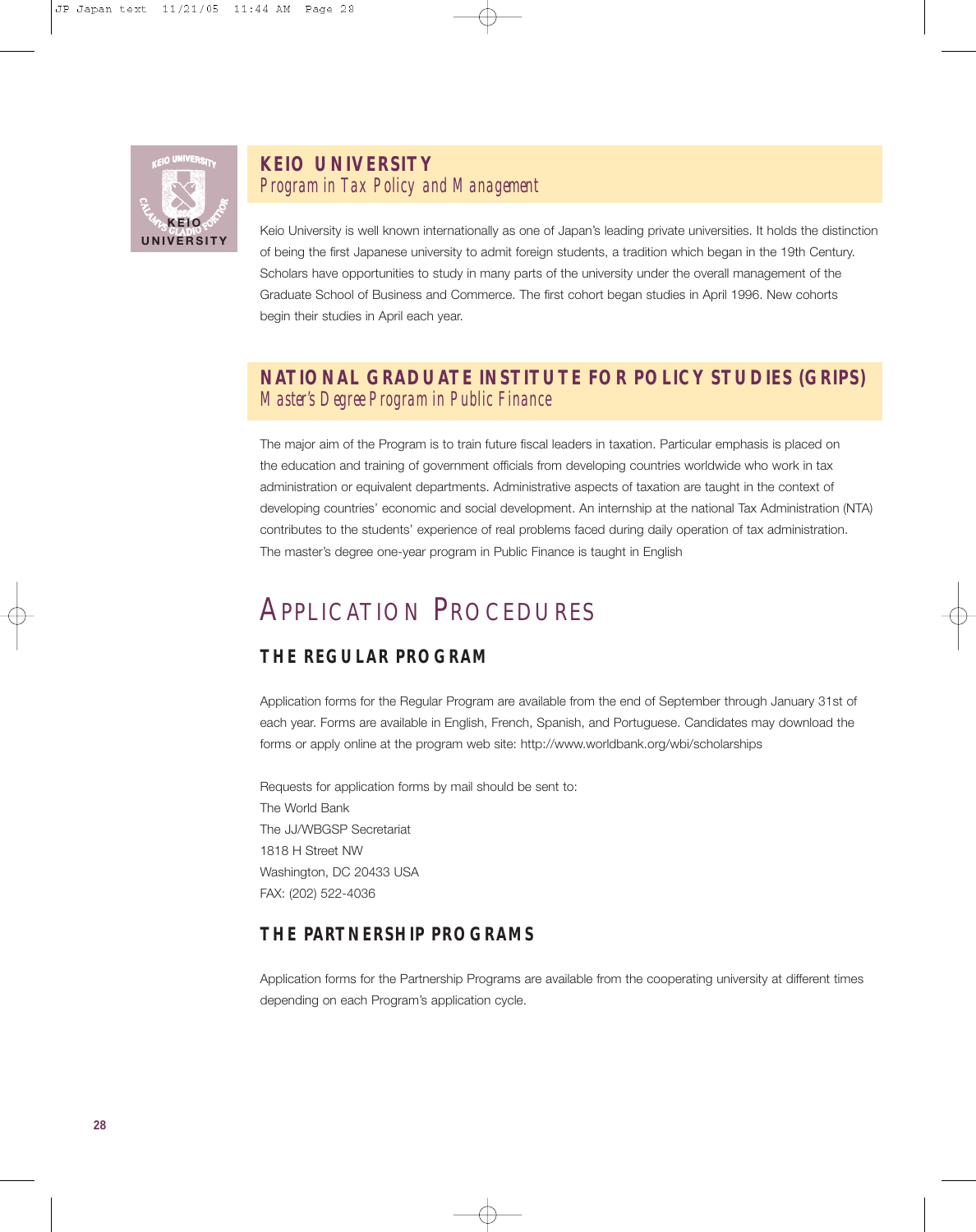### **AFRICA**

#### *Makerere University in Uganda*

Professor J. Ddumba-Ssentamu Head, Department of Economics Social Science Building P.O. Box 7062 Kampala, Uganda FAX: (256-41) 532-355 Email: maecon@uol.co.ug Website: http://www.makerere.ac.ug/economics/

#### *University of Cocody in Côte d'Ivoire*

Professor Seca Assaba Paul Director, Programme de Formation en Gestion de la Politique Economique UFR-SEG/CIRES 05 BP 129, Abidjan 08 Côte d'Ivoire FAX: (225-22) 48-8284 Email: gpe@globeaccess.net

#### *University of Ghana in Ghana*

Professor Yaw Asante Head, Department of Economics P.O. Box 57, Legon Accra, Ghana FAX: 233-21-501-486 Email: Economics@ug.gn.apc.org Website: http://www.ug.edu.gh

#### *University of Yaoundé II*

Professor Roger Tsafack Nanfoss Director, Faculty of Economics and Management Economic Policy Management Program P.O. Box 1792 Yaoundé, Cameroon FAX: (237-23 ) 73-89 Email: pge@uycdc.uninet.com

#### **JAPAN**

#### *Keio University*

Professor Mitsuhiro Fukao, Director, Program in Taxation Policy and Management Graduate School of Business & Commerce International Center 15-45, Mita 2-chome Minato-ku, Tokyo 108-8345, Japan FAX: (81-3) 5427-1638 Email: jjwbgsp@Fbc.keio.ac.jp Website: http://www.fbc.keio.ac.jp/ directory/directory.html

#### *National Graduate Institute for Policy Studies (GRIPS)*

Professor Reiko Nakamura, Director, Public Finance Program 7-22-1 Roppongi, Minato-ku Tokyo 106-8677, Japan FAX: 81-3-6439-6010 Website: http://www.grips.ac.jp/index-e.html

#### *University of Tsukuba*

Professor Neantro Saavedra-Rivano, Director, Program in Policy Management Graduate School of International Political Economy Tsukuba, Ibaraki 305-8573, Japan FAX: (81-0-298) 53-6797 Email: wbgsp@gsipe.kokusai.tsukuba.ac.jp Website: http://www.tsukuba.ac.jp/index-e.html

#### *Yokohama National University*

Professor Tatsuhiko Ikeda Director, Program in Infrastructure Management Graduate School of International and Business Law 79-4 Tokiwadai, Hodogaya-ku Yokohama 240-8501, Japan FAX: (81-45) 339-3610 Email: Infra.office@iblaw.ynu.ac.jp Website: http://www.igss.ynu.ac.jp/index-e.htm

#### *Yokohama National University*

Professor Arie Daisuke, Director Master's Program in Public Policy & Taxation 79-3 Tokiwadai, Hodogaya-ku Yokohama, Kanagawa 240-8501, Japan FAX: (81-45) 339-3504 Email: is-mpe@ynu.ac.jp Website: http://www.igss.ynu.ac.jp/index-e.htm

#### **UNITED STATES OF AMERICA**

#### *Columbia University*

Professor Arvid Lukauskas Acting Director, Program in Economic Policy Management 1034 International Affairs Building 420 West 118th Street New York, NY 10027 USA FAX: (212) 854-5935 Website: http://www.columbia.edu/

#### *Harvard University*

Carol Finney Director, MPA/ID Program 75 John F. Kennedy Street Cambridge, MA 02138 USA FAX: (617) 495-9671 Website:http: //www.ksg.harvard.edu/programs/mpaid/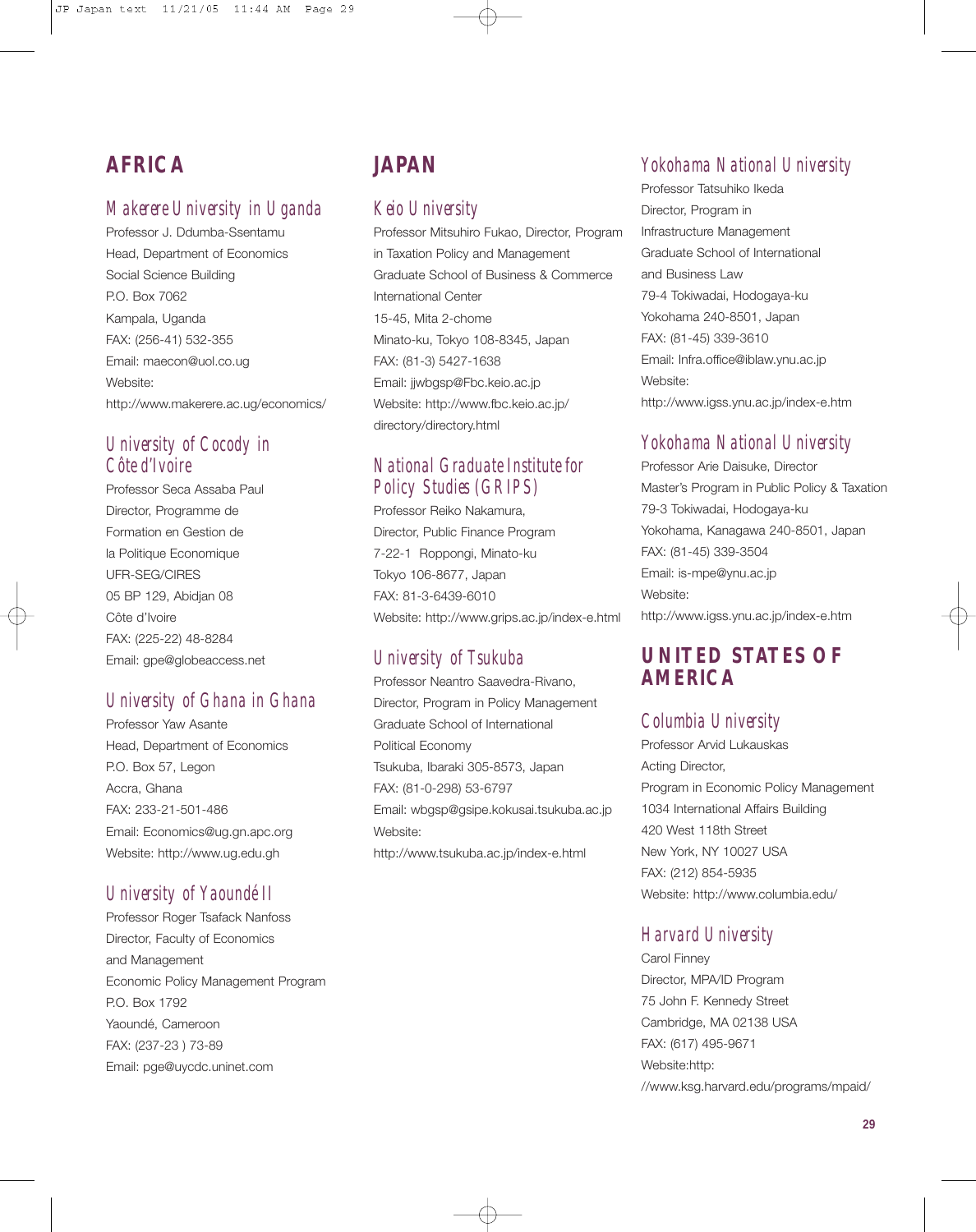# APPENDIX

#### **Table A1 JJ/WBGSP Regular Program Applicants: Distribution by Region and Gender 1987-2005**

| <b>Region</b>      | <b>Africa</b> | E. Asia | <b>ECA</b> | <b>LCR</b> | <b>MNA</b> | S. Asia | <b>Unknown</b> | Part 1 | <b>Total</b> |
|--------------------|---------------|---------|------------|------------|------------|---------|----------------|--------|--------------|
| 1987-1999          |               |         |            |            |            |         |                |        |              |
| Total              | 16,606        | 2,499   | 909        | 2,445      | 1,080      | 3,465   | 18             | 580    | 27,602       |
| # Male             | 13,954        | 1,629   | 535        | 1,641      | 856        | 2,941   | 17             | 347    | 21,920       |
| # Female           | 2,652         | 870     | 374        | 804        | 224        | 524     | $\mathbf{1}$   | 233    | 5,682        |
| 2000               |               |         |            |            |            |         |                |        |              |
| Total              | 2,275         | 372     | 146        | 352        | 199        | 480     | $\mathbf 0$    | 45     | 3,869        |
| # Male             | 1,827         | 189     | 82         | 200        | 159        | 378     | $\overline{0}$ | 19     | 2,854        |
| # Female           | 448           | 183     | 64         | 152        | 40         | 102     | $\mathsf O$    | 26     | 1,015        |
| 2001               |               |         |            |            |            |         |                |        |              |
| Total              | 2,822         | 288     | 145        | 419        | 258        | 457     | $\mathsf O$    | 34     | 4,423        |
| # Male             | 2,283         | 150     | 69         | 232        | 188        | 358     | $\mathbf 0$    | 16     | 3,296        |
| # Female           | 539           | 138     | 76         | 187        | 70         | 99      | $\mathsf O$    | 18     | 1,127        |
| 2002               |               |         |            |            |            |         |                |        |              |
| Total              | 1,542         | 260     | 105        | 313        | 88         | 365     | $\mathsf O$    | 50     | 2,723        |
| # Male             | 1,252         | 129     | 52         | 165        | 66         | 278     | $\mathsf O$    | 20     | 1,962        |
| # Female           | 290           | 131     | 53         | 148        | 22         | 87      | $\mathsf O$    | 30     | 761          |
| 2003               |               |         |            |            |            |         |                |        |              |
| Total              | 1,830         | 263     | 93         | 329        | 93         | 362     | $\mathbf 0$    | 50     | 3,020        |
| # Male             | 1,449         | 137     | 34         | 166        | 78         | 275     | $\mathsf O$    | 24     | 2,163        |
| # Female           | 381           | 126     | 59         | 163        | 15         | 87      | $\mathsf O$    | 26     | 857          |
| 2004               |               |         |            |            |            |         |                |        |              |
| Total              | 2,178         | 234     | 100        | 407        | 149        | 331     | $\mathsf O$    | 62     | 3,461        |
| # Male             | 1,793         | 128     | 52         | 205        | 126        | 250     | $\mathsf O$    | 24     | 2,578        |
| # Female           | 385           | 106     | 48         | 202        | 23         | 81      | $\mathsf O$    | 38     | 883          |
| 2005               |               |         |            |            |            |         |                |        |              |
| Total              | 2,169         | 241     | 92         | 321        | 129        | 352     | $\mathsf O$    | 82     | 3,386        |
| # Male             | 1,764         | 125     | 37         | 171        | 92         | 263     | $\mathsf O$    | 34     | 2,486        |
| # Female           | 402           | 116     | 57         | 151        | 37         | 89      | $\mathsf O$    | 48     | 900          |
| <b>Grand Total</b> |               |         |            |            |            |         |                |        |              |
| <b>Total</b>       | 29,422        | 4,157   | 1,590      | 4,586      | 1,996      | 5,460   | 18             | 903    | 48,484       |
| # Male             | 24,322        | 2,487   | 861        | 2,780      | 1,565      | 4,743   | 17             | 484    | 37,259       |
| # Female           | 5,097         | 1,670   | 731        | 1,807      | 431        | 1,069   | $\blacksquare$ | 419    | 11,225       |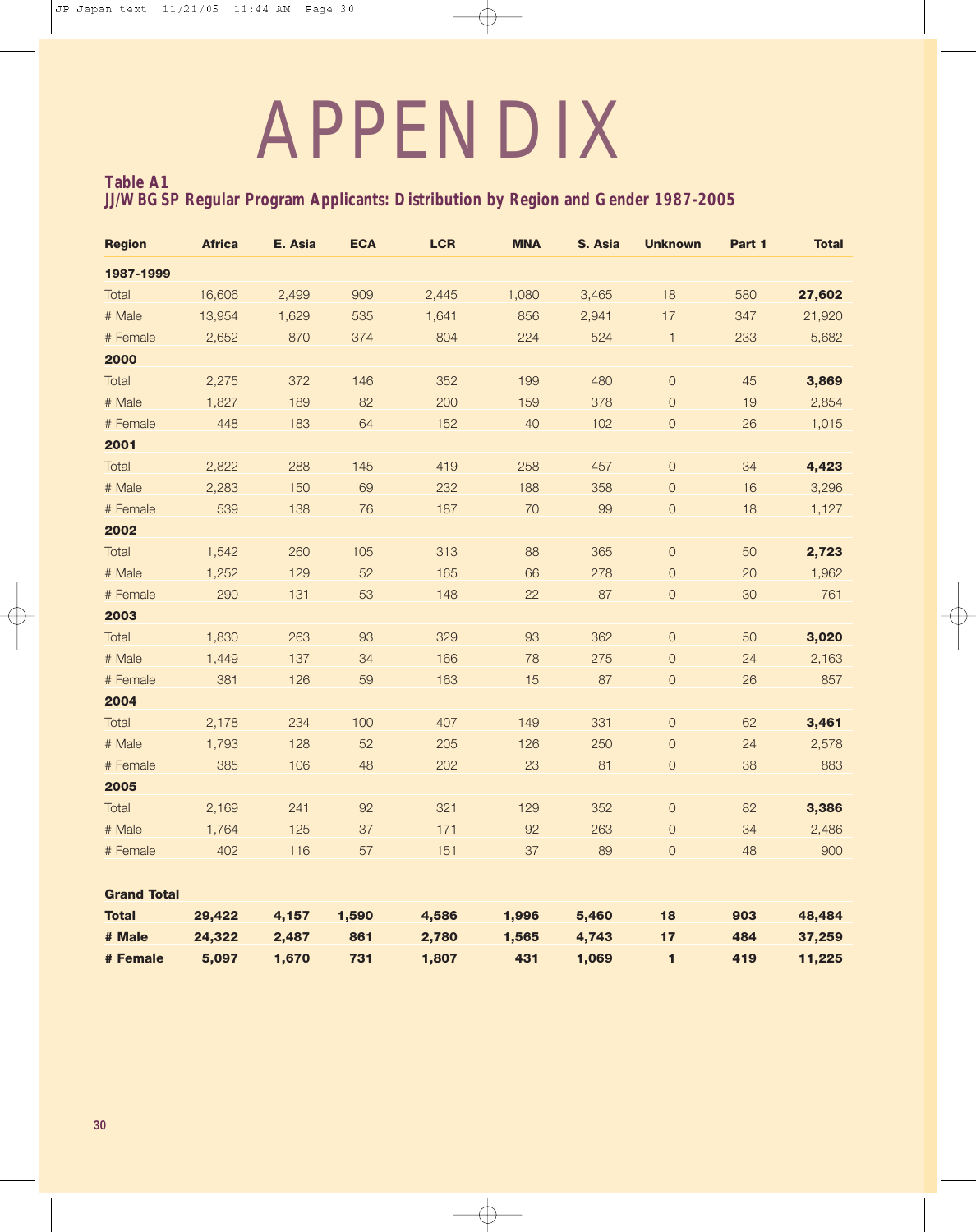#### **Table A2 JJ/WBGSP Regular Program Applicants: Distribution by Region and Country 1987-2005**

| $\overline{c}$<br>Angola<br>67<br>12<br>10<br>$\overline{0}$<br>101<br>$\overline{4}$<br>6<br>341<br>37<br>69<br>37<br>32<br>580<br><b>Benin</b><br>22<br>42<br>54<br>5<br>$\overline{7}$<br>3<br>$\overline{9}$<br>9<br>6<br>93<br>Botswana<br><b>Burkina Faso</b><br>287<br>42<br>45<br>41<br>42<br>539<br>38<br>44<br>79<br>6<br>19<br>5<br>5<br>6<br>126<br><b>Burundi</b><br>6<br>551<br>66<br>129<br>42<br>86<br>126<br>Cameroon<br>103<br>1,103<br>Cape Verde<br>$\overline{9}$<br>3<br>3<br>11<br>29<br>$\mathbf{1}$<br>$\mathbf 1$<br>$\mathbf{1}$<br>50<br>8<br>$\overline{9}$<br>$\overline{7}$<br>12<br>Central African Republic<br>11<br>27<br>124<br>139<br>67<br>64<br>21<br>31<br>31<br>38<br>391<br>Chad<br>$\overline{7}$<br>36<br>14<br>3<br>$\overline{4}$<br>3<br>Comoros<br>$\overline{1}$<br>$\overline{4}$<br>45<br>100<br>48<br>53<br>67<br>977<br>Congo, Democratic Republic of<br>576<br>88<br>184<br>68<br>61<br>21<br>18<br>35<br>30<br>417<br>Congo, Republic of<br>32<br>363<br>38<br>55<br>18<br>42<br>24<br>572<br>Cote d'Ivoire<br>$\overline{c}$<br>27<br>13<br>$\overline{7}$<br>$\mbox{3}$<br>Djibouti<br>$\overline{1}$<br>$\overline{O}$<br>$\mathbf{1}$<br>$\overline{7}$<br>$\overline{c}$<br>15<br>$\mathbf 0$<br>6<br>$\overline{0}$<br>$\overline{0}$<br>$\mathbf 0$<br><b>Equatorial Guinea</b><br>15<br>5<br>12<br>30<br>16<br>16<br>108<br>Eritrea<br>14<br>875<br>180<br>143<br>213<br>205<br>268<br>2,018<br>Ethiopia<br>134<br>25<br>Gabon<br>3<br>8<br>$\overline{2}$<br>$\overline{c}$<br>$\overline{2}$<br>43<br>$\mathbf{1}$<br>111<br>15<br>12<br>21<br>21<br>23<br>217<br>Gambia, The<br>14<br>1,376<br>187<br>Ghana<br>214<br>166<br>183<br>199<br>144<br>2,469<br>Guinea<br>170<br>42<br>67<br>23<br>31<br>31<br>30<br>394<br>23<br>$\overline{0}$<br>$\mathbf{O}$<br>3<br>$\overline{2}$<br>30<br>Guinea Bissau<br>$\overline{1}$<br>$\mathbf{1}$<br>1,383<br>113<br>$111$<br>2,307<br>Kenya<br>266<br>231<br>95<br>108<br>64<br>12<br>10<br>Lesotho<br>9<br>8<br>12<br>6<br>121<br>Liberia<br>118<br>$\overline{2}$<br>$\mathcal{S}$<br>8<br>11<br>3<br>$\overline{4}$<br>149<br>242<br>52<br>28<br>Madagascar<br>38<br>28<br>12<br>414<br>14<br>Malawi<br>308<br>66<br>35<br>559<br>46<br>40<br>29<br>35<br>Mali<br>201<br>21<br>17<br>13<br>$\overline{7}$<br>10<br>20<br>289<br>Mauritania<br>62<br>5<br>8<br>15<br>6<br>$\overline{9}$<br>11<br>116<br><b>Mauritius</b><br>17<br>$\overline{O}$<br>6<br>3<br>$\overline{2}$<br>29<br>$\mathbf{1}$<br>$\overline{O}$<br>3<br>$\overline{2}$<br>41<br>17<br>5<br>82<br>Mozambique<br>10<br>$\overline{4}$<br>$\overline{2}$<br>57<br>Namibia<br>35<br>$\overline{7}$<br>6<br>$\overline{2}$<br>$\overline{4}$<br>1<br>131<br>15<br>52<br>47<br>33<br>330<br>Niger<br>24<br>28<br>3,058<br>411<br>605<br>298<br>506<br>5,751<br>Nigeria<br>348<br>525<br>140<br>14<br>26<br>8<br>23<br>25<br>29<br>265<br>Rwanda<br>$\overline{2}$<br>$\overline{7}$<br>$\overline{c}$<br>17<br>Sao Tome & Principe<br>1<br>$\overline{0}$<br>$\overline{4}$<br>1<br>522<br>269<br>50<br>70<br>24<br>27<br>36<br>Senegal<br>46<br>$\mathsf{O}$<br>$\circ$<br>$\overline{c}$<br>$\overline{4}$<br>$\overline{0}$<br>$\overline{0}$<br>$\circ$<br>$\,$ 6 $\,$<br>Seychelles<br>343<br>30<br>39<br>18<br>10<br>36<br>34<br>510<br>Sierra Leone<br>104<br>$\mathbf{O}$<br>110<br>Somalia<br>$\overline{4}$<br>$\overline{O}$<br>$\mathbf{1}$<br>$\overline{O}$<br>$\mathbf{1}$<br>5<br>8<br>99<br>11<br>9<br>11<br>5<br>148<br>South Africa<br>530<br>36<br>35<br>19<br>16<br>21<br>Sudan<br>19<br>676<br>$\overline{7}$<br>51<br>14<br>3<br>$\overline{4}$<br>6<br>89<br>Swaziland<br>$\overline{4}$<br>1,599<br>177<br>102<br>127<br>Tanzania<br>186<br>101<br>145<br>2,437<br>154<br>34<br>42<br>32<br>33<br>41<br>370<br><b>Togo</b><br>34<br>1,358<br>128<br>73<br>107<br>Uganda<br>145<br>91<br>121<br>2,023<br>535<br>87<br>110<br>69<br>87<br>91<br>Zambia<br>81<br>1,060<br>424<br>49<br>Zimbabwe<br>40<br>19<br>15<br>11<br>18<br>576<br><b>Grand Total</b><br>16,606<br>2,275<br>2,822<br>1,542<br>1,830<br>2,178<br>2,169<br>29,422 | <b>AFRICA</b> | 1987-1999 | 2000 | 2001 | 2002 | 2003 | 2004 | 2005 | <b>Total</b> |  |
|------------------------------------------------------------------------------------------------------------------------------------------------------------------------------------------------------------------------------------------------------------------------------------------------------------------------------------------------------------------------------------------------------------------------------------------------------------------------------------------------------------------------------------------------------------------------------------------------------------------------------------------------------------------------------------------------------------------------------------------------------------------------------------------------------------------------------------------------------------------------------------------------------------------------------------------------------------------------------------------------------------------------------------------------------------------------------------------------------------------------------------------------------------------------------------------------------------------------------------------------------------------------------------------------------------------------------------------------------------------------------------------------------------------------------------------------------------------------------------------------------------------------------------------------------------------------------------------------------------------------------------------------------------------------------------------------------------------------------------------------------------------------------------------------------------------------------------------------------------------------------------------------------------------------------------------------------------------------------------------------------------------------------------------------------------------------------------------------------------------------------------------------------------------------------------------------------------------------------------------------------------------------------------------------------------------------------------------------------------------------------------------------------------------------------------------------------------------------------------------------------------------------------------------------------------------------------------------------------------------------------------------------------------------------------------------------------------------------------------------------------------------------------------------------------------------------------------------------------------------------------------------------------------------------------------------------------------------------------------------------------------------------------------------------------------------------------------------------------------------------------------------------------------------------------------------------------------------------------------------------------------------------------------------------------------------------------------------------------------------------------------------------------------------------------------------------------------------------------------------------------------------------------------------------------------------------------------------------------------------------------------------------------------------------------------------------------------------------------------------------------------------------------------------------------------------------------------------------------------------------------------------------------------------------------------------------------------------------------------------------------------------------------------------------------------------------------------------------------------------------------------------|---------------|-----------|------|------|------|------|------|------|--------------|--|
|                                                                                                                                                                                                                                                                                                                                                                                                                                                                                                                                                                                                                                                                                                                                                                                                                                                                                                                                                                                                                                                                                                                                                                                                                                                                                                                                                                                                                                                                                                                                                                                                                                                                                                                                                                                                                                                                                                                                                                                                                                                                                                                                                                                                                                                                                                                                                                                                                                                                                                                                                                                                                                                                                                                                                                                                                                                                                                                                                                                                                                                                                                                                                                                                                                                                                                                                                                                                                                                                                                                                                                                                                                                                                                                                                                                                                                                                                                                                                                                                                                                                                                                                          |               |           |      |      |      |      |      |      |              |  |
|                                                                                                                                                                                                                                                                                                                                                                                                                                                                                                                                                                                                                                                                                                                                                                                                                                                                                                                                                                                                                                                                                                                                                                                                                                                                                                                                                                                                                                                                                                                                                                                                                                                                                                                                                                                                                                                                                                                                                                                                                                                                                                                                                                                                                                                                                                                                                                                                                                                                                                                                                                                                                                                                                                                                                                                                                                                                                                                                                                                                                                                                                                                                                                                                                                                                                                                                                                                                                                                                                                                                                                                                                                                                                                                                                                                                                                                                                                                                                                                                                                                                                                                                          |               |           |      |      |      |      |      |      |              |  |
|                                                                                                                                                                                                                                                                                                                                                                                                                                                                                                                                                                                                                                                                                                                                                                                                                                                                                                                                                                                                                                                                                                                                                                                                                                                                                                                                                                                                                                                                                                                                                                                                                                                                                                                                                                                                                                                                                                                                                                                                                                                                                                                                                                                                                                                                                                                                                                                                                                                                                                                                                                                                                                                                                                                                                                                                                                                                                                                                                                                                                                                                                                                                                                                                                                                                                                                                                                                                                                                                                                                                                                                                                                                                                                                                                                                                                                                                                                                                                                                                                                                                                                                                          |               |           |      |      |      |      |      |      |              |  |
|                                                                                                                                                                                                                                                                                                                                                                                                                                                                                                                                                                                                                                                                                                                                                                                                                                                                                                                                                                                                                                                                                                                                                                                                                                                                                                                                                                                                                                                                                                                                                                                                                                                                                                                                                                                                                                                                                                                                                                                                                                                                                                                                                                                                                                                                                                                                                                                                                                                                                                                                                                                                                                                                                                                                                                                                                                                                                                                                                                                                                                                                                                                                                                                                                                                                                                                                                                                                                                                                                                                                                                                                                                                                                                                                                                                                                                                                                                                                                                                                                                                                                                                                          |               |           |      |      |      |      |      |      |              |  |
|                                                                                                                                                                                                                                                                                                                                                                                                                                                                                                                                                                                                                                                                                                                                                                                                                                                                                                                                                                                                                                                                                                                                                                                                                                                                                                                                                                                                                                                                                                                                                                                                                                                                                                                                                                                                                                                                                                                                                                                                                                                                                                                                                                                                                                                                                                                                                                                                                                                                                                                                                                                                                                                                                                                                                                                                                                                                                                                                                                                                                                                                                                                                                                                                                                                                                                                                                                                                                                                                                                                                                                                                                                                                                                                                                                                                                                                                                                                                                                                                                                                                                                                                          |               |           |      |      |      |      |      |      |              |  |
|                                                                                                                                                                                                                                                                                                                                                                                                                                                                                                                                                                                                                                                                                                                                                                                                                                                                                                                                                                                                                                                                                                                                                                                                                                                                                                                                                                                                                                                                                                                                                                                                                                                                                                                                                                                                                                                                                                                                                                                                                                                                                                                                                                                                                                                                                                                                                                                                                                                                                                                                                                                                                                                                                                                                                                                                                                                                                                                                                                                                                                                                                                                                                                                                                                                                                                                                                                                                                                                                                                                                                                                                                                                                                                                                                                                                                                                                                                                                                                                                                                                                                                                                          |               |           |      |      |      |      |      |      |              |  |
|                                                                                                                                                                                                                                                                                                                                                                                                                                                                                                                                                                                                                                                                                                                                                                                                                                                                                                                                                                                                                                                                                                                                                                                                                                                                                                                                                                                                                                                                                                                                                                                                                                                                                                                                                                                                                                                                                                                                                                                                                                                                                                                                                                                                                                                                                                                                                                                                                                                                                                                                                                                                                                                                                                                                                                                                                                                                                                                                                                                                                                                                                                                                                                                                                                                                                                                                                                                                                                                                                                                                                                                                                                                                                                                                                                                                                                                                                                                                                                                                                                                                                                                                          |               |           |      |      |      |      |      |      |              |  |
|                                                                                                                                                                                                                                                                                                                                                                                                                                                                                                                                                                                                                                                                                                                                                                                                                                                                                                                                                                                                                                                                                                                                                                                                                                                                                                                                                                                                                                                                                                                                                                                                                                                                                                                                                                                                                                                                                                                                                                                                                                                                                                                                                                                                                                                                                                                                                                                                                                                                                                                                                                                                                                                                                                                                                                                                                                                                                                                                                                                                                                                                                                                                                                                                                                                                                                                                                                                                                                                                                                                                                                                                                                                                                                                                                                                                                                                                                                                                                                                                                                                                                                                                          |               |           |      |      |      |      |      |      |              |  |
|                                                                                                                                                                                                                                                                                                                                                                                                                                                                                                                                                                                                                                                                                                                                                                                                                                                                                                                                                                                                                                                                                                                                                                                                                                                                                                                                                                                                                                                                                                                                                                                                                                                                                                                                                                                                                                                                                                                                                                                                                                                                                                                                                                                                                                                                                                                                                                                                                                                                                                                                                                                                                                                                                                                                                                                                                                                                                                                                                                                                                                                                                                                                                                                                                                                                                                                                                                                                                                                                                                                                                                                                                                                                                                                                                                                                                                                                                                                                                                                                                                                                                                                                          |               |           |      |      |      |      |      |      |              |  |
|                                                                                                                                                                                                                                                                                                                                                                                                                                                                                                                                                                                                                                                                                                                                                                                                                                                                                                                                                                                                                                                                                                                                                                                                                                                                                                                                                                                                                                                                                                                                                                                                                                                                                                                                                                                                                                                                                                                                                                                                                                                                                                                                                                                                                                                                                                                                                                                                                                                                                                                                                                                                                                                                                                                                                                                                                                                                                                                                                                                                                                                                                                                                                                                                                                                                                                                                                                                                                                                                                                                                                                                                                                                                                                                                                                                                                                                                                                                                                                                                                                                                                                                                          |               |           |      |      |      |      |      |      |              |  |
|                                                                                                                                                                                                                                                                                                                                                                                                                                                                                                                                                                                                                                                                                                                                                                                                                                                                                                                                                                                                                                                                                                                                                                                                                                                                                                                                                                                                                                                                                                                                                                                                                                                                                                                                                                                                                                                                                                                                                                                                                                                                                                                                                                                                                                                                                                                                                                                                                                                                                                                                                                                                                                                                                                                                                                                                                                                                                                                                                                                                                                                                                                                                                                                                                                                                                                                                                                                                                                                                                                                                                                                                                                                                                                                                                                                                                                                                                                                                                                                                                                                                                                                                          |               |           |      |      |      |      |      |      |              |  |
|                                                                                                                                                                                                                                                                                                                                                                                                                                                                                                                                                                                                                                                                                                                                                                                                                                                                                                                                                                                                                                                                                                                                                                                                                                                                                                                                                                                                                                                                                                                                                                                                                                                                                                                                                                                                                                                                                                                                                                                                                                                                                                                                                                                                                                                                                                                                                                                                                                                                                                                                                                                                                                                                                                                                                                                                                                                                                                                                                                                                                                                                                                                                                                                                                                                                                                                                                                                                                                                                                                                                                                                                                                                                                                                                                                                                                                                                                                                                                                                                                                                                                                                                          |               |           |      |      |      |      |      |      |              |  |
|                                                                                                                                                                                                                                                                                                                                                                                                                                                                                                                                                                                                                                                                                                                                                                                                                                                                                                                                                                                                                                                                                                                                                                                                                                                                                                                                                                                                                                                                                                                                                                                                                                                                                                                                                                                                                                                                                                                                                                                                                                                                                                                                                                                                                                                                                                                                                                                                                                                                                                                                                                                                                                                                                                                                                                                                                                                                                                                                                                                                                                                                                                                                                                                                                                                                                                                                                                                                                                                                                                                                                                                                                                                                                                                                                                                                                                                                                                                                                                                                                                                                                                                                          |               |           |      |      |      |      |      |      |              |  |
|                                                                                                                                                                                                                                                                                                                                                                                                                                                                                                                                                                                                                                                                                                                                                                                                                                                                                                                                                                                                                                                                                                                                                                                                                                                                                                                                                                                                                                                                                                                                                                                                                                                                                                                                                                                                                                                                                                                                                                                                                                                                                                                                                                                                                                                                                                                                                                                                                                                                                                                                                                                                                                                                                                                                                                                                                                                                                                                                                                                                                                                                                                                                                                                                                                                                                                                                                                                                                                                                                                                                                                                                                                                                                                                                                                                                                                                                                                                                                                                                                                                                                                                                          |               |           |      |      |      |      |      |      |              |  |
|                                                                                                                                                                                                                                                                                                                                                                                                                                                                                                                                                                                                                                                                                                                                                                                                                                                                                                                                                                                                                                                                                                                                                                                                                                                                                                                                                                                                                                                                                                                                                                                                                                                                                                                                                                                                                                                                                                                                                                                                                                                                                                                                                                                                                                                                                                                                                                                                                                                                                                                                                                                                                                                                                                                                                                                                                                                                                                                                                                                                                                                                                                                                                                                                                                                                                                                                                                                                                                                                                                                                                                                                                                                                                                                                                                                                                                                                                                                                                                                                                                                                                                                                          |               |           |      |      |      |      |      |      |              |  |
|                                                                                                                                                                                                                                                                                                                                                                                                                                                                                                                                                                                                                                                                                                                                                                                                                                                                                                                                                                                                                                                                                                                                                                                                                                                                                                                                                                                                                                                                                                                                                                                                                                                                                                                                                                                                                                                                                                                                                                                                                                                                                                                                                                                                                                                                                                                                                                                                                                                                                                                                                                                                                                                                                                                                                                                                                                                                                                                                                                                                                                                                                                                                                                                                                                                                                                                                                                                                                                                                                                                                                                                                                                                                                                                                                                                                                                                                                                                                                                                                                                                                                                                                          |               |           |      |      |      |      |      |      |              |  |
|                                                                                                                                                                                                                                                                                                                                                                                                                                                                                                                                                                                                                                                                                                                                                                                                                                                                                                                                                                                                                                                                                                                                                                                                                                                                                                                                                                                                                                                                                                                                                                                                                                                                                                                                                                                                                                                                                                                                                                                                                                                                                                                                                                                                                                                                                                                                                                                                                                                                                                                                                                                                                                                                                                                                                                                                                                                                                                                                                                                                                                                                                                                                                                                                                                                                                                                                                                                                                                                                                                                                                                                                                                                                                                                                                                                                                                                                                                                                                                                                                                                                                                                                          |               |           |      |      |      |      |      |      |              |  |
|                                                                                                                                                                                                                                                                                                                                                                                                                                                                                                                                                                                                                                                                                                                                                                                                                                                                                                                                                                                                                                                                                                                                                                                                                                                                                                                                                                                                                                                                                                                                                                                                                                                                                                                                                                                                                                                                                                                                                                                                                                                                                                                                                                                                                                                                                                                                                                                                                                                                                                                                                                                                                                                                                                                                                                                                                                                                                                                                                                                                                                                                                                                                                                                                                                                                                                                                                                                                                                                                                                                                                                                                                                                                                                                                                                                                                                                                                                                                                                                                                                                                                                                                          |               |           |      |      |      |      |      |      |              |  |
|                                                                                                                                                                                                                                                                                                                                                                                                                                                                                                                                                                                                                                                                                                                                                                                                                                                                                                                                                                                                                                                                                                                                                                                                                                                                                                                                                                                                                                                                                                                                                                                                                                                                                                                                                                                                                                                                                                                                                                                                                                                                                                                                                                                                                                                                                                                                                                                                                                                                                                                                                                                                                                                                                                                                                                                                                                                                                                                                                                                                                                                                                                                                                                                                                                                                                                                                                                                                                                                                                                                                                                                                                                                                                                                                                                                                                                                                                                                                                                                                                                                                                                                                          |               |           |      |      |      |      |      |      |              |  |
|                                                                                                                                                                                                                                                                                                                                                                                                                                                                                                                                                                                                                                                                                                                                                                                                                                                                                                                                                                                                                                                                                                                                                                                                                                                                                                                                                                                                                                                                                                                                                                                                                                                                                                                                                                                                                                                                                                                                                                                                                                                                                                                                                                                                                                                                                                                                                                                                                                                                                                                                                                                                                                                                                                                                                                                                                                                                                                                                                                                                                                                                                                                                                                                                                                                                                                                                                                                                                                                                                                                                                                                                                                                                                                                                                                                                                                                                                                                                                                                                                                                                                                                                          |               |           |      |      |      |      |      |      |              |  |
|                                                                                                                                                                                                                                                                                                                                                                                                                                                                                                                                                                                                                                                                                                                                                                                                                                                                                                                                                                                                                                                                                                                                                                                                                                                                                                                                                                                                                                                                                                                                                                                                                                                                                                                                                                                                                                                                                                                                                                                                                                                                                                                                                                                                                                                                                                                                                                                                                                                                                                                                                                                                                                                                                                                                                                                                                                                                                                                                                                                                                                                                                                                                                                                                                                                                                                                                                                                                                                                                                                                                                                                                                                                                                                                                                                                                                                                                                                                                                                                                                                                                                                                                          |               |           |      |      |      |      |      |      |              |  |
|                                                                                                                                                                                                                                                                                                                                                                                                                                                                                                                                                                                                                                                                                                                                                                                                                                                                                                                                                                                                                                                                                                                                                                                                                                                                                                                                                                                                                                                                                                                                                                                                                                                                                                                                                                                                                                                                                                                                                                                                                                                                                                                                                                                                                                                                                                                                                                                                                                                                                                                                                                                                                                                                                                                                                                                                                                                                                                                                                                                                                                                                                                                                                                                                                                                                                                                                                                                                                                                                                                                                                                                                                                                                                                                                                                                                                                                                                                                                                                                                                                                                                                                                          |               |           |      |      |      |      |      |      |              |  |
|                                                                                                                                                                                                                                                                                                                                                                                                                                                                                                                                                                                                                                                                                                                                                                                                                                                                                                                                                                                                                                                                                                                                                                                                                                                                                                                                                                                                                                                                                                                                                                                                                                                                                                                                                                                                                                                                                                                                                                                                                                                                                                                                                                                                                                                                                                                                                                                                                                                                                                                                                                                                                                                                                                                                                                                                                                                                                                                                                                                                                                                                                                                                                                                                                                                                                                                                                                                                                                                                                                                                                                                                                                                                                                                                                                                                                                                                                                                                                                                                                                                                                                                                          |               |           |      |      |      |      |      |      |              |  |
|                                                                                                                                                                                                                                                                                                                                                                                                                                                                                                                                                                                                                                                                                                                                                                                                                                                                                                                                                                                                                                                                                                                                                                                                                                                                                                                                                                                                                                                                                                                                                                                                                                                                                                                                                                                                                                                                                                                                                                                                                                                                                                                                                                                                                                                                                                                                                                                                                                                                                                                                                                                                                                                                                                                                                                                                                                                                                                                                                                                                                                                                                                                                                                                                                                                                                                                                                                                                                                                                                                                                                                                                                                                                                                                                                                                                                                                                                                                                                                                                                                                                                                                                          |               |           |      |      |      |      |      |      |              |  |
|                                                                                                                                                                                                                                                                                                                                                                                                                                                                                                                                                                                                                                                                                                                                                                                                                                                                                                                                                                                                                                                                                                                                                                                                                                                                                                                                                                                                                                                                                                                                                                                                                                                                                                                                                                                                                                                                                                                                                                                                                                                                                                                                                                                                                                                                                                                                                                                                                                                                                                                                                                                                                                                                                                                                                                                                                                                                                                                                                                                                                                                                                                                                                                                                                                                                                                                                                                                                                                                                                                                                                                                                                                                                                                                                                                                                                                                                                                                                                                                                                                                                                                                                          |               |           |      |      |      |      |      |      |              |  |
|                                                                                                                                                                                                                                                                                                                                                                                                                                                                                                                                                                                                                                                                                                                                                                                                                                                                                                                                                                                                                                                                                                                                                                                                                                                                                                                                                                                                                                                                                                                                                                                                                                                                                                                                                                                                                                                                                                                                                                                                                                                                                                                                                                                                                                                                                                                                                                                                                                                                                                                                                                                                                                                                                                                                                                                                                                                                                                                                                                                                                                                                                                                                                                                                                                                                                                                                                                                                                                                                                                                                                                                                                                                                                                                                                                                                                                                                                                                                                                                                                                                                                                                                          |               |           |      |      |      |      |      |      |              |  |
|                                                                                                                                                                                                                                                                                                                                                                                                                                                                                                                                                                                                                                                                                                                                                                                                                                                                                                                                                                                                                                                                                                                                                                                                                                                                                                                                                                                                                                                                                                                                                                                                                                                                                                                                                                                                                                                                                                                                                                                                                                                                                                                                                                                                                                                                                                                                                                                                                                                                                                                                                                                                                                                                                                                                                                                                                                                                                                                                                                                                                                                                                                                                                                                                                                                                                                                                                                                                                                                                                                                                                                                                                                                                                                                                                                                                                                                                                                                                                                                                                                                                                                                                          |               |           |      |      |      |      |      |      |              |  |
|                                                                                                                                                                                                                                                                                                                                                                                                                                                                                                                                                                                                                                                                                                                                                                                                                                                                                                                                                                                                                                                                                                                                                                                                                                                                                                                                                                                                                                                                                                                                                                                                                                                                                                                                                                                                                                                                                                                                                                                                                                                                                                                                                                                                                                                                                                                                                                                                                                                                                                                                                                                                                                                                                                                                                                                                                                                                                                                                                                                                                                                                                                                                                                                                                                                                                                                                                                                                                                                                                                                                                                                                                                                                                                                                                                                                                                                                                                                                                                                                                                                                                                                                          |               |           |      |      |      |      |      |      |              |  |
|                                                                                                                                                                                                                                                                                                                                                                                                                                                                                                                                                                                                                                                                                                                                                                                                                                                                                                                                                                                                                                                                                                                                                                                                                                                                                                                                                                                                                                                                                                                                                                                                                                                                                                                                                                                                                                                                                                                                                                                                                                                                                                                                                                                                                                                                                                                                                                                                                                                                                                                                                                                                                                                                                                                                                                                                                                                                                                                                                                                                                                                                                                                                                                                                                                                                                                                                                                                                                                                                                                                                                                                                                                                                                                                                                                                                                                                                                                                                                                                                                                                                                                                                          |               |           |      |      |      |      |      |      |              |  |
|                                                                                                                                                                                                                                                                                                                                                                                                                                                                                                                                                                                                                                                                                                                                                                                                                                                                                                                                                                                                                                                                                                                                                                                                                                                                                                                                                                                                                                                                                                                                                                                                                                                                                                                                                                                                                                                                                                                                                                                                                                                                                                                                                                                                                                                                                                                                                                                                                                                                                                                                                                                                                                                                                                                                                                                                                                                                                                                                                                                                                                                                                                                                                                                                                                                                                                                                                                                                                                                                                                                                                                                                                                                                                                                                                                                                                                                                                                                                                                                                                                                                                                                                          |               |           |      |      |      |      |      |      |              |  |
|                                                                                                                                                                                                                                                                                                                                                                                                                                                                                                                                                                                                                                                                                                                                                                                                                                                                                                                                                                                                                                                                                                                                                                                                                                                                                                                                                                                                                                                                                                                                                                                                                                                                                                                                                                                                                                                                                                                                                                                                                                                                                                                                                                                                                                                                                                                                                                                                                                                                                                                                                                                                                                                                                                                                                                                                                                                                                                                                                                                                                                                                                                                                                                                                                                                                                                                                                                                                                                                                                                                                                                                                                                                                                                                                                                                                                                                                                                                                                                                                                                                                                                                                          |               |           |      |      |      |      |      |      |              |  |
|                                                                                                                                                                                                                                                                                                                                                                                                                                                                                                                                                                                                                                                                                                                                                                                                                                                                                                                                                                                                                                                                                                                                                                                                                                                                                                                                                                                                                                                                                                                                                                                                                                                                                                                                                                                                                                                                                                                                                                                                                                                                                                                                                                                                                                                                                                                                                                                                                                                                                                                                                                                                                                                                                                                                                                                                                                                                                                                                                                                                                                                                                                                                                                                                                                                                                                                                                                                                                                                                                                                                                                                                                                                                                                                                                                                                                                                                                                                                                                                                                                                                                                                                          |               |           |      |      |      |      |      |      |              |  |
|                                                                                                                                                                                                                                                                                                                                                                                                                                                                                                                                                                                                                                                                                                                                                                                                                                                                                                                                                                                                                                                                                                                                                                                                                                                                                                                                                                                                                                                                                                                                                                                                                                                                                                                                                                                                                                                                                                                                                                                                                                                                                                                                                                                                                                                                                                                                                                                                                                                                                                                                                                                                                                                                                                                                                                                                                                                                                                                                                                                                                                                                                                                                                                                                                                                                                                                                                                                                                                                                                                                                                                                                                                                                                                                                                                                                                                                                                                                                                                                                                                                                                                                                          |               |           |      |      |      |      |      |      |              |  |
|                                                                                                                                                                                                                                                                                                                                                                                                                                                                                                                                                                                                                                                                                                                                                                                                                                                                                                                                                                                                                                                                                                                                                                                                                                                                                                                                                                                                                                                                                                                                                                                                                                                                                                                                                                                                                                                                                                                                                                                                                                                                                                                                                                                                                                                                                                                                                                                                                                                                                                                                                                                                                                                                                                                                                                                                                                                                                                                                                                                                                                                                                                                                                                                                                                                                                                                                                                                                                                                                                                                                                                                                                                                                                                                                                                                                                                                                                                                                                                                                                                                                                                                                          |               |           |      |      |      |      |      |      |              |  |
|                                                                                                                                                                                                                                                                                                                                                                                                                                                                                                                                                                                                                                                                                                                                                                                                                                                                                                                                                                                                                                                                                                                                                                                                                                                                                                                                                                                                                                                                                                                                                                                                                                                                                                                                                                                                                                                                                                                                                                                                                                                                                                                                                                                                                                                                                                                                                                                                                                                                                                                                                                                                                                                                                                                                                                                                                                                                                                                                                                                                                                                                                                                                                                                                                                                                                                                                                                                                                                                                                                                                                                                                                                                                                                                                                                                                                                                                                                                                                                                                                                                                                                                                          |               |           |      |      |      |      |      |      |              |  |
|                                                                                                                                                                                                                                                                                                                                                                                                                                                                                                                                                                                                                                                                                                                                                                                                                                                                                                                                                                                                                                                                                                                                                                                                                                                                                                                                                                                                                                                                                                                                                                                                                                                                                                                                                                                                                                                                                                                                                                                                                                                                                                                                                                                                                                                                                                                                                                                                                                                                                                                                                                                                                                                                                                                                                                                                                                                                                                                                                                                                                                                                                                                                                                                                                                                                                                                                                                                                                                                                                                                                                                                                                                                                                                                                                                                                                                                                                                                                                                                                                                                                                                                                          |               |           |      |      |      |      |      |      |              |  |
|                                                                                                                                                                                                                                                                                                                                                                                                                                                                                                                                                                                                                                                                                                                                                                                                                                                                                                                                                                                                                                                                                                                                                                                                                                                                                                                                                                                                                                                                                                                                                                                                                                                                                                                                                                                                                                                                                                                                                                                                                                                                                                                                                                                                                                                                                                                                                                                                                                                                                                                                                                                                                                                                                                                                                                                                                                                                                                                                                                                                                                                                                                                                                                                                                                                                                                                                                                                                                                                                                                                                                                                                                                                                                                                                                                                                                                                                                                                                                                                                                                                                                                                                          |               |           |      |      |      |      |      |      |              |  |
|                                                                                                                                                                                                                                                                                                                                                                                                                                                                                                                                                                                                                                                                                                                                                                                                                                                                                                                                                                                                                                                                                                                                                                                                                                                                                                                                                                                                                                                                                                                                                                                                                                                                                                                                                                                                                                                                                                                                                                                                                                                                                                                                                                                                                                                                                                                                                                                                                                                                                                                                                                                                                                                                                                                                                                                                                                                                                                                                                                                                                                                                                                                                                                                                                                                                                                                                                                                                                                                                                                                                                                                                                                                                                                                                                                                                                                                                                                                                                                                                                                                                                                                                          |               |           |      |      |      |      |      |      |              |  |
|                                                                                                                                                                                                                                                                                                                                                                                                                                                                                                                                                                                                                                                                                                                                                                                                                                                                                                                                                                                                                                                                                                                                                                                                                                                                                                                                                                                                                                                                                                                                                                                                                                                                                                                                                                                                                                                                                                                                                                                                                                                                                                                                                                                                                                                                                                                                                                                                                                                                                                                                                                                                                                                                                                                                                                                                                                                                                                                                                                                                                                                                                                                                                                                                                                                                                                                                                                                                                                                                                                                                                                                                                                                                                                                                                                                                                                                                                                                                                                                                                                                                                                                                          |               |           |      |      |      |      |      |      |              |  |
|                                                                                                                                                                                                                                                                                                                                                                                                                                                                                                                                                                                                                                                                                                                                                                                                                                                                                                                                                                                                                                                                                                                                                                                                                                                                                                                                                                                                                                                                                                                                                                                                                                                                                                                                                                                                                                                                                                                                                                                                                                                                                                                                                                                                                                                                                                                                                                                                                                                                                                                                                                                                                                                                                                                                                                                                                                                                                                                                                                                                                                                                                                                                                                                                                                                                                                                                                                                                                                                                                                                                                                                                                                                                                                                                                                                                                                                                                                                                                                                                                                                                                                                                          |               |           |      |      |      |      |      |      |              |  |
|                                                                                                                                                                                                                                                                                                                                                                                                                                                                                                                                                                                                                                                                                                                                                                                                                                                                                                                                                                                                                                                                                                                                                                                                                                                                                                                                                                                                                                                                                                                                                                                                                                                                                                                                                                                                                                                                                                                                                                                                                                                                                                                                                                                                                                                                                                                                                                                                                                                                                                                                                                                                                                                                                                                                                                                                                                                                                                                                                                                                                                                                                                                                                                                                                                                                                                                                                                                                                                                                                                                                                                                                                                                                                                                                                                                                                                                                                                                                                                                                                                                                                                                                          |               |           |      |      |      |      |      |      |              |  |
|                                                                                                                                                                                                                                                                                                                                                                                                                                                                                                                                                                                                                                                                                                                                                                                                                                                                                                                                                                                                                                                                                                                                                                                                                                                                                                                                                                                                                                                                                                                                                                                                                                                                                                                                                                                                                                                                                                                                                                                                                                                                                                                                                                                                                                                                                                                                                                                                                                                                                                                                                                                                                                                                                                                                                                                                                                                                                                                                                                                                                                                                                                                                                                                                                                                                                                                                                                                                                                                                                                                                                                                                                                                                                                                                                                                                                                                                                                                                                                                                                                                                                                                                          |               |           |      |      |      |      |      |      |              |  |
|                                                                                                                                                                                                                                                                                                                                                                                                                                                                                                                                                                                                                                                                                                                                                                                                                                                                                                                                                                                                                                                                                                                                                                                                                                                                                                                                                                                                                                                                                                                                                                                                                                                                                                                                                                                                                                                                                                                                                                                                                                                                                                                                                                                                                                                                                                                                                                                                                                                                                                                                                                                                                                                                                                                                                                                                                                                                                                                                                                                                                                                                                                                                                                                                                                                                                                                                                                                                                                                                                                                                                                                                                                                                                                                                                                                                                                                                                                                                                                                                                                                                                                                                          |               |           |      |      |      |      |      |      |              |  |
|                                                                                                                                                                                                                                                                                                                                                                                                                                                                                                                                                                                                                                                                                                                                                                                                                                                                                                                                                                                                                                                                                                                                                                                                                                                                                                                                                                                                                                                                                                                                                                                                                                                                                                                                                                                                                                                                                                                                                                                                                                                                                                                                                                                                                                                                                                                                                                                                                                                                                                                                                                                                                                                                                                                                                                                                                                                                                                                                                                                                                                                                                                                                                                                                                                                                                                                                                                                                                                                                                                                                                                                                                                                                                                                                                                                                                                                                                                                                                                                                                                                                                                                                          |               |           |      |      |      |      |      |      |              |  |
|                                                                                                                                                                                                                                                                                                                                                                                                                                                                                                                                                                                                                                                                                                                                                                                                                                                                                                                                                                                                                                                                                                                                                                                                                                                                                                                                                                                                                                                                                                                                                                                                                                                                                                                                                                                                                                                                                                                                                                                                                                                                                                                                                                                                                                                                                                                                                                                                                                                                                                                                                                                                                                                                                                                                                                                                                                                                                                                                                                                                                                                                                                                                                                                                                                                                                                                                                                                                                                                                                                                                                                                                                                                                                                                                                                                                                                                                                                                                                                                                                                                                                                                                          |               |           |      |      |      |      |      |      |              |  |
|                                                                                                                                                                                                                                                                                                                                                                                                                                                                                                                                                                                                                                                                                                                                                                                                                                                                                                                                                                                                                                                                                                                                                                                                                                                                                                                                                                                                                                                                                                                                                                                                                                                                                                                                                                                                                                                                                                                                                                                                                                                                                                                                                                                                                                                                                                                                                                                                                                                                                                                                                                                                                                                                                                                                                                                                                                                                                                                                                                                                                                                                                                                                                                                                                                                                                                                                                                                                                                                                                                                                                                                                                                                                                                                                                                                                                                                                                                                                                                                                                                                                                                                                          |               |           |      |      |      |      |      |      |              |  |
|                                                                                                                                                                                                                                                                                                                                                                                                                                                                                                                                                                                                                                                                                                                                                                                                                                                                                                                                                                                                                                                                                                                                                                                                                                                                                                                                                                                                                                                                                                                                                                                                                                                                                                                                                                                                                                                                                                                                                                                                                                                                                                                                                                                                                                                                                                                                                                                                                                                                                                                                                                                                                                                                                                                                                                                                                                                                                                                                                                                                                                                                                                                                                                                                                                                                                                                                                                                                                                                                                                                                                                                                                                                                                                                                                                                                                                                                                                                                                                                                                                                                                                                                          |               |           |      |      |      |      |      |      |              |  |
|                                                                                                                                                                                                                                                                                                                                                                                                                                                                                                                                                                                                                                                                                                                                                                                                                                                                                                                                                                                                                                                                                                                                                                                                                                                                                                                                                                                                                                                                                                                                                                                                                                                                                                                                                                                                                                                                                                                                                                                                                                                                                                                                                                                                                                                                                                                                                                                                                                                                                                                                                                                                                                                                                                                                                                                                                                                                                                                                                                                                                                                                                                                                                                                                                                                                                                                                                                                                                                                                                                                                                                                                                                                                                                                                                                                                                                                                                                                                                                                                                                                                                                                                          |               |           |      |      |      |      |      |      |              |  |
|                                                                                                                                                                                                                                                                                                                                                                                                                                                                                                                                                                                                                                                                                                                                                                                                                                                                                                                                                                                                                                                                                                                                                                                                                                                                                                                                                                                                                                                                                                                                                                                                                                                                                                                                                                                                                                                                                                                                                                                                                                                                                                                                                                                                                                                                                                                                                                                                                                                                                                                                                                                                                                                                                                                                                                                                                                                                                                                                                                                                                                                                                                                                                                                                                                                                                                                                                                                                                                                                                                                                                                                                                                                                                                                                                                                                                                                                                                                                                                                                                                                                                                                                          |               |           |      |      |      |      |      |      |              |  |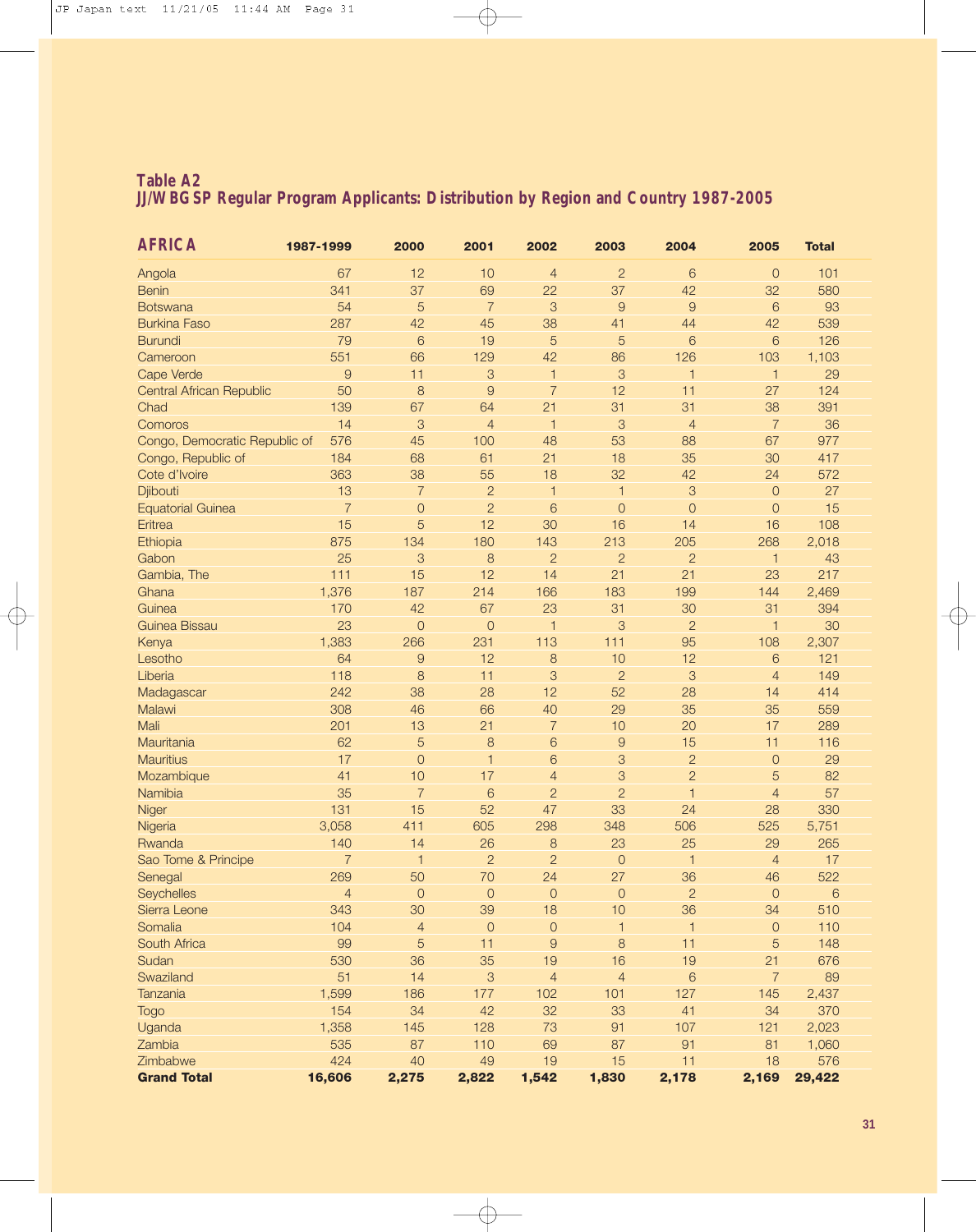#### **Table A2 JJ/WBGSP Regular Program Applicants: Distribution by Region and Country 1987-2005**

| E. ASIA              | 1987-1999      | 2000           | 2001           | 2002           | 2003           | 2004           | 2005           | <b>Total</b>   |
|----------------------|----------------|----------------|----------------|----------------|----------------|----------------|----------------|----------------|
| Cambodia             | 73             | 14             | 12             | 14             | 11             | 10             | 20             | 154            |
| China                | 1024           | 70             | 46             | 56             | 81             | 47             | 36             | 1360           |
| <b>East Timor</b>    | $\overline{O}$ | $\overline{0}$ | $\overline{0}$ | $\overline{0}$ | $\overline{0}$ | 6              | $\overline{0}$ | 6              |
| Fiji                 | 12             | 3              | $\overline{0}$ | 6              | 1              |                |                | 24             |
| Indonesia            | 384            | 94             | 64             | 54             | 29             | 27             | 21             | 673            |
| Kiribati             | $\overline{2}$ |                | $\overline{0}$ |                | $\overline{0}$ | $\overline{0}$ | $\overline{0}$ | $\overline{4}$ |
| Korea                | 67             | 11             | $\overline{7}$ | 0              | 0              | $\overline{0}$ | $\overline{0}$ | 85             |
| Lao PDR              | 21             | 5              | 8              |                | 5              | $\overline{7}$ | 5              | 52             |
| Malaysia             | 57             | $\overline{4}$ | 3              | $\overline{2}$ | $\overline{7}$ | 12             | 5              | 90             |
| Mongolia             | 30             | 21             | 15             | 10             | 11             | 13             | 13             | 113            |
| Myanmar              | 76             | 34             | 58             | 46             | 40             | 62             | 68             | 384            |
| Papua New Guinea     | 11             | 3              | 1              | 3              | 10             | 6              | 10             | 44             |
| Philippines          | 450            | 64             | 37             | 34             | 35             | 20             | 30             | 670            |
| Solomon Islands      | $\overline{2}$ | $\overline{0}$ | $\overline{0}$ | $\overline{0}$ | $\overline{0}$ | $\overline{O}$ |                | 3              |
| <b>Thailand</b>      | 139            | 23             | 12             | $\overline{9}$ | 8              | $\overline{4}$ | $\overline{2}$ | 197            |
| Tonga                | $\overline{9}$ | $\Omega$       | $\overline{0}$ | $\overline{0}$ | $\overline{1}$ | $\Omega$       | $\overline{0}$ | 10             |
| Vanuatu              | $\overline{O}$ | $\overline{0}$ | $\overline{2}$ | $\Omega$       |                | $\Omega$       | $\overline{0}$ | 3              |
| Vietnam              | 132            | 25             | 23             | 24             | 22             | 18             | 28             | 272            |
| <b>Western Somoa</b> | 10             | $\Omega$       | $\overline{0}$ | $\overline{0}$ |                |                |                | 13             |
| <b>Grand Total</b>   | 2,499          | 372            | 288            | 260            | 263            | 234            | 241            | 4,157          |

#### **JJ/WBGSP Europe and Central Asia Applicants: Distribution by Region and Country 1987-2005**

| <b>ECA</b>                | 1987-1999      | 2000           | 2001           | 2002           | 2003           | 2004                                                                                                         | 2005           | <b>Total</b>   |
|---------------------------|----------------|----------------|----------------|----------------|----------------|--------------------------------------------------------------------------------------------------------------|----------------|----------------|
| Albania                   | 65             | 13             | $\overline{5}$ | $\,8\,$        | 5              | 3                                                                                                            | 6              | 105            |
| Armenia                   | 15             | $\overline{7}$ | 5              | 3              | $\overline{c}$ | $\overline{4}$                                                                                               | 6              | 42             |
| Azerbaijan                | 16             | 3              | $\overline{2}$ | $\overline{2}$ | $\overline{c}$ | $\overline{4}$                                                                                               | 5              | 34             |
| <b>Belarus</b>            | 30             | 6              | 3              | 5              | $\overline{c}$ | 3                                                                                                            | $\overline{O}$ | 49             |
| <b>Bosnia</b>             | 10             | $\mathbf{1}$   | $\overline{2}$ | $\overline{0}$ | $\mathsf{O}$   | $\overline{O}$                                                                                               | $\overline{O}$ | 13             |
| <b>Bulgaria</b>           | 84             | 10             | 10             | 12             | 6              | $\overline{4}$                                                                                               | 9              | 135            |
| Croatia                   | 8              | $\overline{0}$ | $\overline{0}$ | $\mathbf{1}$   | $\overline{4}$ | $\overline{2}$                                                                                               | $\overline{2}$ | 17             |
| <b>Czech Republic</b>     | 16             | $\overline{2}$ | $\mathbf{O}$   | $\overline{0}$ | 1              | $\mathbf 0$                                                                                                  | $\overline{O}$ | 19             |
| Estonia                   | $\overline{9}$ | $\overline{2}$ | $\overline{2}$ | 3              | 1              | $\overline{2}$                                                                                               | $\overline{O}$ | 19             |
| Georgia                   | 21             | 10             | 17             | 12             | 8              | $\mathcal{G}% =\mathcal{G}_{1}\mathcal{G}_{1}\mathcal{G}_{2}\mathcal{G}_{3}\mathcal{G}_{4} \mathcal{G}_{5}%$ | $\overline{4}$ | 81             |
| Hungary                   | 63             | $\mathbf{1}$   | 3              | $\overline{2}$ | 1              | $\mathbf 0$                                                                                                  | $\overline{O}$ | 70             |
| Kazakhstan                | 20             | $\overline{4}$ | $\overline{7}$ | 3              | $\overline{4}$ | $\overline{1}$                                                                                               | $\mathbf 1$    | 40             |
| Kyrgyz Rep.               | 23             | $\overline{7}$ | 13             | $\overline{7}$ | 5              | $\mathcal{G}% =\mathcal{G}_{1}\mathcal{G}_{1}\mathcal{G}_{2}\mathcal{G}_{3}\mathcal{G}_{4} \mathcal{G}_{5}%$ | $\overline{7}$ | 71             |
| Latvia                    | $\overline{7}$ | $\overline{2}$ | $\overline{1}$ | $\overline{0}$ | $\overline{4}$ | $\overline{1}$                                                                                               | $\mathbf{O}$   | 15             |
| Lithuania                 | 6              | $\overline{4}$ | 6              | 3              | $\overline{c}$ | $\mathbf 1$                                                                                                  |                | 23             |
| Macedonia                 | 5              | $\overline{0}$ | $\overline{c}$ | $\overline{0}$ | $\overline{c}$ | $\overline{0}$                                                                                               | $\mathbf 1$    | 10             |
| Moldova                   | 12             | $\overline{4}$ | 3              | 5              | $\overline{2}$ | 5                                                                                                            | $\overline{c}$ | 33             |
| Poland                    | 48             | 3              | $\overline{0}$ | $\overline{2}$ | $\overline{c}$ | $\mathbf 0$                                                                                                  | $\overline{O}$ | 55             |
| Portugal                  | 10             | $\overline{1}$ | $\Omega$       | $\overline{0}$ | $\mathsf{O}$   | $\overline{0}$                                                                                               | $\overline{0}$ | 11             |
| Romania                   | 84             | 13             | 16             | 6              | 6              | 9                                                                                                            | 9              | 143            |
| <b>Russian Federation</b> | 77             | 13             | 13             | 6              | 8              | 3                                                                                                            | 3              | 123            |
| Serbia and Montenegro     | 51             | $\mathbf{1}$   | 3              | $\overline{1}$ | $\overline{c}$ | $\overline{c}$                                                                                               | $\overline{4}$ | 64             |
| <b>Slovak Republic</b>    | 17             | $\overline{2}$ | 3              | 1              | $\mathbf{1}$   | $\overline{0}$                                                                                               | $\overline{1}$ | 25             |
| Slovenia                  | 6              | $\overline{O}$ | $\mathbf 1$    | 3              | $\overline{O}$ | $\mathbf 1$                                                                                                  | $\overline{O}$ | 11             |
| Tajikistan                | 3              | $\overline{2}$ | $\overline{2}$ | $\overline{2}$ | $\overline{4}$ | 8                                                                                                            | 5              | 26             |
| <b>Turkey</b>             | 150            | 18             | $\overline{7}$ | 10             | 10             | 20                                                                                                           | 9              | 224            |
| Turkmenistan              | $\overline{2}$ | $\overline{0}$ | $\overline{0}$ | $\overline{0}$ | $\mathbf{1}$   | $\overline{1}$                                                                                               | $\overline{O}$ | $\overline{4}$ |
| Ukraine                   | 35             | 8              | 10             | 3              | 3              | $\overline{c}$                                                                                               | 3              | 64             |
| Uzbekistan                | 16             | 9              | 9              | 5              | 5              | 6                                                                                                            | 14             | 64             |
| <b>TOTAL</b>              | 909            | 146            | 145            | 105            | 93             | 100                                                                                                          | 92             | 1590           |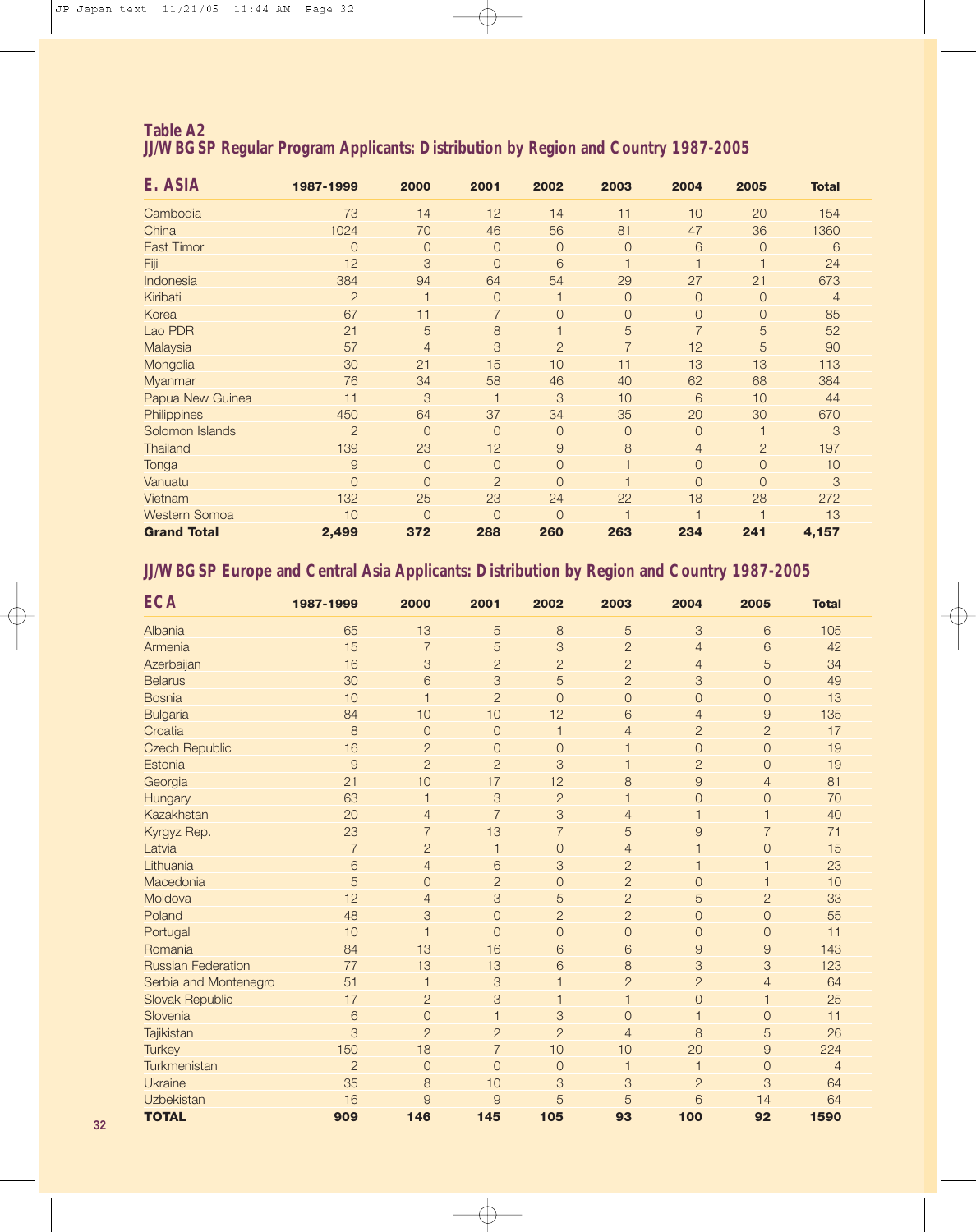#### **Table A2 JJ/WBGSP Regular Program Applicants: Distribution by Region and Country 1987-2005**

| <b>LCR</b>         | 1987-1999      | 2000           | 2001           | 2002           | 2003           | 2004           | 2005           | <b>Total</b>   |  |
|--------------------|----------------|----------------|----------------|----------------|----------------|----------------|----------------|----------------|--|
| Antigua            | $\overline{4}$ | $\overline{O}$ | $\mathbf{1}$   | $\mathbf{1}$   | $\overline{O}$ | $\overline{0}$ | $\overline{c}$ | $\,8\,$        |  |
| Argentina          | 194            | 24             | 22             | 30             | 27             | 26             | 15             | 338            |  |
| <b>Bahamas</b>     | 10             | 1              | $\mathsf O$    | $\overline{1}$ | $\circ$        | $\circ$        | $\circ$        | 12             |  |
| <b>Barbados</b>    | 25             | $\mathbf{1}$   | $\overline{2}$ | $\circ$        | $\mathbf{1}$   | $\overline{2}$ | $\mathbf{1}$   | 32             |  |
| <b>Belize</b>      | $\overline{9}$ | $\overline{O}$ | $\overline{O}$ | $\overline{O}$ | $\overline{1}$ | $\overline{O}$ | $\mathbf{O}$   | 10             |  |
| <b>Bolivia</b>     | 97             | 11             | 20             | 15             | 18             | 23             | 12             | 196            |  |
| <b>Brazil</b>      | 156            | 25             | 31             | 17             | 20             | 21             | 24             | 294            |  |
| Chile              | 139            | 6              | 14             | 19             | 12             | 21             | 23             | 234            |  |
| Colombia           | 282            | 48             | 46             | 30             | 29             | 73             | 44             | 552            |  |
| Costa Rica         | 51             | $\mathcal{S}$  | 8              | $\overline{7}$ | $\overline{c}$ | 5              | 10             | 86             |  |
| Cuba               | $\mathbf{0}$   | $\overline{O}$ | $\mathbf{1}$   | $\mathbf{1}$   | $\overline{O}$ | $\overline{O}$ | $\mathbf{O}$   | $\overline{2}$ |  |
| Dominica           | 17             | $\mathbf{1}$   |                | $\overline{2}$ | $\overline{2}$ | $\mathbf{1}$   | $\mathbf{O}$   | 23             |  |
| Dominican Republic | 22             | 5              | 3              | $\overline{O}$ | $\overline{1}$ | 3              | 3              | 37             |  |
| Ecuador            | 130            | 15             | 26             | 11             | 10             | $\overline{9}$ | 12             | 213            |  |
| El Salvador        | 32             | $\,8\,$        | $\overline{4}$ | $\overline{1}$ | $\mathbf{1}$   | 3              | $\overline{2}$ | 51             |  |
| Grenada            | 8              | $\mathcal{S}$  | $\overline{0}$ | $\overline{0}$ | $\mathbf{1}$   | $\mathbf{1}$   | $\overline{c}$ | 15             |  |
| Guatemala          | 28             | 3              | $\overline{2}$ | $\overline{4}$ | $\mathbf{1}$   | $\circ$        | $\overline{c}$ | 40             |  |
| Guyana             | 43             | 6              | 8              | 6              | 5              | $\overline{2}$ | $\mathbf{1}$   | 71             |  |
| Haiti              | 66             | 25             | 52             | 25             | 25             | 21             | 20             | 234            |  |
| Honduras           | 26             | $\mathbf{1}$   | $\overline{7}$ | $\overline{2}$ | $\overline{4}$ | $\overline{9}$ | 9              | 58             |  |
| Jamaica            | 65             | $\overline{7}$ | $\overline{7}$ | 12             | $\overline{7}$ | 5              | $\overline{c}$ | 105            |  |
| Mexico             | 443            | 68             | 48             | 45             | 55             | 73             | 61             | 793            |  |
| Nicaragua          | 25             | $\overline{c}$ | $\overline{7}$ | $\overline{7}$ | 8              | $\overline{4}$ | 8              | 61             |  |
| Panama             | 15             | $\mathbf{1}$   | $\overline{c}$ | $\overline{4}$ | $\circ$        | $\mathbf{1}$   | $\mathbf{O}$   | 23             |  |
| Paraguay           | 26             | $\overline{O}$ | $\mathbf{1}$   | $\overline{c}$ | $\overline{1}$ | $\overline{2}$ | 3              | 35             |  |
| Peru               | 283            | 58             | 74             | 51             | 62             | 61             | 42             | 631            |  |
| St. Kitts          | $\overline{2}$ | 1              | $\mathbf{O}$   | $\overline{1}$ | $\mathbf{1}$   | 3              | $\mathbf{1}$   | $\overline{9}$ |  |
| St. Lucia          | 28             | 1              | 6              | $\mathbf{1}$   | $\mathbf{1}$   | $\mathbf{O}$   | $\overline{c}$ | 39             |  |
| St. Vincent        | 12             | $\overline{O}$ | $\overline{O}$ | $\circ$        | $\mathbf{1}$   | $\overline{O}$ | $\mathbf{1}$   | 14             |  |
| Suriname           | $\overline{9}$ | $\overline{O}$ | $\overline{O}$ | $\circ$        | $\overline{O}$ | $\overline{O}$ | $\mathbf{1}$   | 10             |  |
| Trinidad & Tobago  | 45             | $\mathbf{1}$   | $\overline{7}$ | $\overline{1}$ | $\overline{c}$ | $\overline{O}$ | $\mathbf{1}$   | 57             |  |
| Uruguay            | 81             | 18             | 14             | 13             | 22             | 19             | 6              | 173            |  |
| Venezuela          | 71             | 8              | 6              | $\overline{4}$ | $\overline{9}$ | 19             | 11             | 128            |  |
| West Indies        | $\overline{1}$ | 1              | $\mathbf{O}$   | $\circ$        | $\mathbf{O}$   | $\overline{0}$ | $\mathbf{O}$   | $\overline{2}$ |  |
| <b>Grand Total</b> | 2,445          | 352            | 419            | 313            | 329            | 407            | 321            | 4,586          |  |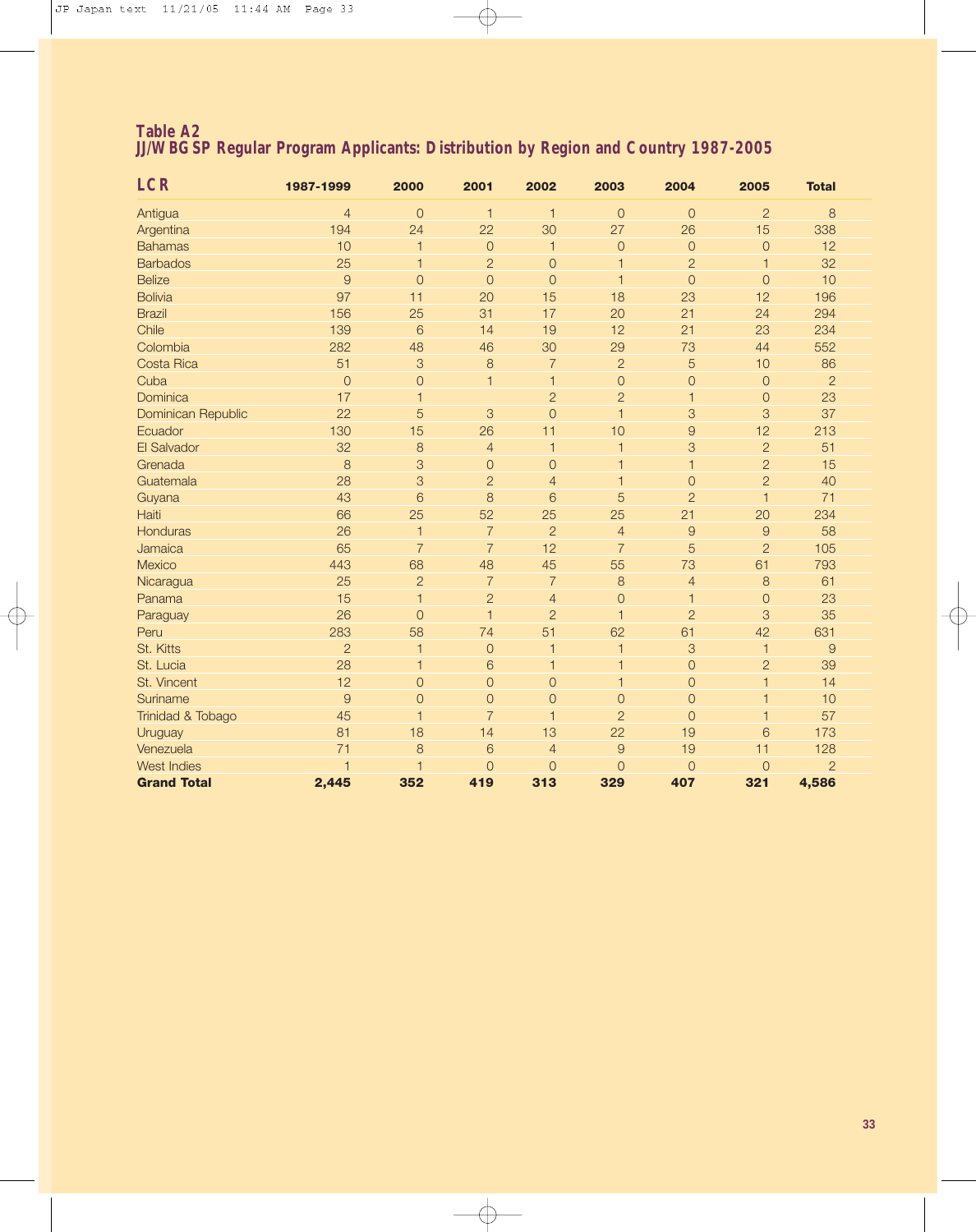| <b>Table A2</b> |  |                                                                                          |  |  |
|-----------------|--|------------------------------------------------------------------------------------------|--|--|
|                 |  | <b>JJ/WBGSP Regular Program Applicants: Distribution by Region and Country 1987-2005</b> |  |  |

| <b>MNA</b>                | 1987-1999      | 2000           | 2001           | 2002           | 2003                    | 2004           | 2005           | <b>Totals</b>  |
|---------------------------|----------------|----------------|----------------|----------------|-------------------------|----------------|----------------|----------------|
| Afghanistan               | 11             | $\overline{2}$ | $\overline{2}$ | $\overline{0}$ | 1                       | 5              | 10             | 31             |
| Algeria                   | 135            | 29             | 46             | 14             | 17                      | 29             | 13             | 283            |
| <b>Bahrain</b>            | $\overline{4}$ | $\overline{0}$ | $\overline{0}$ | $\overline{0}$ | $\overline{0}$          | $\overline{O}$ | $\overline{O}$ | $\overline{4}$ |
| Egypt                     | 390            | 93             | 68             | 17             | 34                      | 25             | 22             | 649            |
| Iran                      | 59             | 15             | 16             | 3              | 3                       | 21             | 19             | 136            |
| Iraq                      | 18             |                | $\overline{4}$ |                | $\mathbf{1}$            | $\overline{0}$ | $\overline{O}$ | 25             |
| Jordan                    | 109            | 9              | 14             | 16             | 3                       | 11             | 12             | 174            |
| Kuwait                    | 6              | $\overline{0}$ |                | $\overline{0}$ | $\overline{0}$          | $\overline{0}$ | $\overline{O}$ |                |
| Lebanon                   | 23             | $\overline{4}$ |                | $\overline{0}$ | $\overline{1}$          | $\overline{0}$ | $\overline{4}$ | 33             |
| Libya                     | 6              | $\overline{0}$ | $\overline{0}$ | $\overline{0}$ | $\overline{2}$          | $\overline{0}$ | $\overline{O}$ | 8              |
| Malta                     | $\overline{c}$ | $\overline{0}$ | $\overline{0}$ | $\overline{0}$ | $\overline{0}$          | $\overline{0}$ | $\overline{O}$ | $\overline{2}$ |
| Morocco                   | 132            | 15             | 48             | 10             | 10                      | 5              | 10             | 230            |
| Oman                      | 6              | $\overline{0}$ |                | 5              | $\overline{\mathbf{1}}$ | $\overline{2}$ | 11             | 26             |
| Saudi Arabia              | 11             | $\overline{0}$ | $\overline{0}$ | $\overline{0}$ | 1                       | $\overline{0}$ | $\overline{O}$ | 12             |
| Syria                     | 25             |                | 9              |                | $\overline{1}$          | $\overline{1}$ | 3              | 41             |
| <b>Tunisia</b>            | 76             | $\overline{2}$ | 26             | 6              | $\overline{2}$          | $\overline{c}$ | 3              | 117            |
| <b>West Bank and Gaza</b> | 16             | 15             | 10             | 10             | 10                      | 27             | 10             | 98             |
| Yemen Republic            | 51             | 13             | 12             | 5              | 5                       | 21             | 12             | 119            |
| <b>Grand Total</b>        | 1,080          | 199            | 258            | 88             | 92                      | 149            | 129            | 1,995          |

#### **JJ/WBGSP Regular Program Applicants: Distribution by Region and Country 1987-2005**

| <b>SOUTH ASIA</b> | 1987-1999 | 2000           | 2001 | 2002 | 2003     | 2004           | 2005     | <b>Totals</b> |
|-------------------|-----------|----------------|------|------|----------|----------------|----------|---------------|
| Bangladesh        | 717       | 62             | 53   | 57   | 51       | 54             | 49       | 1,043         |
| <b>Bhutan</b>     | 25        | $\overline{4}$ | 8    | 5    | 9        | 5              | 13       | 69            |
| India             | 1.030     | 96             | 83   | 114  | 119      | 108            | 98       | 1,648         |
| <b>Maldives</b>   | 38        | $\overline{2}$ | 3    | 3    | $\Omega$ | $\overline{0}$ | $\Omega$ | 46            |
| Nepal             | 703       | 94             | 103  | 67   | 61       | 71             | 88       | 1.187         |
| Pakistan          | 740       | 199            | 172  | 100  | 100      | 67             | 76       | 1,454         |
| Sri Lanka         | 212       | 23             | 35   | 19   | 22       | 26             | 28       | 365           |
| <b>TOTAL</b>      | 3,465     | 480            | 457  | 365  | 362      | 331            | 352      | 5,812         |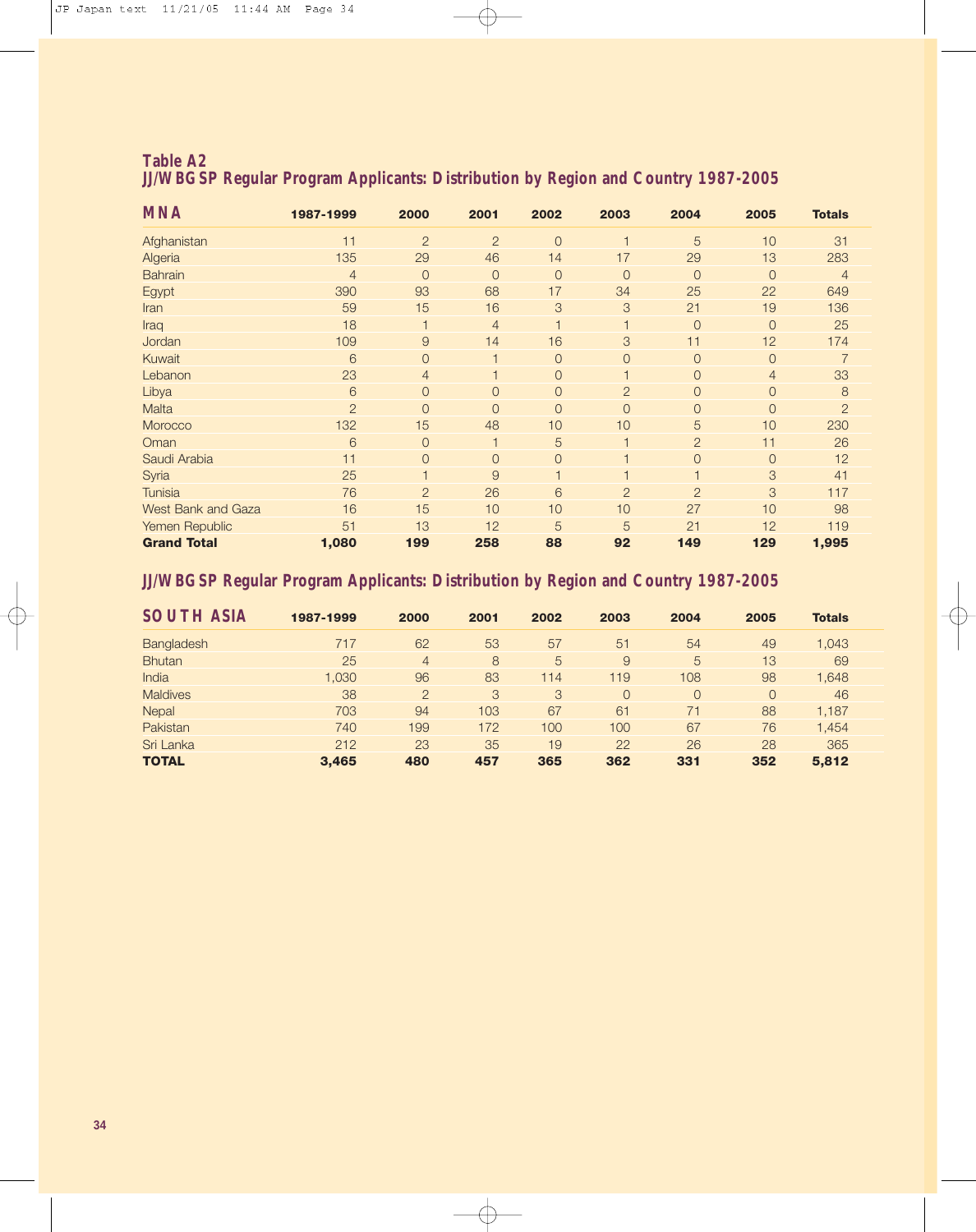| <b>Table A2</b> |  |                                                                                          |  |  |
|-----------------|--|------------------------------------------------------------------------------------------|--|--|
|                 |  | <b>JJ/WBGSP Regular Program Applicants: Distribution by Region and Country 1987-2005</b> |  |  |

| <b>PART I</b>         | 1987-1999                | 2000           | 2001           | 2002           | 2003           | 2004           | 2005           | <b>Total</b>   |
|-----------------------|--------------------------|----------------|----------------|----------------|----------------|----------------|----------------|----------------|
| Australia             | 13                       | $\overline{0}$ | $\mathbf{O}$   | $\mathsf{O}$   | $\mathsf O$    | $\overline{O}$ | $\mathsf{O}$   | 13             |
| Austria               | $\mathbf{1}$             | $\overline{O}$ | $\overline{0}$ | $\overline{O}$ | $\mathsf O$    | $\overline{0}$ | $\overline{O}$ |                |
| <b>Bahrain</b>        | $\overline{0}$           | $\overline{0}$ | $\overline{0}$ | $\overline{0}$ | $\mathsf O$    | 1              | $\overline{O}$ |                |
| Belgium               | $\overline{4}$           | 1              | $\mathbf{O}$   | $\mathsf{O}$   | $\mathbf{O}$   | $\overline{O}$ | $\mathbf{O}$   | 5              |
| Canada                | 34                       | $\mathbf{1}$   | $\overline{0}$ | $\overline{O}$ | $\mathsf O$    | $\mathbf{O}$   | $\overline{0}$ | 35             |
| Cyprus                | 21                       | $\overline{O}$ | $\mathsf O$    | $\mathsf{O}$   | $\mathsf O$    | 1              | $\overline{O}$ | 22             |
| Finland               | $\overline{4}$           | $\overline{0}$ | $\overline{0}$ | $\mathsf{O}$   | $\mathsf O$    | $\overline{O}$ | $\overline{0}$ | $\overline{4}$ |
| France                | 36                       | $\overline{0}$ | $\overline{0}$ | $\mathsf{O}$   | $\mathsf O$    | $\overline{0}$ | $\overline{0}$ | 36             |
| Germany               | 22                       | ٦              | $\overline{0}$ | $\mathsf{O}$   | $\mathsf O$    | $\overline{0}$ | $\overline{O}$ | 23             |
| Greece                | 31                       | 1              | $\overline{0}$ | $\overline{O}$ | $\mathsf O$    | $\overline{0}$ | $\overline{0}$ | 32             |
| Iceland               | $\mathbf 1$              | $\overline{O}$ | $\overline{0}$ | $\overline{O}$ | $\overline{O}$ | $\overline{O}$ | $\overline{0}$ | $\mathbf{1}$   |
| Ireland               | 9                        | $\overline{0}$ | $\overline{0}$ | $\overline{O}$ | 1              | $\overline{0}$ | $\overline{0}$ | 10             |
| <b>Israel</b>         | 16                       | $\overline{2}$ | $\overline{0}$ | $\overline{0}$ | $\overline{1}$ | $\overline{0}$ | 1              | 20             |
| Italy                 | 21                       | $\overline{O}$ | $\overline{0}$ | $\overline{O}$ | $\overline{O}$ | $\circ$        | $\overline{0}$ | 21             |
| Japan                 | 173                      | 35             | 31             | 50             | 45             | 56             | 80             | 470            |
| Korea, Rep.           | $\circ$                  | $\overline{0}$ | $\overline{0}$ | $\overline{0}$ | $\mathsf O$    | $\overline{2}$ | 1              | 3              |
| Kuwait                | $\mathbf{O}$             | $\overline{O}$ | $\mathbf{O}$   | $\overline{O}$ | $\mathbf{O}$   | $\mathbf{1}$   | $\mathbf 0$    |                |
| Qatar                 | 1                        | $\overline{0}$ | $\overline{0}$ | $\overline{O}$ | $\mathsf O$    | $\overline{0}$ | $\overline{0}$ |                |
| Netherlands           | $\overline{7}$           | $\overline{0}$ | $\mathsf O$    | $\mathsf{O}$   | $\mathsf O$    | $\mathbf{O}$   | $\overline{0}$ | $\overline{7}$ |
| New Zealand           | 3                        | $\overline{O}$ | $\overline{0}$ | $\overline{O}$ | $\mathsf O$    | $\overline{0}$ | $\overline{0}$ | 3              |
| Norway                | $\overline{2}$           | $\overline{O}$ | $\mathsf O$    | $\mathsf{O}$   | $\mathsf O$    | $\overline{0}$ | $\overline{0}$ | $\overline{2}$ |
| Saudi Arabia          | $\overline{O}$           | $\overline{0}$ | $\mathbf{O}$   | $\mathsf{O}$   | $\mathsf O$    | $\mathbf{O}$   | $\overline{0}$ | $\overline{0}$ |
| Singapore             | 16                       | $\mathbf{1}$   | 3              | $\overline{O}$ | $\overline{c}$ | $\mathbf{1}$   | $\overline{0}$ | 23             |
| Spain                 | 18                       | $\overline{2}$ | $\overline{O}$ | $\overline{O}$ | $\overline{1}$ | $\overline{O}$ | $\mathbf{O}$   | 21             |
| Sweden                | $\overline{4}$           | $\overline{1}$ | $\overline{0}$ | $\overline{O}$ | $\mathsf O$    | $\overline{0}$ | $\overline{0}$ | 5              |
| Switzerland           | $\overline{\phantom{a}}$ | $\overline{0}$ | $\overline{0}$ | $\overline{0}$ | $\mathsf O$    | $\overline{0}$ | $\overline{0}$ |                |
| Taiwan                | $\overline{1}$           | $\overline{O}$ | $\overline{O}$ | $\overline{O}$ | $\overline{O}$ | $\overline{O}$ | $\overline{0}$ |                |
| <b>United Kingdom</b> | 44                       | $\Omega$       | $\overline{0}$ | $\overline{0}$ | $\mathsf O$    | $\Omega$       | $\overline{0}$ | 44             |
| <b>United States</b>  | 97                       | $\overline{0}$ | 0              | $\overline{O}$ | $\overline{0}$ | $\overline{0}$ | $\overline{0}$ | 97             |
| <b>Grand Total</b>    | 580                      | 45             | 34             | 50             | 50             | 62             | 82             | 903            |

|                                                       | 1987-1999 | 2000  | 2001  | 2002  | 2003  | 2004  | 2005  | <b>Total</b> |
|-------------------------------------------------------|-----------|-------|-------|-------|-------|-------|-------|--------------|
| <b>Total of Developing</b><br><b>Member Countries</b> | 27,022    | 3.824 | 4.389 | 2.673 | 2.970 | 3,399 | 3.304 | 47,581       |
| Total of Industrialized<br><b>Countries</b>           | 580       | 45    | 34    | 50    | 50    | 62    | 82    | 903          |
| <b>Total Member Countries</b>                         | 27,602    | 3869  | 4.423 | 2.723 | 3.020 | 3.461 | 3,386 | 48,484       |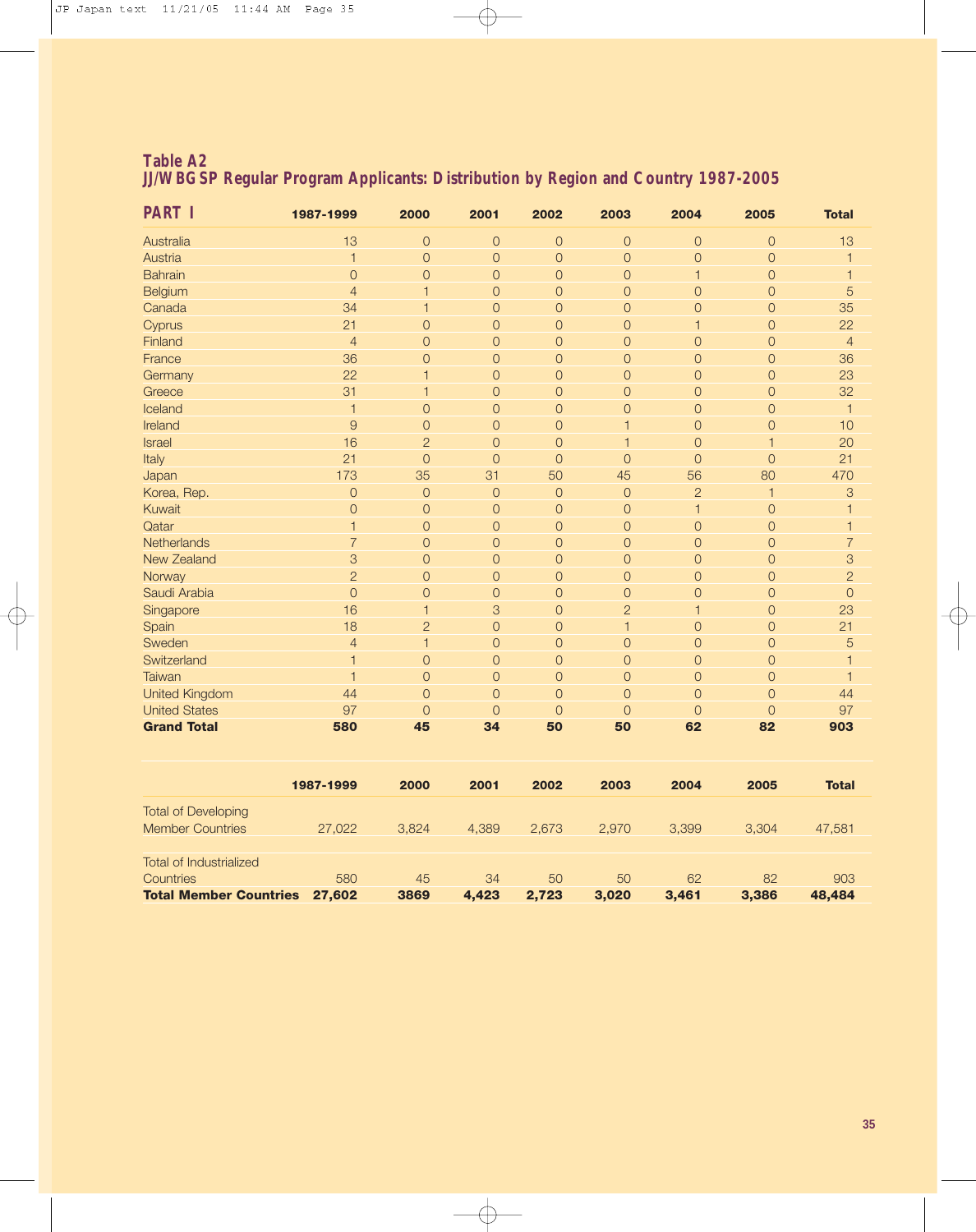| <b>Region</b> | <b>Africa</b> | E. Asia | <b>ECA</b>     | <b>LCR</b>     | <b>MNA</b>     | S. Asia | Part 1           | <b>Total</b> |  |
|---------------|---------------|---------|----------------|----------------|----------------|---------|------------------|--------------|--|
| 1987-1999     |               |         |                |                |                |         |                  |              |  |
| Total         | 532           | 362     | 161            | 229            | 90             | 248     | 119              | 1741         |  |
| # of Men      | 386           | 210     | 90             | 141            | 68             | 194     | 91               | 1180         |  |
| # of Women    | 146           | 152     | 71             | 88             | 22             | 54      | 28               | 561          |  |
|               |               |         |                |                |                |         |                  |              |  |
| 2000          |               |         |                |                |                |         |                  |              |  |
| Total         | 147           | 61      | 26             | 41             | 22             | 47      | $\boldsymbol{9}$ | 353          |  |
| # of Men      | 94            | 29      | 14             | 23             | 15             | 31      | $\overline{4}$   | 210          |  |
| # of Women    | 53            | 32      | 12             | 18             | $\overline{7}$ | 16      | 5                | 143          |  |
|               |               |         |                |                |                |         |                  |              |  |
| 2001          |               |         |                |                |                |         |                  |              |  |
| Total         | 78            | 41      | 20             | 26             | 10             | 25      | $\,8\,$          | 208          |  |
| # of Men      | 42            | 22      | 10             | 13             | $\,8\,$        | 19      | $\overline{4}$   | 118          |  |
| # of Women    | 36            | 19      | 10             | 13             | $\overline{2}$ | 6       | $\overline{4}$   | 90           |  |
|               |               |         |                |                |                |         |                  |              |  |
| 2002          |               |         |                |                |                |         |                  |              |  |
| Total         | 72            | 33      | 14             | 25             | 12             | 17      | 10               | 183          |  |
| # of Men      | 43            | 19      | $\hbox{9}$     | 16             | $\Theta$       | 11      | $\overline{5}$   | 112          |  |
| # of Women    | 29            | 14      | 5              | $\overline{9}$ | 3              | 6       | $\overline{5}$   | 71           |  |
| 2003          |               |         |                |                |                |         |                  |              |  |
| Total         | 141           | 59      | 40             | 41             | 14             | 47      | 17               | 359          |  |
| # of Men      | 95            | 34      | 17             | 27             | 11             | 36      | $6\phantom{1}6$  | 226          |  |
| # of Women    | 46            | 25      | 23             | 14             | 3              | 11      | 11               | 133          |  |
|               |               |         |                |                |                |         |                  |              |  |
| 2004          |               |         |                |                |                |         |                  |              |  |
| Total         | 153           | 54      | 37             | 58             | 27             | 29      | 15               | 373          |  |
| # of Men      | 101           | 24      | 19             | 30             | 22             | 19      | $\,$ 6 $\,$      | 221          |  |
| # of Women    | 52            | 30      | 18             | 28             | 5              | 10      | $\hbox{9}$       | 152          |  |
|               |               |         |                |                |                |         |                  |              |  |
| 2005          |               |         |                |                |                |         |                  |              |  |
| Total         | 77            | 31      | 21             | 35             | 14             | 16      | 16               | 210          |  |
| # of Men      | 53            | 11      | 12             | 19             | $\,8\,$        | 11      | $\overline{7}$   | 121          |  |
| # of Women    | 24            | 20      | $\overline{9}$ | 16             | 6              | 5       | $\overline{9}$   | 89           |  |
|               |               |         |                |                |                |         |                  |              |  |
| <b>Total</b>  | 1123          | 610     | 298            | 420            | 175            | 413     | 178              | 3427         |  |
| # of Men      | 761           | 338     | 159            | 250            | 133            | 310     | 116              | 2188         |  |
| # of Women    | 362           | 272     | 139            | 170            | 42             | 103     | 62               | 1239         |  |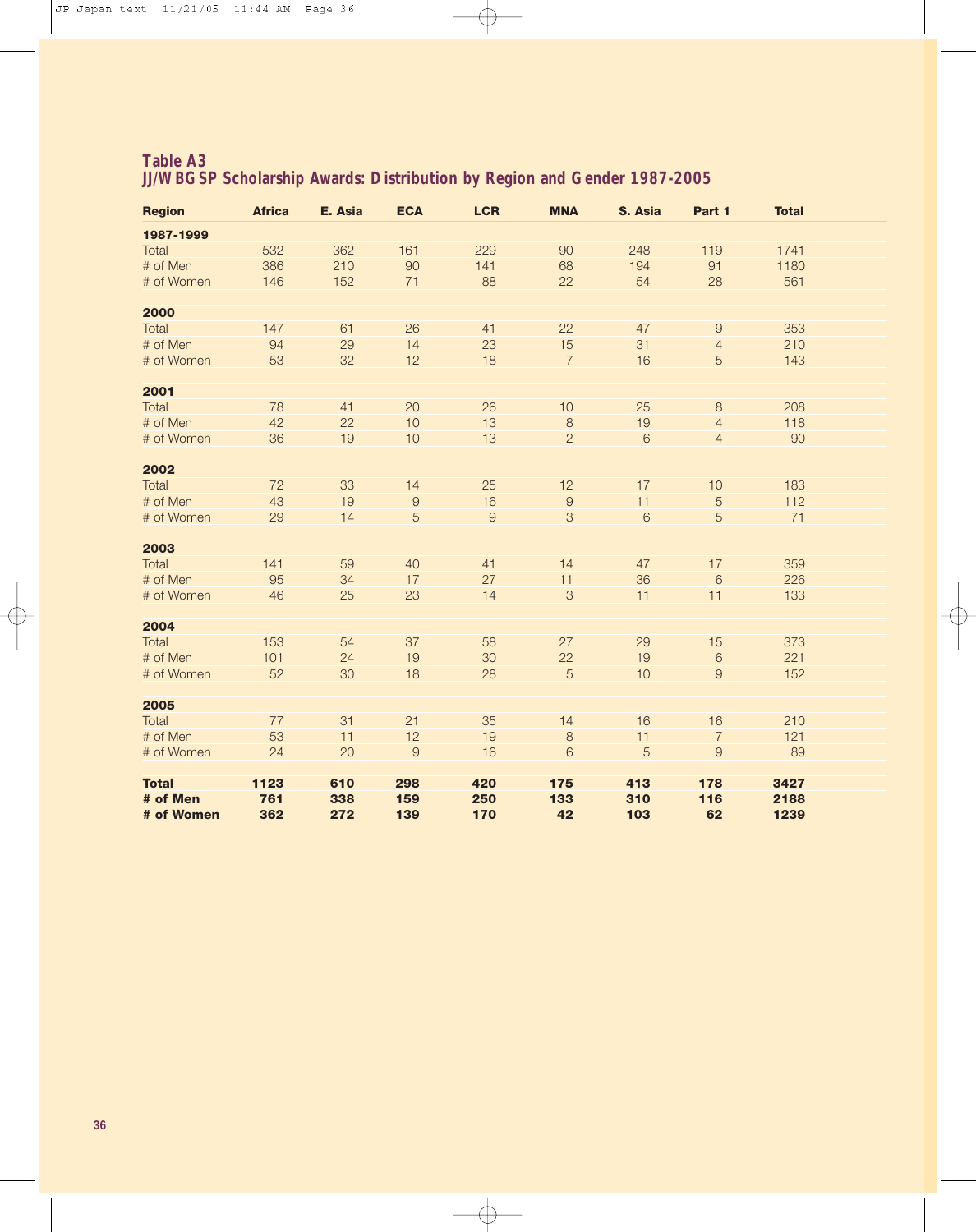| <b>AFRICA</b>                   | 1987-1999      | 2000           | 2001           | 2002           | 2003           | 2004                      | 2005                | <b>Total</b>   |
|---------------------------------|----------------|----------------|----------------|----------------|----------------|---------------------------|---------------------|----------------|
| Angola                          | $\overline{c}$ | 3              | $\mathbf{1}$   | $\mathbf{O}$   | $\mathbf{O}$   | $\mathbf{1}$              | $\mathsf O$         | $\overline{7}$ |
| <b>Benin</b>                    | 16             | 6              | $\mathsf O$    | $\mathbf{1}$   | $\overline{4}$ | $\overline{4}$            | $\overline{2}$      | 33             |
| <b>Botswana</b>                 | 3              | $\mathbf{1}$   | $\mathsf O$    | $\overline{O}$ | $\overline{0}$ | $\overline{c}$            | $\mathbf{1}$        | $\overline{7}$ |
| <b>Burkina Faso</b>             | 21             | 5              | $\overline{c}$ | $\overline{c}$ | $\overline{7}$ | 8                         | $\overline{c}$      | 47             |
| <b>Burundi</b>                  | $\overline{7}$ | $\overline{c}$ | $\mathbf 1$    | $\overline{2}$ | 3              | 3                         | 1                   | 19             |
| Cameroon                        | 20             | $\overline{7}$ | 3              | $\overline{4}$ | 5              | 5                         | 1                   | 45             |
| Cape Verde                      | $\mathbf{1}$   | $\mathbf{1}$   | $\mathbf{O}$   | $\overline{0}$ | $\mathbf{1}$   | $\mathbf 0$               | $\overline{0}$      | 3              |
| <b>Central African Republic</b> | $\mathbf 1$    | 3              | $\overline{c}$ | $\overline{2}$ | 3              | 3                         | 1                   | 15             |
| Chad                            | 8              | $\overline{4}$ | $\mathbf{1}$   | 3              | $\overline{2}$ | $\overline{4}$            | 1                   | 23             |
| Comoros                         | $\mathbf{1}$   | 1              | $\mathbf{O}$   | $\overline{2}$ | $\mathbf{O}$   | $\overline{c}$            | 1                   | $\overline{7}$ |
| Congo, Democratic Republic of   | 5              | $\overline{c}$ | 3              | 3              | $\overline{2}$ | 3                         | 1                   | 19             |
| Congo, Republic of              | $\overline{7}$ | $\overline{4}$ | $\overline{c}$ | $\overline{c}$ | 3              | 5                         | 1                   | 24             |
| Côte d'Ivoire                   | 14             | 3              | 3              | $\overline{c}$ | 3              | 3                         | 3                   | 31             |
| Djibouti                        | $\mathbf{O}$   | $\mathbf{1}$   | $\mathbf 0$    | $\overline{O}$ | $\mathbf{O}$   | $\mathsf O$               | $\mathsf O$         | $\overline{1}$ |
| Eritrea                         | $\overline{2}$ | 1              | $\mathbf{1}$   | $\mathbf{O}$   | $\overline{c}$ | 3                         | $\mathbf{1}$        | 10             |
| Ethiopia                        | 33             | $\overline{7}$ | 5              | 3              | $\overline{7}$ | 8                         | 5                   | 68             |
| Gabon                           | $\overline{4}$ | $\mathbf{O}$   | $\mathbf{1}$   | $\mathbf 0$    | $\overline{1}$ | 1                         | $\mathsf O$         | $\overline{7}$ |
| Gambia                          | 5              | $\mathbf{1}$   | $\mathbf{1}$   | $\circ$        | 3              | 3                         | $\mathbf{1}$        | 14             |
| Ghana                           | 53             | 6              | $\overline{4}$ | 6              | 5              | 8                         | 3                   | 85             |
| Guinea                          | 14             | $\overline{4}$ | $\overline{c}$ | $\mathbf{O}$   | $\overline{4}$ | 3                         | 3                   | 30             |
| Guinea-Bissau                   | $\mathbf{O}$   | $\mathbf{1}$   | $\overline{O}$ | $\mathbf{O}$   | $\mathbf{O}$   | $\mathbf{O}$              | $\mathsf O$         | $\overline{1}$ |
| Kenya                           | 38             | 8              | 6              | 5              | 12             | $\overline{7}$            | $\overline{7}$      | 83             |
| Lesotho                         | $\mathbf{1}$   | $\overline{c}$ | $\mathsf O$    | $\mathbf{1}$   | $\overline{1}$ | 3                         | $\mathsf O$         | 8              |
| Liberia                         | 6              | $\mathbf{1}$   | $\mathbf{1}$   | $\mathbf{O}$   | $\mathbf{O}$   | $\overline{c}$            | $\mathbf{1}$        | 11             |
| Madagascar                      | 16             | $\overline{4}$ | 3              | $\mathbf{1}$   | 5              | $\overline{4}$            | $\mathbf{1}$        | 34             |
| Malawi                          | 12             | $\overline{4}$ | $\mathbf{1}$   | $\overline{2}$ | $\overline{1}$ | 3                         | $\overline{c}$      | 25             |
| Mali                            | $\overline{7}$ | $\overline{2}$ | $\overline{0}$ | $\overline{1}$ | 3              | $\overline{4}$            | $\overline{2}$      | 19             |
| Mauritania                      | $\overline{4}$ | $\mathbf{O}$   | $\mathbf{1}$   | 1              | $\overline{c}$ | 3                         | $\overline{c}$      | 13             |
| <b>Mauritius</b>                | $\mathbf{1}$   | $\mathbf{O}$   | $\overline{0}$ | $\overline{1}$ | $\overline{1}$ | $\mathsf{O}$              | $\mathsf{O}$        | 3              |
| Mozambique                      | $\overline{2}$ | $\mathbf{O}$   | $\mathbf{1}$   | $\mathbf{O}$   | $\mathbf{O}$   | $\mathsf{O}$              | $\mathsf{O}\xspace$ | 3              |
| Namibia                         | 3              | $\overline{0}$ | $\mathbf 1$    | $\overline{0}$ | $\mathbf{O}$   | $\overline{0}$            | $\mathbf{1}$        | 5              |
| Niger                           | 5              | $\overline{4}$ | $\overline{c}$ | $\mathbf 1$    | $\overline{4}$ | 3                         | $\overline{c}$      | 21             |
| Nigeria                         | 55             | 8              | 5              | 3              | $\overline{7}$ | 8                         | 3                   | 89             |
| Rwanda                          | $\overline{9}$ | 3              | 1              | $\mathbf{1}$   | 6              | $\overline{4}$            | $\overline{c}$      | 26             |
| Sao Tome & Principe             | $\overline{2}$ | $\mathbf{O}$   | $\overline{0}$ | $\overline{0}$ | $\overline{0}$ | $\overline{0}$            |                     | 3              |
| Senegal                         | 12             | 5              | 3              | $\overline{2}$ | 5              | 6                         | 1                   | 34             |
| <b>Seychelles</b>               |                | 0              | $\overline{O}$ | $\circ$        | $\circ$        |                           | $\circ$             | $\overline{2}$ |
| Sierra Leone                    | $\mathsf{9}$   | 5              | $\sqrt{3}$     | $\sqrt{3}$     | 6              | 5                         | $\,6\,$             | 37             |
| Somalia                         | 3              | $\overline{O}$ | $\mathsf O$    | $\overline{O}$ | $\overline{O}$ | $\mathbf{1}$              | $\overline{O}$      | $\overline{4}$ |
| South Africa                    | $6\phantom{1}$ | $\mathbf 0$    | $\overline{c}$ | $\mathsf{O}$   | $\mbox{3}$     | $\mathsf O$               | $\mathbf{1}$        | 12             |
| Sudan                           | 16             | $\overline{7}$ | 3              | 3              | 5              | 5                         | $\overline{c}$      | 41             |
| Swaziland                       | $\mathcal{S}$  | $\mathbf{1}$   | $\mathsf O$    | $\mathbf{1}$   | $\mathsf{O}$   | $\ensuremath{\mathsf{3}}$ | $\mathsf O$         | $\delta$       |
| Tanzania                        | 27             | $\overline{9}$ | 3              | $\mathcal{S}$  | $\,8\,$        | 5                         | $\overline{5}$      | 60             |
| Togo                            | $\overline{7}$ | $\overline{4}$ | $\mathbf{1}$   | $\mathcal{S}$  | $\overline{4}$ | $\overline{7}$            | $\mathbf{1}$        | 27             |
| Uganda                          | 40             | 6              | 5              | $\overline{4}$ | $\overline{7}$ | $\overline{4}$            | $\overline{c}$      | 68             |
| Zambia                          | 18             | 8              | $\sqrt{3}$     | 3              | 5              | 5                         | $\overline{c}$      | 44             |
| Zimbabwe                        | 12             | 3              | $\overline{1}$ | $\mathbf{1}$   | $\mathbf{1}$   | $\overline{2}$            | $\overline{c}$      | 22             |
| <b>TOTAL</b>                    | 532            | 147            | 78             | 72             | 141            | 154                       | 74                  | 1198           |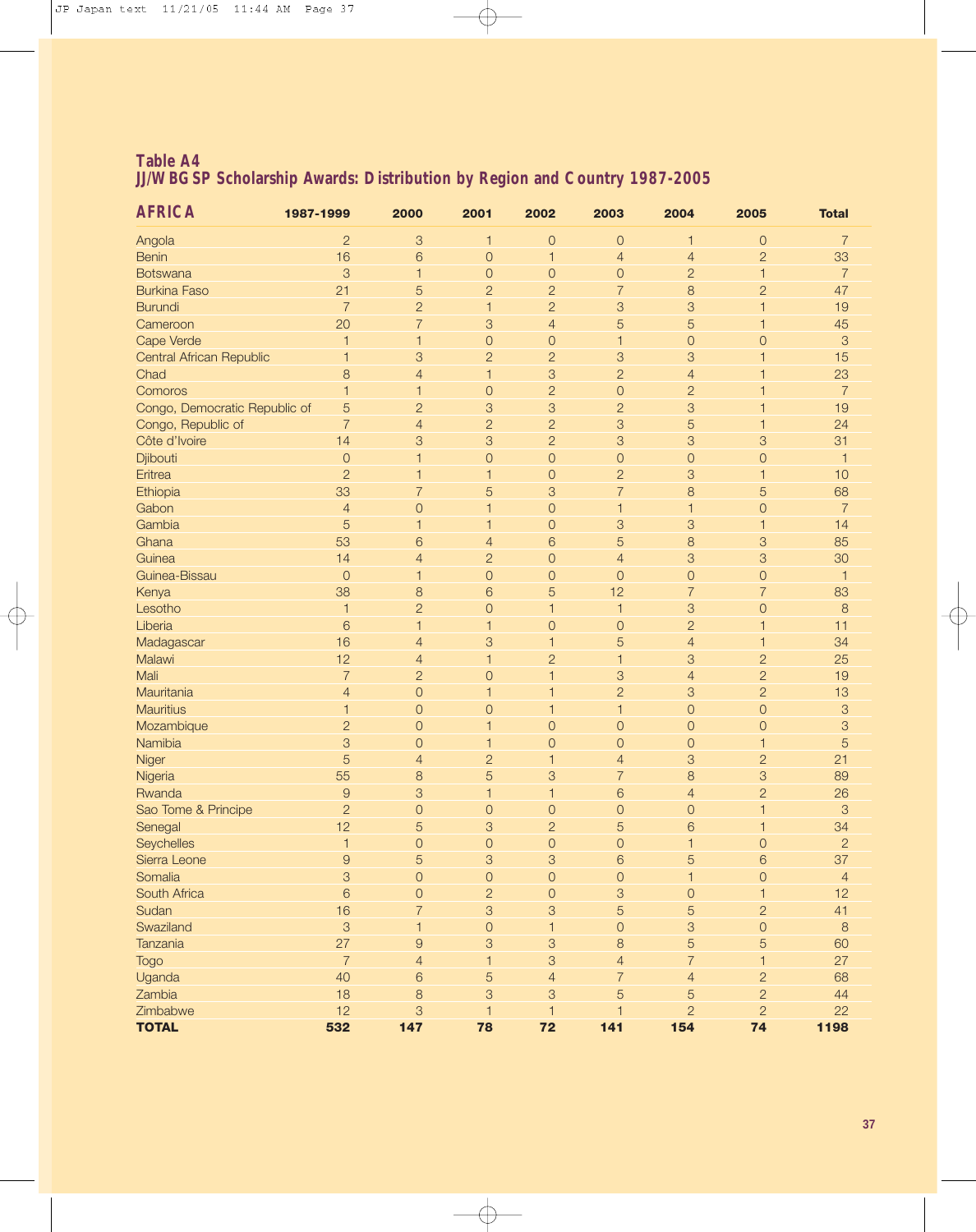| <b>EAST ASIA</b><br><b>&amp; PACIFIC</b> | 1987-1999      | 2000           | 2001           | 2002                    | 2003           | 2004           | 2005           | <b>Total</b>   |
|------------------------------------------|----------------|----------------|----------------|-------------------------|----------------|----------------|----------------|----------------|
| Cambodia                                 | 12             |                | 5              | $\overline{4}$          | 5              | $\overline{2}$ |                | 30             |
| China                                    | 126            | 8              | $\overline{7}$ | 5                       | 8              | 8              | $\overline{4}$ | 166            |
| Fiji                                     | $\overline{2}$ | $\overline{0}$ | $\overline{0}$ | $\overline{0}$          | $\overline{O}$ | 1              |                | $\overline{4}$ |
| Indonesia                                | 32             | 9              | $\overline{4}$ | $\overline{4}$          | 8              | $\overline{4}$ | $\overline{7}$ | 68             |
| Kiribati                                 | $\overline{0}$ |                |                | $\overline{\mathbf{1}}$ | $\overline{O}$ | $\overline{O}$ | 0              |                |
| Korea                                    | 15             | $\overline{1}$ | $\overline{O}$ | $\overline{0}$          | $\Omega$       | $\overline{O}$ | 0              | 16             |
| Lao PDR                                  | 9              | $\overline{2}$ |                |                         | $\overline{2}$ | $\overline{4}$ | $\overline{0}$ | 19             |
| Malaysia                                 | 5              | $\overline{1}$ | $\Omega$       | 1                       | $\overline{2}$ | $\mathcal{S}$  |                | 13             |
| Mongolia                                 | 17             | 9              | 3              | 3                       | 5              | 3              | $\overline{4}$ | 44             |
| Myanmar                                  | 21             | 10             | 5              | $\overline{4}$          | 12             | $\mathsf{9}$   | 5              | 66             |
| Papua New Guinea                         | 3              | $\overline{1}$ | $\overline{0}$ | 1                       |                | $\mathcal{S}$  |                | 10             |
| Philippines                              | 47             | $\overline{7}$ | 5              | $\overline{2}$          | 5              | 6              | 3              | 75             |
| <b>Thailand</b>                          | 19             | 5              | 5              |                         | $\overline{2}$ |                | $\overline{0}$ | 33             |
| Tonga                                    | $\overline{2}$ | $\Omega$       | $\Omega$       | $\overline{0}$          |                | $\overline{0}$ | $\Omega$       | 3              |
| Vietnam                                  | 50             | $\overline{7}$ | 6              | 6                       | 8              | 9              | 5              | 91             |
| <b>Western Somoa</b>                     | $\overline{2}$ | $\Omega$       | $\Omega$       | $\overline{0}$          | $\Omega$       |                | $\Omega$       | 3              |
| <b>TOTAL</b>                             | 362            | 61             | 41             | 33                      | 59             | 54             | 32             | 642            |

#### **JJ/WBGSP Scholarship Awards: Distribution by Region and Country 1987-2005**

| <b>EUROPE &amp;</b><br><b>CENTRAL ASIA</b> | 1987-1999      | 2000           |                         | 2002                     |                          | 2004           | 2005           | <b>Total</b>   |  |
|--------------------------------------------|----------------|----------------|-------------------------|--------------------------|--------------------------|----------------|----------------|----------------|--|
|                                            |                |                | 2001                    |                          | 2003                     |                |                |                |  |
| Albania                                    | 9              |                | 0                       | $\overline{2}$           | 1                        | 3              | $\mathbf{1}$   | 17             |  |
| Armenia                                    | 8              |                | 1                       | $\mathbf 0$              | 4                        | $\mathbf{1}$   | 1              | 16             |  |
| Azerbaijan                                 | $\overline{4}$ |                | 1                       | $\overline{0}$           |                          | $\overline{2}$ | $\overline{2}$ | 11             |  |
| <b>Belarus</b>                             | 6              | $\overline{0}$ | $\overline{O}$          | $\overline{2}$           | $\overline{0}$           | $\overline{0}$ | $\overline{0}$ | 8              |  |
| <b>Bosnia</b>                              | 1              | $\overline{0}$ | $\overline{O}$          | $\overline{0}$           | $\overline{0}$           | $\overline{0}$ | $\overline{0}$ |                |  |
| <b>Bulgaria</b>                            | 17             | 3              | 4                       | 1                        | 3                        | 1              | 1              | 30             |  |
| Croatia                                    | $\overline{c}$ | $\overline{O}$ | $\overline{0}$          | $\mathbf 0$              |                          | $\overline{O}$ | $\overline{O}$ | $\mbox{3}$     |  |
| <b>Czech Republic</b>                      | $\overline{1}$ | $\overline{0}$ | 1                       | $\overline{0}$           |                          | $\overline{0}$ | $\overline{0}$ | 3              |  |
| Estonia                                    | 3              | $\overline{0}$ | 0                       | $\overline{0}$           | $\overline{0}$           | $\mathbf{1}$   | $\overline{0}$ | $\overline{4}$ |  |
| Georgia                                    | 9              | 3              | 1                       | $\overline{\phantom{a}}$ | $\overline{4}$           | 3              | $\mbox{3}$     | 24             |  |
| Hungary                                    | 11             | $\overline{0}$ | $\overline{0}$          | $\overline{0}$           |                          | $\overline{0}$ | $\overline{0}$ | 12             |  |
| Kazakhstan                                 | 6              | $\overline{0}$ | $\overline{c}$          | 1                        | $\overline{2}$           | $\overline{c}$ | $\overline{O}$ | 13             |  |
| Kyrgyz Republic                            | $\overline{c}$ | $\overline{2}$ | $\overline{c}$          | 1                        | $\overline{c}$           | $\overline{c}$ | $\overline{2}$ | 13             |  |
| Latvia                                     | $\overline{4}$ | $\overline{O}$ | $\overline{0}$          | $\overline{0}$           |                          | $\overline{0}$ | $\overline{0}$ | 5              |  |
| Lithuania                                  | $\overline{2}$ |                | $\overline{c}$          | $\overline{0}$           | 1                        | $\mathbf{1}$   | $\mathbf 0$    | $\overline{7}$ |  |
| Macedonia                                  | 3              | $\overline{0}$ | $\mathbf{O}$            | $\mathbf 0$              | $\overline{0}$           | $\overline{O}$ | $\mathbf 0$    | 3              |  |
| Moldova                                    | 3              |                | $\overline{0}$          | $\overline{2}$           | $\overline{0}$           | 3              | $\overline{0}$ | $\overline{9}$ |  |
| Poland                                     | 3              |                | $\overline{O}$          | $\mathbf 0$              | $\overline{\phantom{a}}$ | $\overline{O}$ | $\overline{0}$ | 5              |  |
| Romania                                    | 14             | 3              | 1                       | $\mathbf{1}$             | 5                        | 3              | $\overline{c}$ | 29             |  |
| <b>Russian Federation</b>                  | 18             | $\overline{0}$ | $\mathbf{O}$            | $\overline{0}$           | 3                        | $\overline{0}$ |                | 22             |  |
| Serbia and Montenegro                      | $\overline{2}$ | $\overline{0}$ | $\overline{O}$          | $\overline{0}$           | 1                        | $\mathbf{1}$   | 1              | 5              |  |
| <b>Slovak Republic</b>                     | $\overline{4}$ | $\overline{0}$ | $\overline{0}$          | $\overline{0}$           | $\overline{O}$           | $\mathbf 0$    | $\overline{0}$ | 4              |  |
| Slovenia                                   | 3              | $\overline{0}$ | $\overline{0}$          | $\overline{0}$           | $\overline{O}$           | $\overline{0}$ | $\overline{0}$ | 3              |  |
| Tajikistan                                 | $\overline{2}$ | 1              | $\overline{0}$          | $\overline{1}$           | $\mathbf{O}$             | $\overline{c}$ | $\overline{2}$ | 8              |  |
| <b>Turkey</b>                              | $\overline{9}$ | 3              | 1                       |                          | $\overline{4}$           | 6              | $\overline{2}$ | 26             |  |
| Turkmenistan                               | $\Omega$       | $\mathbf 0$    | 1                       | $\overline{0}$           | $\overline{O}$           | $\overline{c}$ | $\overline{O}$ | 3              |  |
| Ukraine                                    | 6              | 3              | $\overline{2}$          | $\overline{0}$           | $\overline{0}$           | $\overline{0}$ | $\overline{1}$ | 12             |  |
| <b>Uzbekistan</b>                          | 9              | $\overline{2}$ | $\overline{\mathbf{1}}$ |                          | $\overline{4}$           | $\overline{4}$ | $\overline{2}$ | 23             |  |
| <b>Total</b>                               | 161            | 26             | 20                      | 14                       | 40                       | 37             | 21             | 319            |  |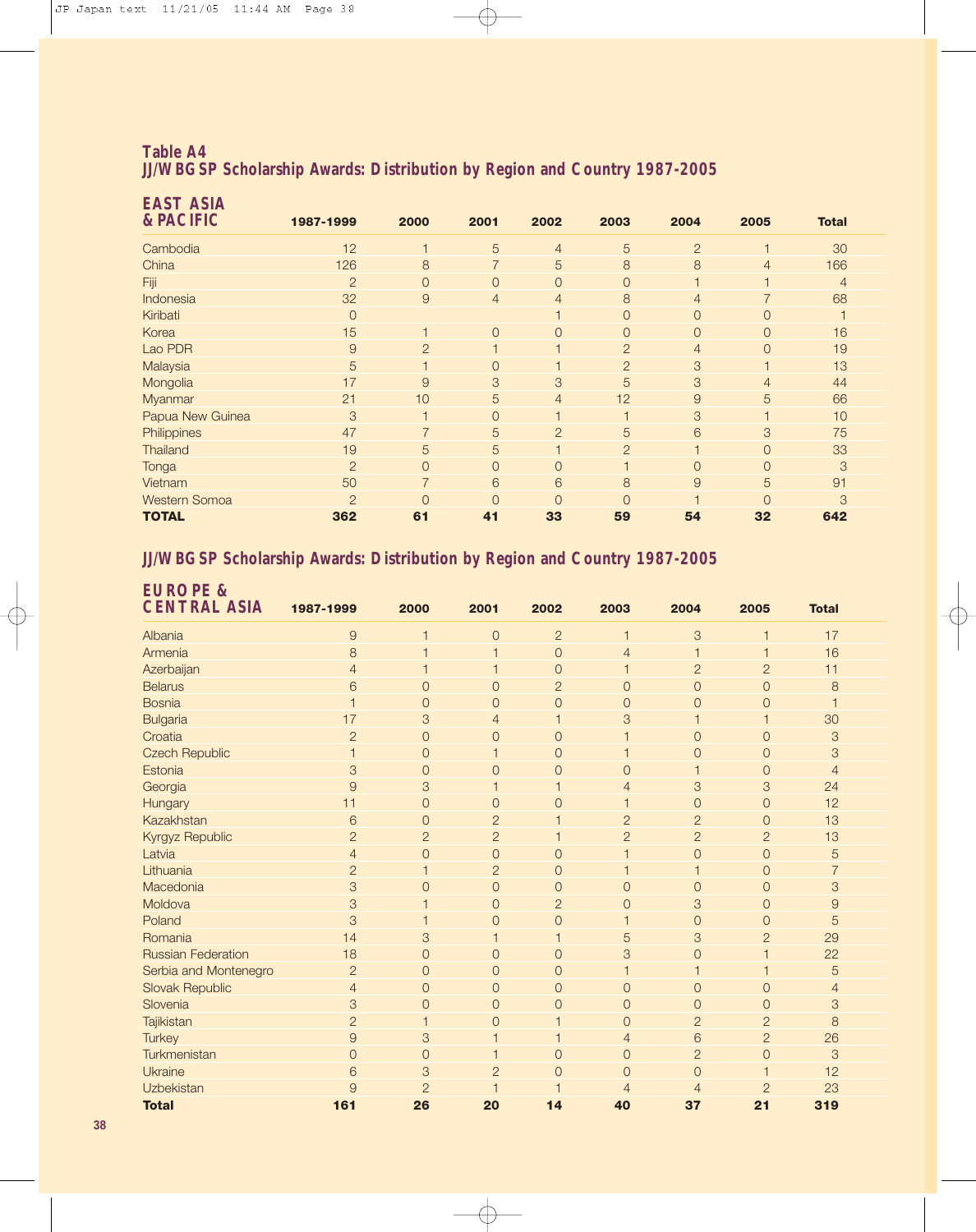| <b>LCR</b>         | 1987-1999      | 2000           | 2001           | 2002                      | 2003           | 2004           | 2005                    | <b>Total</b>   |
|--------------------|----------------|----------------|----------------|---------------------------|----------------|----------------|-------------------------|----------------|
| Argentina          | 18             | $\overline{4}$ | $\overline{2}$ | 3                         | $\overline{2}$ | 3              | $\overline{c}$          | 34             |
| <b>Bahamas</b>     | $\overline{O}$ | $\mathbf{1}$   | $\mathbf{O}$   | $\mathsf{O}$              | $\mathbf{O}$   | $\mathbf{O}$   | $\mathbf{O}$            | 1              |
| <b>Barbados</b>    | $\overline{O}$ | $\mathsf O$    | $\overline{O}$ | $\mathsf{O}$              | $\mathbf{O}$   | $\mathbf{1}$   | $\mathbf{O}$            | 1              |
| <b>Belize</b>      | $\overline{2}$ | $\overline{0}$ | $\mathbf{O}$   | $\overline{0}$            | $\mathbf 0$    | $\mathbf{O}$   | $\mathbf{O}$            | $\overline{c}$ |
| <b>Bolivia</b>     | 8              | 1              | 1              | 1                         | $\overline{2}$ | 6              | $\overline{2}$          | 21             |
| <b>Brazil</b>      | 16             | 3              | $\overline{c}$ | $\ensuremath{\mathsf{3}}$ | $\overline{2}$ | 8              | 3                       | 37             |
| Chile              | 16             | $\overline{c}$ | $\overline{c}$ | $\mathsf{O}$              | $\overline{4}$ | 5              | $\overline{4}$          | 33             |
| Colombia           | 24             | 5              | $\overline{4}$ | $\mathbf{1}$              | $\overline{4}$ | $\overline{4}$ | $\overline{2}$          | 44             |
| Costa Rica         | $\overline{4}$ | $\mathsf O$    | $\mathbf{1}$   | $\overline{2}$            | $\overline{0}$ | $\mathbf{1}$   | $\mathbf{1}$            | $\overline{9}$ |
| Dominica           | $\mathbf{1}$   | $\mathsf O$    | $\overline{0}$ | $\mathsf{O}$              | $\mathbf{1}$   | $\overline{0}$ | $\mathbf 0$             | $\overline{2}$ |
| Dominican Republic | $\overline{2}$ | $\mathsf O$    | $\overline{0}$ | $\mathsf{O}$              | $\overline{O}$ | $\overline{0}$ | 1                       | 3              |
| Ecuador            | 13             | $\overline{c}$ | $\overline{1}$ | $\overline{1}$            | $\mathbf 1$    | $\mathbf{1}$   | 1                       | 20             |
| El Salvador        | $\overline{2}$ | $\mathbf{1}$   | $\overline{c}$ | $\overline{1}$            | $\mathbf 1$    | $\mathbf{O}$   | 1                       | $\mathbf{8}$   |
| Grenada            | $\mathbf{1}$   | 1              | $\overline{O}$ | $\overline{O}$            | $\overline{O}$ | $\mathbf 1$    | 1                       | $\overline{4}$ |
| Guatemala          | 6              | $\overline{0}$ | $\overline{0}$ |                           | 1              | $\overline{0}$ | 1                       | 9              |
| Guyana             | 13             | $\overline{2}$ | $\mathbf 1$    |                           | 1              | $\overline{c}$ | $\mathbf 0$             | 20             |
| Haiti              | 11             | $\overline{4}$ | $\overline{0}$ | 3                         | $\overline{2}$ | $\mathbf{1}$   | $\mathbf 0$             | 21             |
| Honduras           | $\overline{1}$ | $\mathsf O$    | $\mathbf{1}$   | $\mathsf O$               | 1              | $\overline{2}$ | $\overline{2}$          | $\overline{7}$ |
| Jamaica            | $\overline{4}$ | $\mathbf{1}$   | $\overline{0}$ |                           | $\overline{O}$ | $\mathbf{1}$   | $\mathbf 0$             | $\overline{7}$ |
| Mexico             | 28             | 5              | $\overline{4}$ |                           | 6              | $\overline{7}$ | 3                       | 54             |
| Nicaragua          | $\overline{2}$ | $\mathsf O$    | $\overline{0}$ |                           | $\overline{2}$ | $\overline{0}$ | 1                       | 6              |
| Panama             | $\overline{O}$ | $\mathbf{O}$   | $\overline{O}$ | $\mathsf{O}$              | $\mathbf 0$    | $\mathbf{1}$   | $\overline{O}$          | 1              |
| Paraguay           | $\overline{1}$ | $\overline{O}$ | $\overline{O}$ | $\mathsf{O}$              | $\overline{O}$ | $\mathbf{O}$   | 1                       | $\overline{2}$ |
| Peru               | 35             | 5              | 3              | $\overline{2}$            | 6              | 6              | 5                       | 62             |
| St. Kitts          | $\mathbf{1}$   | $\overline{O}$ | $\overline{0}$ | $\mathsf{O}$              | $\mathbf{1}$   | $\overline{2}$ | 1                       | 5              |
| St. Lucia          | $\overline{2}$ | $\mathsf O$    | $\overline{1}$ | $\overline{1}$            | $\mathbf 0$    | $\mathbf{O}$   | $\mathbf 1$             | 5              |
| St. Vincent        | $\overline{1}$ | $\mathsf O$    | $\mathbf{O}$   | $\mathsf{O}$              | 1              | $\mathbf{O}$   | $\mathbf{1}$            | 3              |
| Suriname           | $\overline{1}$ | $\mathsf O$    | $\overline{0}$ | $\mathsf{O}$              | $\mathsf{O}$   | $\mathbf{O}$   | $\overline{0}$          |                |
| Trinidad & Tobago  | 5              | $\overline{0}$ | $\overline{0}$ |                           | 1              | $\overline{0}$ | 1                       | 8              |
| Uruguay            | 6              | 3              | 1              |                           | $\overline{2}$ | 3              | $\overline{0}$          | 16             |
| Venezuela          | 5              |                | $\overline{0}$ | $\Omega$                  | $\mathbf 1$    | $\overline{4}$ | $\overline{\mathbf{1}}$ | 12             |
| <b>TOTAL</b>       | 229            | 41             | 26             | 25                        | 42             | 59             | 36                      | 458            |

#### **JJ/WBGSP Scholarship Awards: Distribution by Region and Country 1987-2005**

| <b>MNA</b>       | 1987-1999      | 2000     | 2001           | 2002           | 2003           | 2004           | 2005           | <b>Total</b>   |  |
|------------------|----------------|----------|----------------|----------------|----------------|----------------|----------------|----------------|--|
| Afghanistan      |                | $\Omega$ | $\overline{O}$ | $\Omega$       |                |                |                | 4              |  |
| Algeria          | 10             | 4        | 2              | $\overline{2}$ |                | 3              |                | 23             |  |
| Egypt            | 30             | 5        | 3              |                | 3              | 6              | $\overline{2}$ | 50             |  |
| Iran             | 11             | 3        |                |                | $\overline{2}$ | 6              | $\overline{2}$ | 26             |  |
| Iraq             | $\overline{2}$ | 0        | $\overline{O}$ | 0              | $\overline{0}$ | $\overline{0}$ | $\overline{O}$ | $\overline{2}$ |  |
| Jordan           | 12             |          |                | $\overline{2}$ |                | 3              |                | 21             |  |
| Lebanon          |                |          | $\overline{0}$ |                | $\Omega$       | $\Omega$       |                |                |  |
| Morocco          | 13             | 3        | 2              |                |                |                |                | 22             |  |
| Oman             | $\Omega$       | $\Omega$ | $\overline{O}$ | $\Omega$       | $\Omega$       | $\Omega$       |                |                |  |
| Syria            | $\Omega$       |          | $\overline{O}$ | $\Omega$       | $\Omega$       | $\overline{O}$ |                | $\overline{2}$ |  |
| <b>Tunisia</b>   | 6              | 0        |                |                |                |                |                | 11             |  |
| West Bank & Gaza | 3              | 3        | $\overline{O}$ | $\overline{2}$ | $\overline{2}$ | 3              | $\overline{2}$ | 15             |  |
| Yemen Republic   |                |          | $\Omega$       |                | $\mathcal{P}$  | 3              | $\Omega$       | 8              |  |
| <b>TOTAL</b>     | 90             | 22       | 10             | 12             | 14             | 27             | 14             | 189            |  |